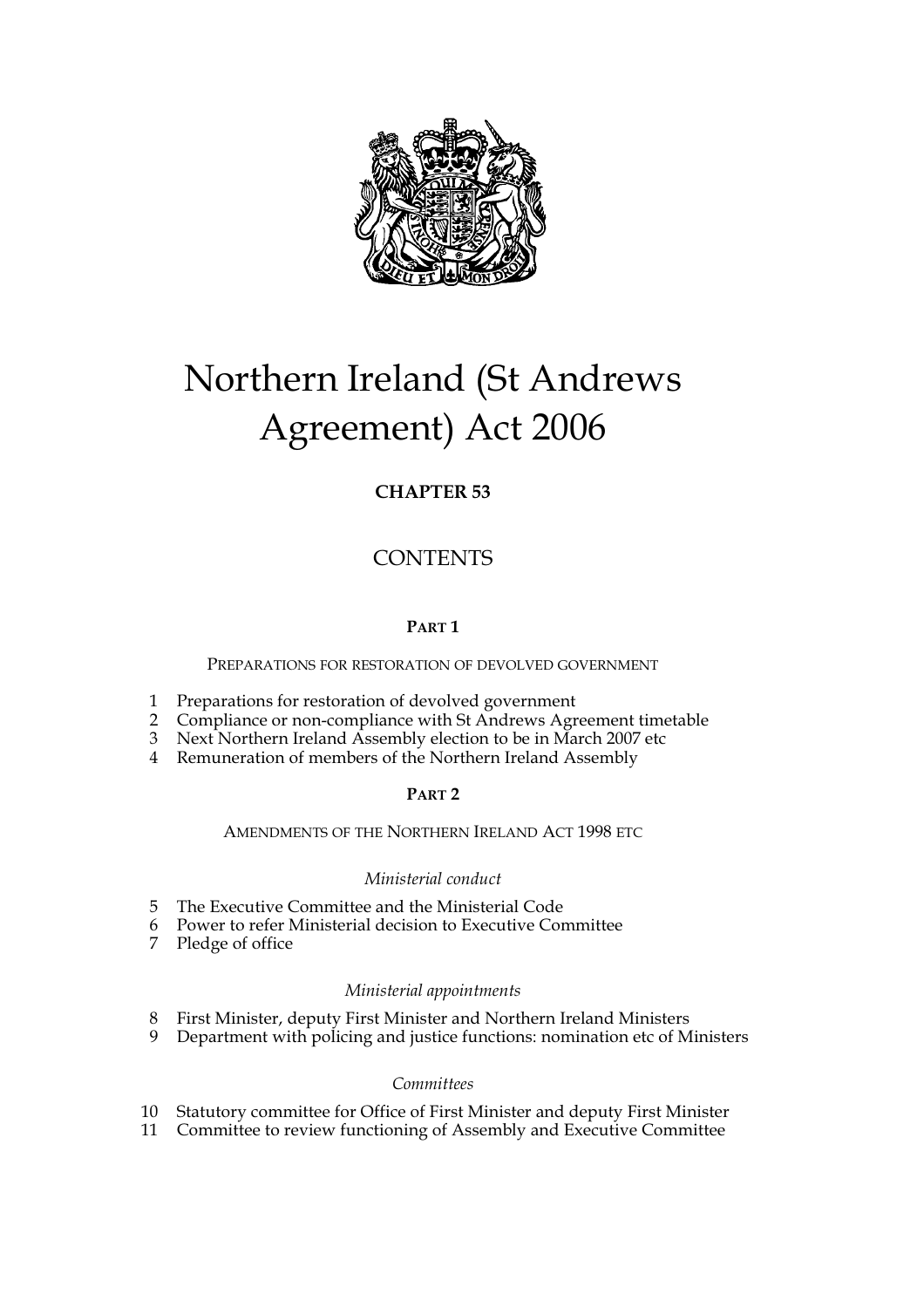#### *NSMC and BIC*

## 12 North-South Ministerial Council and British-Irish Council

#### *Miscellaneous*

- 13 Community designation
- 14 Power of Executive Committee to call for witnesses and documents
- 15 Strategies relating to Irish language and Ulster Scots language etc
- 16 Strategy relating to poverty, social exclusion etc
- 17 Vacancy in the Assembly
- 18 Report on progress towards devolution of policing and justice matters
- 19 Minor and consequential amendments

#### **PART 3**

#### OTHER AMENDMENTS

#### *Policing*

20 District policing partnerships

#### *Education*

21 Amendment of Education (Northern Ireland) Order 2006 etc

#### **PART 4**

#### SUPPLEMENTAL

- 22 Repeal of the 2006 Act<br>23 Power to make conseq
- Power to make consequential provision etc
- 24 Parliamentary procedure for orders under section 23
- 25 Interpretation
- 26 Extent
- 27 Commencement
- 28 Short title
	- Schedule 1 The Transitional Assembly
	- Schedule 2 Restoration of devolved government on 26 March 2007
	- Schedule 3 Non-compliance with St Andrews Agreement timetable
	- Schedule 4 Repeal of the Northern Ireland Act 2000 on 28 March 2007
	- Schedule 5 Executive selection: consequential amendments
	- Schedule 6 Department with policing and justice functions: nomination etc of Ministers
	- Schedule 7 Minor and consequential amendments relating to Part 2
	- Schedule  $8 -$  Reconstitution of district policing partnerships
	- Schedule 9 District policing partnerships: Belfast sub-groups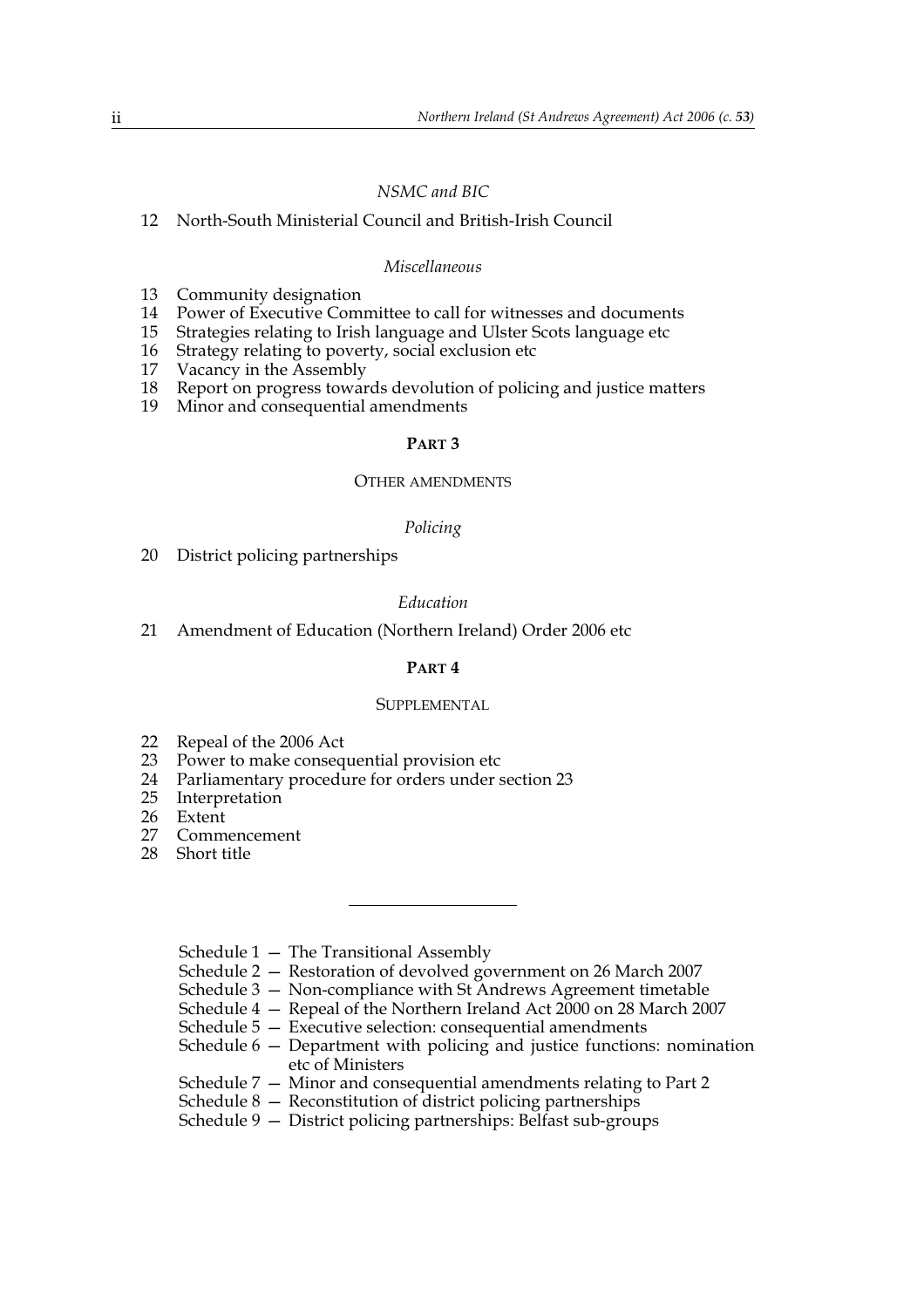

# Northern Ireland (St Andrews Agreement) Act 2006

## **2006 CHAPTER 53**

An Act to make provision for preparations for the restoration of devolved government in Northern Ireland in accordance with the St Andrews Agreement; to make provision as to the consequences of compliance, or noncompliance, with the St Andrews Agreement timetable; to amend the Northern Ireland Act 1998; to make provision about district policing partnerships; to amend the Education (Northern Ireland) Orders 1997 and 2006; and for connected purposes. [22nd November 2006]

E IT ENACTED by the Queen's most Excellent Majesty, by and with the advice and consent of the Lords Spiritual and Temporal, and Commons, in this present **B** E IT ENACTED by the Queen's most Excellent Majesty, by and with consent of the Lords Spiritual and Temporal, and Commons, Parliament assembled, and by the authority of the same, as follows:

#### **PART 1**

#### PREPARATIONS FOR RESTORATION OF DEVOLVED GOVERNMENT

#### **1 Preparations for restoration of devolved government**

- (1) There is to be an Assembly (referred to in this Act as "the Transitional Assembly")—
	- (a) whose members at any time are to be the persons who are at that time members of the Northern Ireland Assembly, and
	- (b) whose purpose is to take part in preparations for the restoration of devolved government in Northern Ireland in accordance with the St Andrews Agreement.
- (2) Schedule 1 (provision about the Transitional Assembly) has effect.
- (3) Nothing in this Act affects the operation of section 1 of the 2000 Act (suspension of devolved government).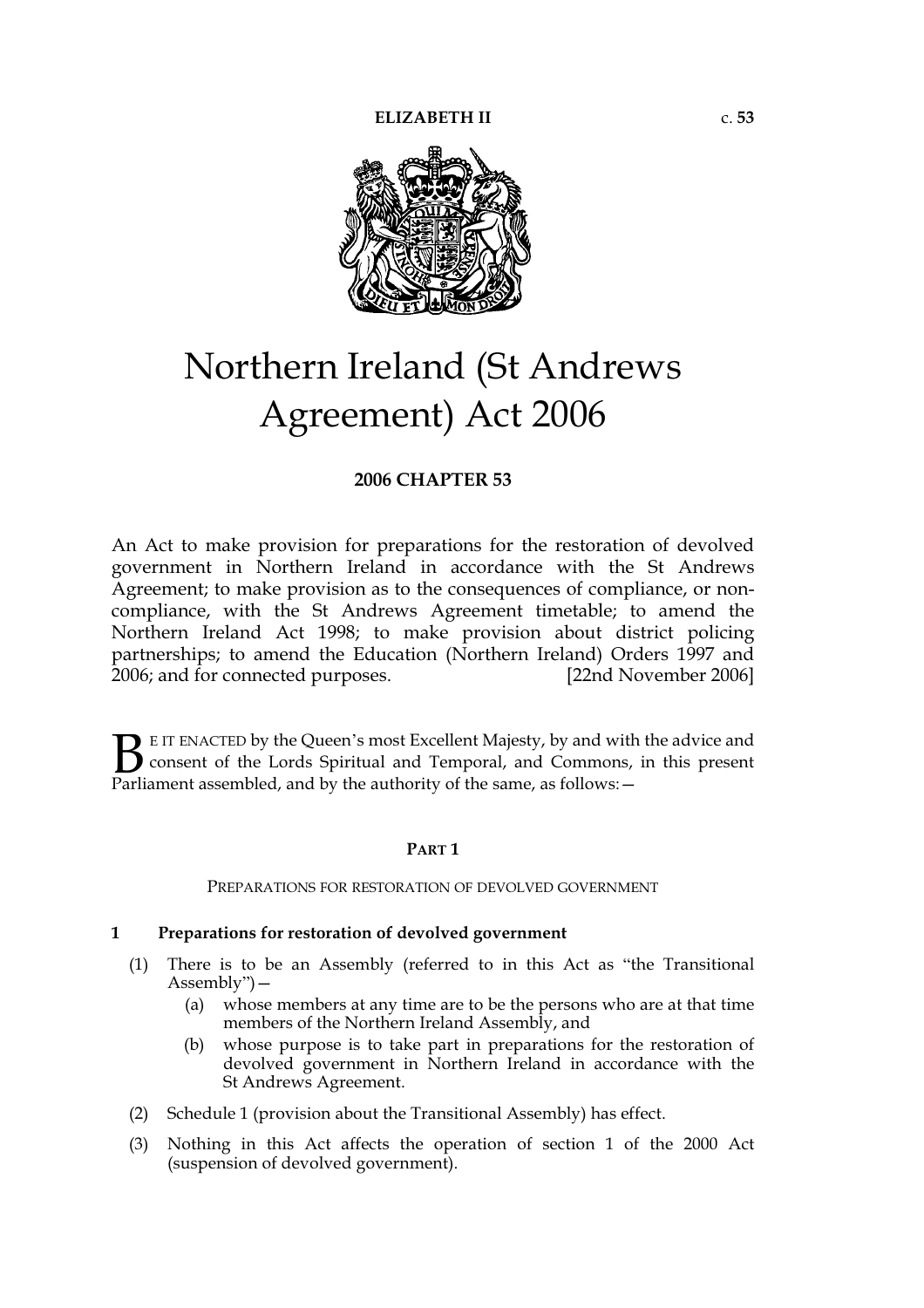- (4) But subsection (3) is subject to  $-$ 
	- (a) paragraph 3 of Schedule 1,
	- (b) paragraphs 2 and 4 of Schedule 2, and
	- (c) paragraphs 1 and 2 of Schedule 4.

## **2 Compliance or non-compliance with St Andrews Agreement timetable**

- (1) If at any time before 25 March 2007 the Secretary of State considers that (were Schedule 2 to come into force) there would be no reasonable prospect that each of the Ministerial offices would be filled in accordance with paragraph 2 of that Schedule, he may make an order bringing Schedule 3 into force on the day following the day on which the order is made.
- (2) If the Secretary of State does not make an order under subsection (1) before 25 March 2007—
	- (a) he must on that date make a restoration order providing for section 1 of the 2000 Act to cease to have effect on 26 March 2007, and
	- (b) Schedule 2 shall come into force on 26 March 2007.
- (3) Subsection (4) applies if  $-$ 
	- (a) the Secretary of State makes a restoration order by virtue of subsection (2), but
	- (b) it appears to him that one or more of the Ministerial offices has not been filled in accordance with paragraph 2 of Schedule 2 by the end of 26 March 2007.
- (4) Where this subsection applies—
	- (a) the Secretary of State must on 27 March 2007 make an order under the 2000 Act revoking the restoration order,
	- (b) that order must state that it is made by virtue of subsection (3) and must come into force on 28 March 2007, and
	- (c) Schedule 3 shall come into force on 28 March 2007.
- (5) If the Secretary of State—
	- (a) makes a restoration order by virtue of subsection (2), and
	- (b) does not make an order by virtue of subsection (3) revoking the restoration order,

Schedule 4 shall come into force on 28 March 2007.

- (6) An order under subsection (1) must be made by statutory instrument.
- (7) Section 7(4) to (7) of the 2000 Act (affirmative resolution etc procedure) does not apply in relation to an order made by virtue of subsection (2) or (3).
- (8) In this section "the Ministerial offices" means—
	- (a) the offices of First Minister and deputy First Minister, and
	- (b) the Ministerial offices to be held by Northern Ireland Ministers.

## **3 Next Northern Ireland Assembly election to be in March 2007 etc**

- (1) In section 31 of the 1998 Act (Northern Ireland Assembly: dates of elections and dissolutions), for subsection (2) substitute—
	- "(2) The date of the poll for the election of the Assembly next following the Assembly elected at the poll on 26 November 2003 shall be 7 March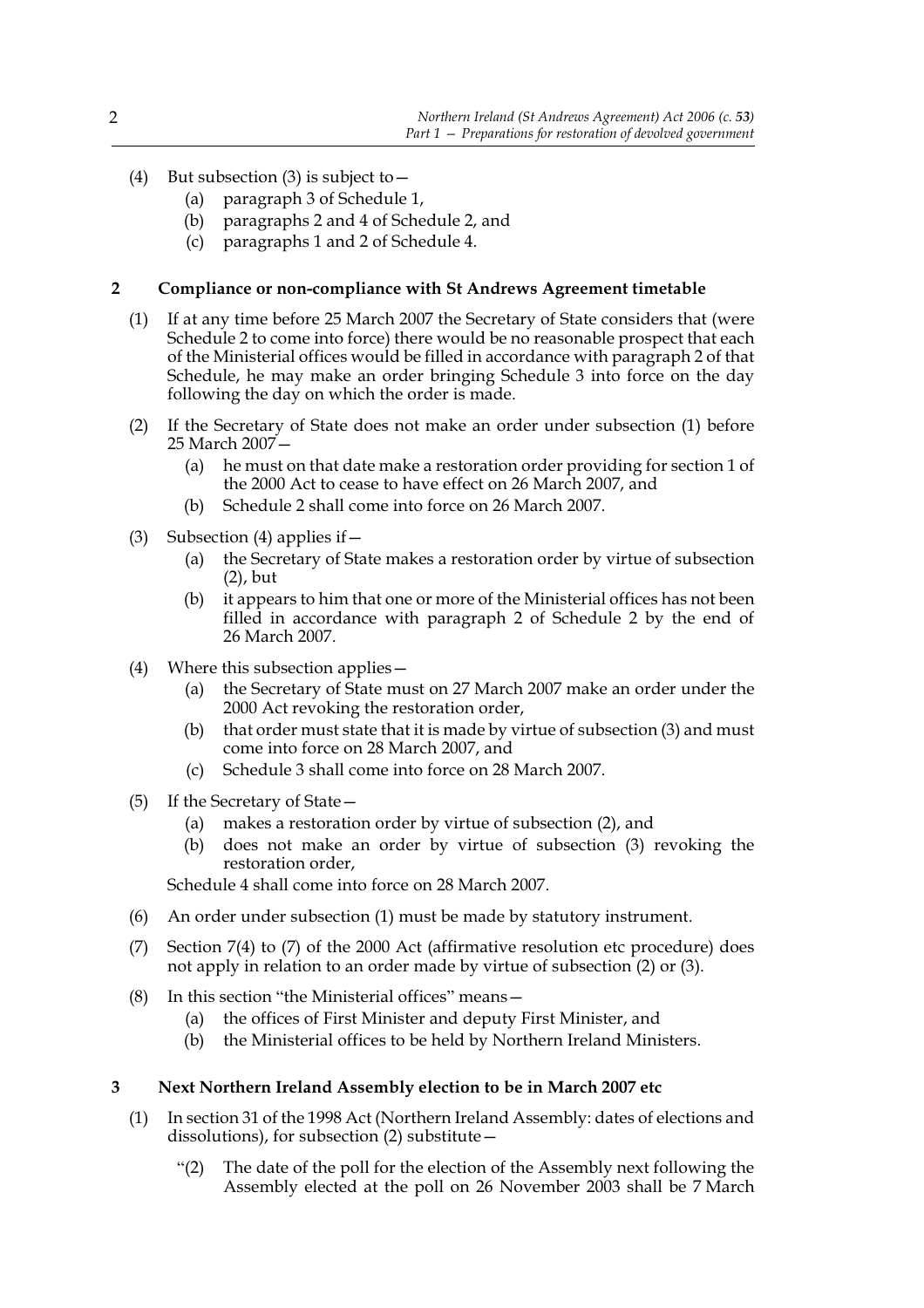2007; and the Assembly elected on 26 November 2003 shall be dissolved on 30 January 2007."

- (2) Subsection (3) applies in respect of any vacancy in the membership of the Northern Ireland Assembly which exists at any time between the passing of this Act and the date of the next election of the Assembly (whether the vacancy occurred before or after the passing of this Act).
- (3) Article 7 of the Northern Ireland Assembly (Elections) Order 2001 (S.I. 2001/ 2599) does not apply in the case of such a vacancy.

## **4 Remuneration of members of the Northern Ireland Assembly**

- (1) Subsection (2) has effect in relation to  $-$ 
	- (a) the dissolution of the Northern Ireland Assembly on 30 January 2007, and
	- (b) the Assembly election the poll for which is to be held on 7 March 2007 ("the next Assembly election").
- (2) Section 47 of the 1998 Act (remuneration of members) is to have effect as if, for subsection (10) of that section, there were substituted—
	- "(10) For the purposes of this section, a person who is a member of the Assembly immediately before the Assembly is dissolved shall be treated—
		- (a) as if he were a member of the Assembly until the end of the day which is the latest day for the delivery of nomination papers for the next Assembly election; and
		- (b) if he is nominated as a candidate at the next Assembly election, as if he were a member of the Assembly until the end of the day of the poll for that election."
- (3) Subsection (4) has effect in relation to persons returned as members of the Northern Ireland Assembly at the next Assembly election.
- (4) Section 47 of the 1998 Act is to have effect as if, for subsection (9)(a) of that section, there were substituted—
	- "(a) a person's membership of the Assembly begins on the day on which he takes his seat (following the next Assembly election) in the Assembly established under section 1(1) of the Northern Ireland (St Andrews Agreement) Act 2006 in accordance with standing orders of that Assembly; and".

#### **PART 2**

## AMENDMENTS OF THE NORTHERN IRELAND ACT 1998 ETC

## *Ministerial conduct*

## **5 The Executive Committee and the Ministerial Code**

- (1) In section 20 of the 1998 Act (Executive Committee), after subsection (3) insert—
	- "(4) The Committee shall also have the function of discussing and agreeing upon—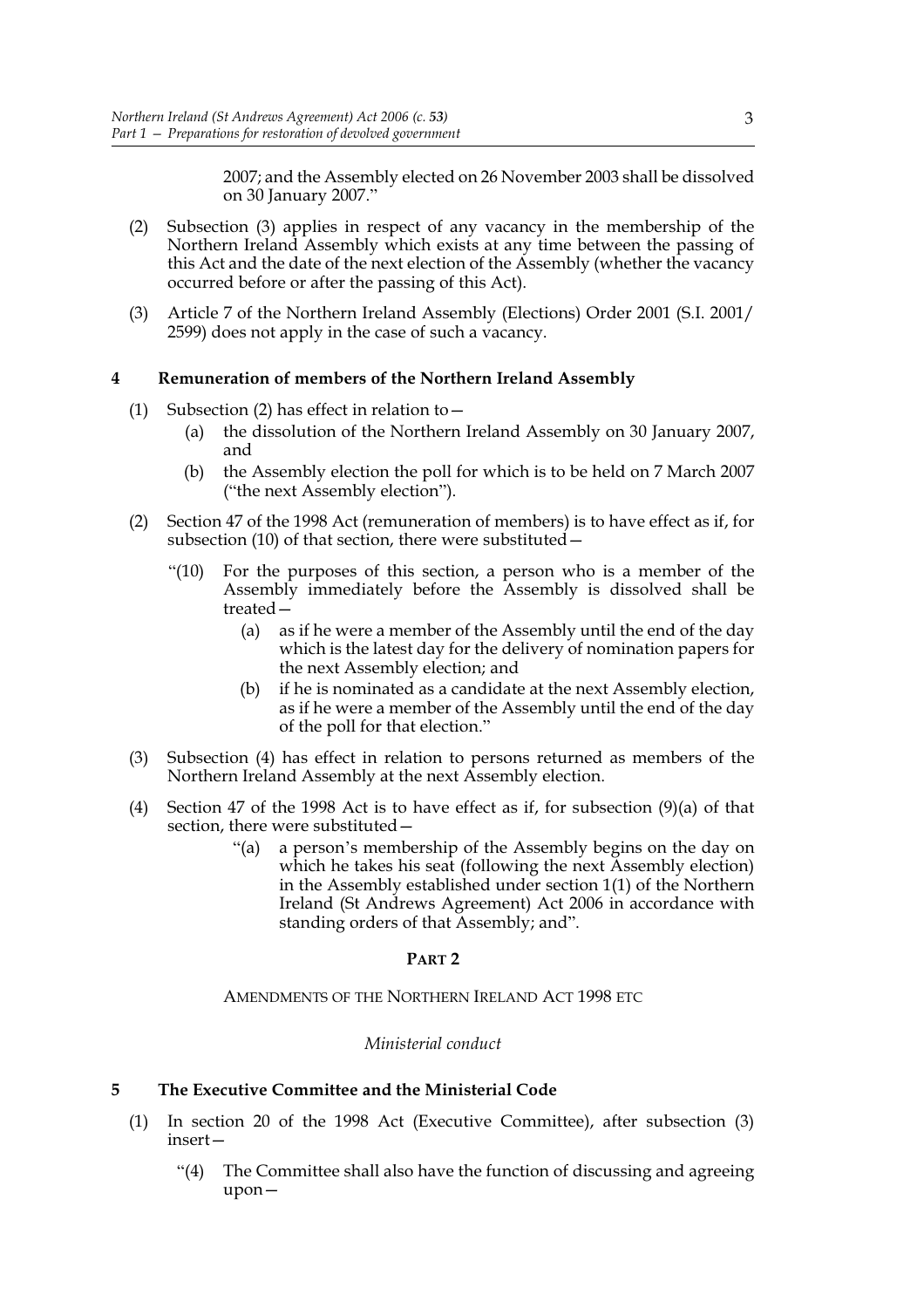- (a) significant or controversial matters that are clearly outside the scope of the agreed programme referred to in paragraph 20 of Strand One of that Agreement;
- (b) significant or controversial matters that the First Minister and deputy First Minister acting jointly have determined to be matters that should be considered by the Executive Committee."
- (2) After section 28 of the 1998 Act insert—

#### *"Ministerial Code*

## **28A Ministerial Code**

- (1) Without prejudice to the operation of section 24, a Minister or junior Minister shall act in accordance with the provisions of the Ministerial Code.
- (2) In this section "the Ministerial Code" means—
	- (a) the Ministerial Code that becomes the Ministerial Code for the purposes of this section by virtue of paragraph 4 of Schedule 1 to the Northern Ireland (St Andrews Agreement) Act 2006 (as from time to time amended in accordance with this section); or
	- (b) any replacement Ministerial Code prepared and approved in accordance with this section (as from time to time amended in accordance with this section).
- (3) If at any time the Executive Committee—
	- (a) prepares draft amendments to the Ministerial Code; or
	- (b) prepares a draft Ministerial Code to replace the Ministerial Code,

the First Minister and deputy First Minister acting jointly shall lay the draft amendments or the draft Code before the Assembly for approval.

- (4) A draft Ministerial Code or a draft amendment to the Code—
	- (a) shall not be approved by the Assembly without crosscommunity support; and
	- (b) shall not take effect until so approved.
- (5) The Ministerial Code must include provision for requiring Ministers or junior Ministers to bring to the attention of the Executive Committee any matter that ought, by virtue of section 20(3) or (4), to be considered by the Committee.
- (6) The Ministerial Code must include provision for a procedure to enable any Minister or junior Minister to ask the Executive Committee to determine whether any decision that he is proposing to take, or has taken, relates to a matter that ought, by virtue of section 20(3) or (4), to be considered by the Committee.
- (7) The Ministerial Code must also include provision as to the procedures of the Executive Committee with respect to—
	- (a) the taking of decisions; and
	- (b) consideration by the Committee of decision papers that are to be considered by the North-South Ministerial Council or the British-Irish Council.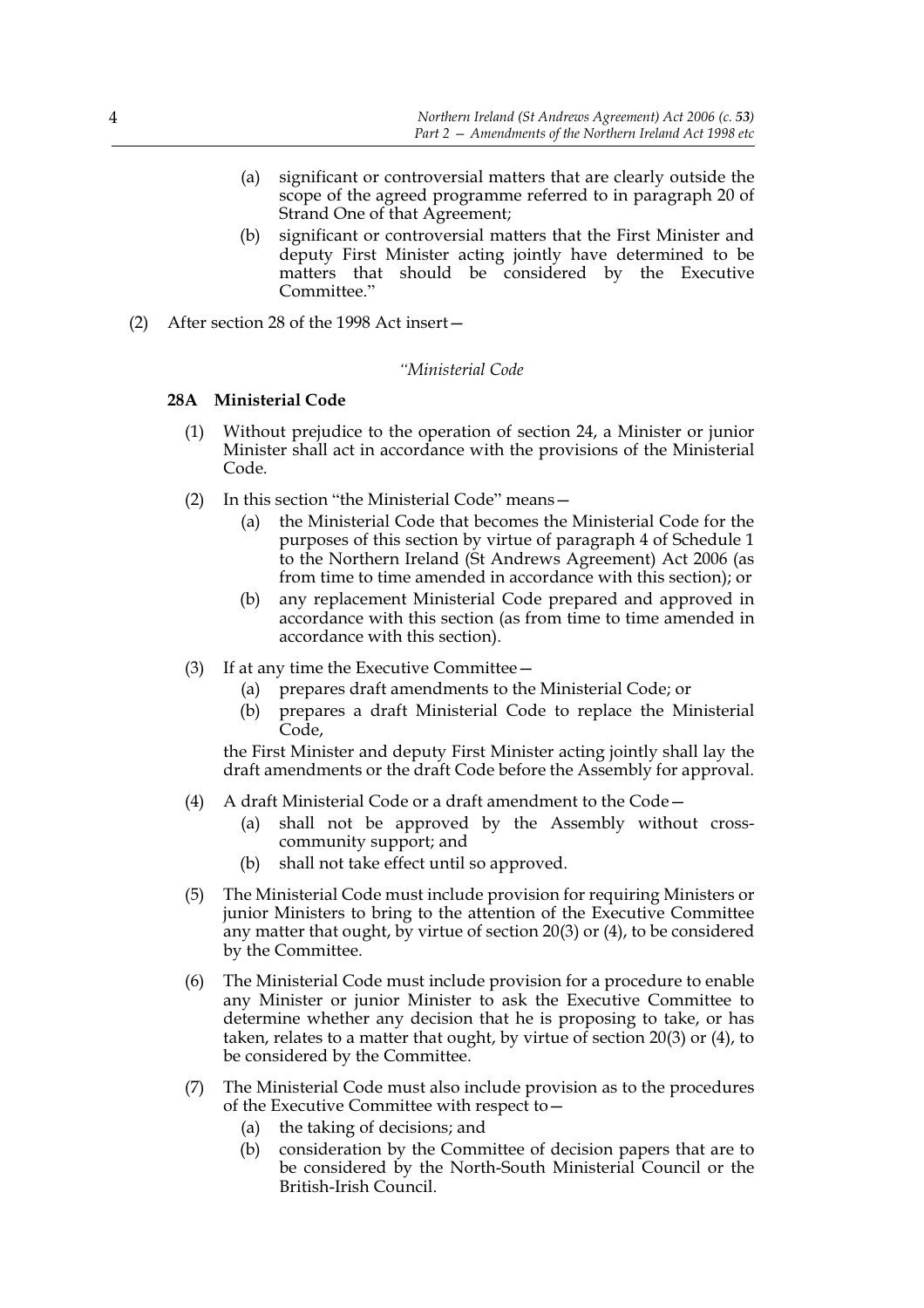- (8) The Ministerial Code must in particular provide—
	- (a) that it is the duty of the chairmen of the Executive Committee to seek to secure that decisions of the Executive Committee are reached by consensus wherever possible;
	- (b) that, if consensus cannot be reached, a vote may be taken; and
	- (c) that, if any three members of the Executive Committee require the vote on a particular matter which is to be voted on by the Executive Committee to require cross-community support, any vote on that matter in the Executive Committee shall require cross-community support in the Executive Committee.
- (9) The Ministerial Code may include such other provisions as the Executive Committee thinks fit.
- (10) Without prejudice to the operation of section 24, a Minister or junior Minister has no Ministerial authority to take any decision in contravention of a provision of the Ministerial Code made under subsection (5)."

## **6 Power to refer Ministerial decision to Executive Committee**

After section 28A of the 1998 Act insert—

*"Power to refer Ministerial decision to Executive Committee*

#### **28B Power to refer Ministerial decision to Executive Committee**

- (1) This section applies if 30 members petition the Assembly expressing concern that a decision taken by a Minister or junior Minister ("the Ministerial decision")—
	- (a) may have been taken in contravention of section 28A(1); or
	- (b) relates to a matter of public importance.
- (2) But this section does not apply if the Ministerial decision has previously been the subject of a reference under this section.
- (3) If the Presiding Officer, after consulting the political parties whose members hold seats in the Assembly, certifies that the Ministerial decision relates to a matter of public importance, he shall refer the decision to the Executive Committee for its consideration.
- (4) Having considered the reference, the Executive Committee shall notify the Presiding Officer—
	- (a) whether or not the decision was, in its view, taken in contravention of section 28A(1);
	- (b) whether or not the decision relates, in its view, to a significant or controversial matter; and
	- (c) as to any action that the Executive Committee proposes to take, or has taken, in relation to the decision.
- (5) No reference may be made under this section after the end of the period of seven days beginning with—
	- (a) the day on which the Ministerial decision was taken; or
	- (b) if appropriate, the day on which the decision was notified to the Assembly.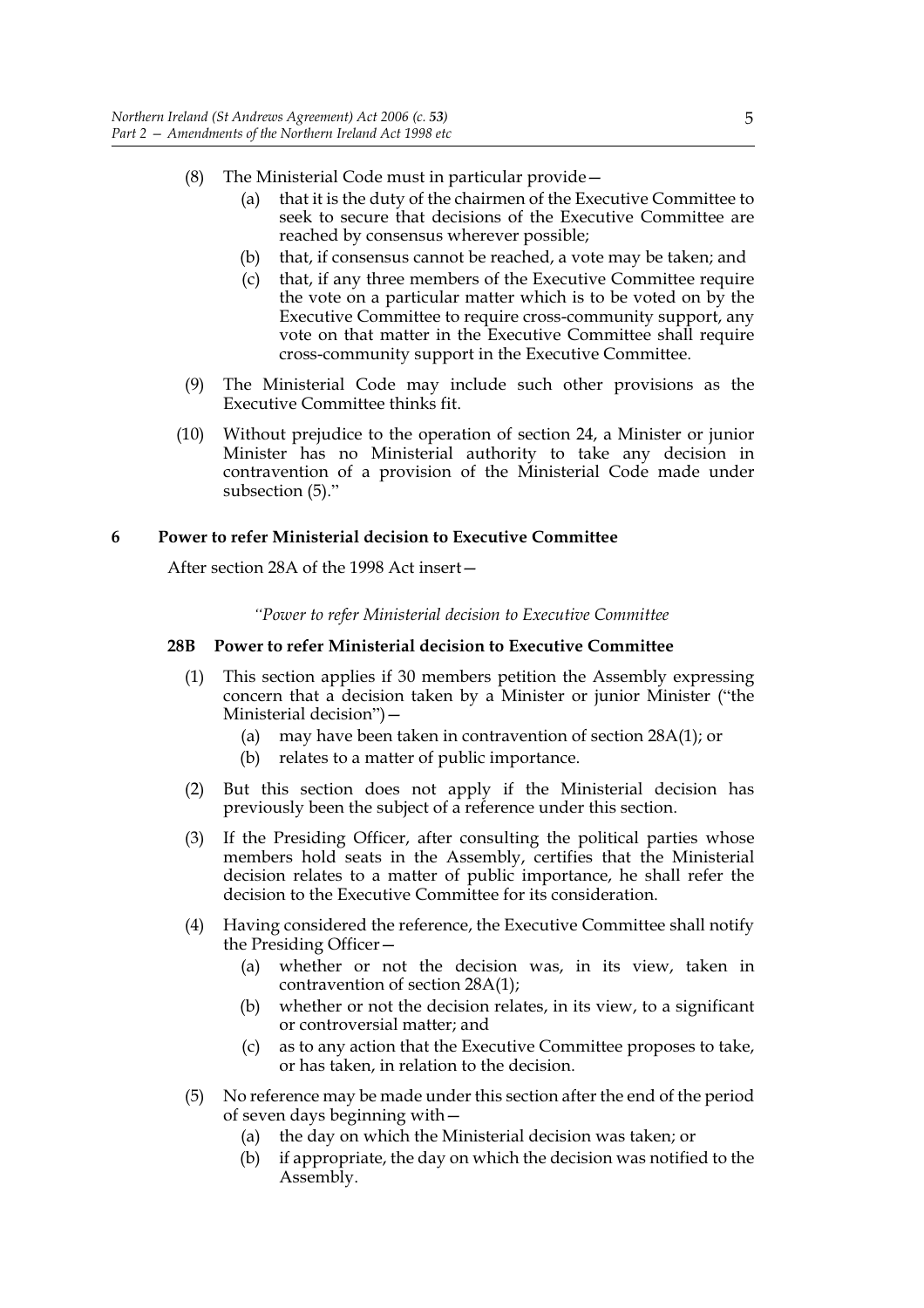- (6) Any consideration by the Executive Committee of a Ministerial decision under this section must be completed before the end of the period of seven days beginning with the day on which the reference is made.
- (7) Standing orders shall make provision with respect to the procedure to be followed—
	- (a) in petitioning the Assembly under subsection (1); and
	- (b) in making a reference under this section.
- (8) The periods mentioned in subsections (5) and (6) shall be computed by reference only to days on which the Assembly sits."

## **7 Pledge of office**

- (1) In the pledge of office set out in Schedule 4 to the 1998 Act, after paragraph (c) insert—
	- "(ca) to promote the interests of the whole community represented in the Northern Ireland Assembly towards the goal of a shared future;
	- (cb) to participate fully in the Executive Committee, the North-South Ministerial Council and the British-Irish Council;
	- (cc) to observe the joint nature of the offices of First Minister and deputy First Minister;
	- (cd) to uphold the rule of law based as it is on the fundamental principles of fairness, impartiality and democratic accountability, including support for policing and the courts as set out in paragraph 6 of the St Andrews Agreement;".
- (2) At the end of the pledge of office set out in that Schedule insert—

"Paragraph 6 of the St Andrews Agreement says:

 "We believe that the essential elements of support for law and order include endorsing fully the Police Service of Northern Ireland and the criminal justice system, actively encouraging everyone in the community to co-operate fully with the PSNI in tackling crime in all areas and actively supporting all the policing and criminal justice institutions, including the Policing Board.""

## *Ministerial appointments*

## **8 First Minister, deputy First Minister and Northern Ireland Ministers**

(1) For section 16 of the 1998 Act (First Minister and deputy First Minister) substitute—

## **"16A Appointment of First Minister, deputy First Minister and Northern Ireland Ministers following Assembly election**

- (1) This section applies where an Assembly is elected under section 31 or 32.
- (2) All Northern Ireland Ministers shall cease to hold office.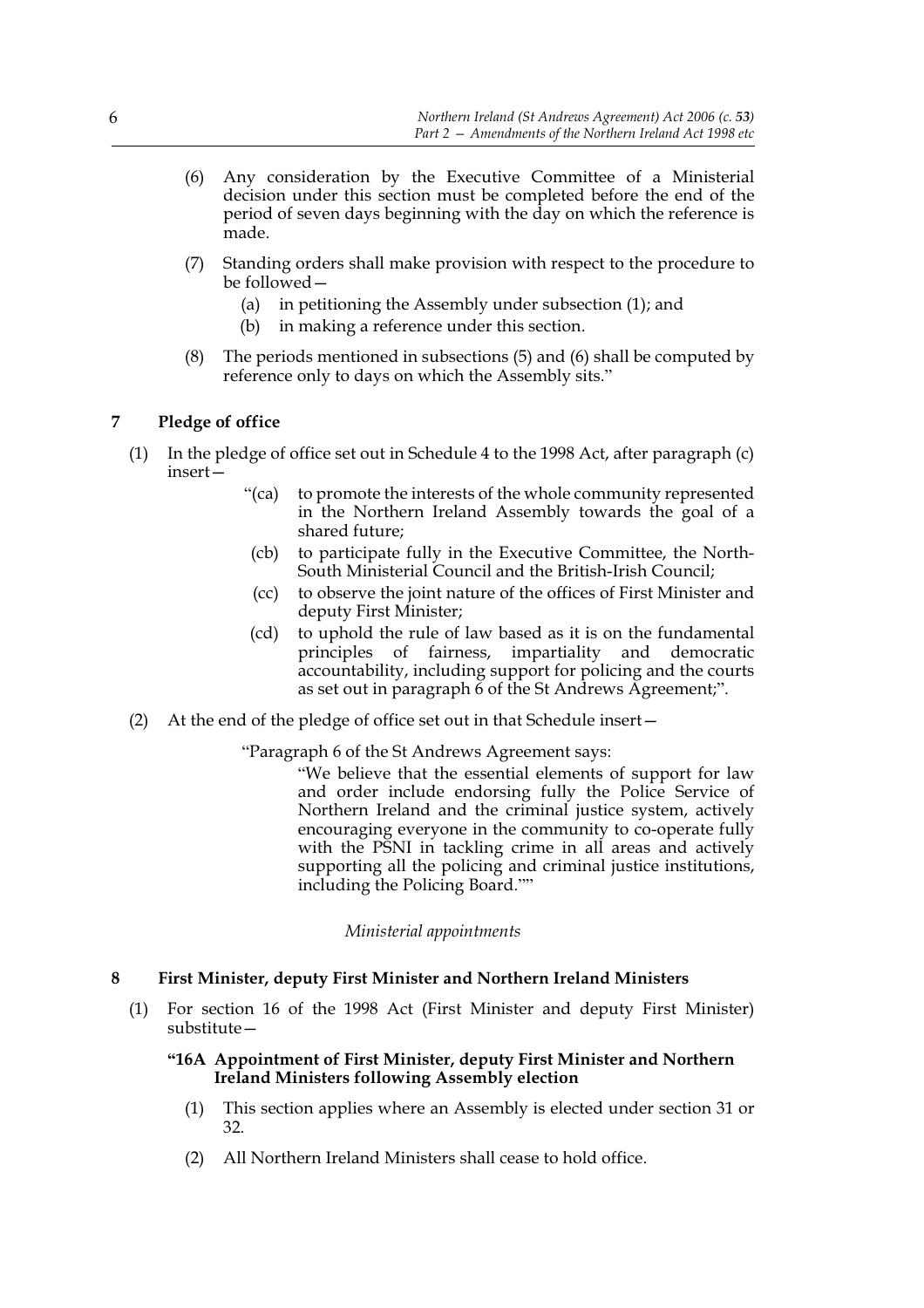- (3) Within a period of seven days beginning with the first meeting of the Assembly—
	- (a) the offices of First Minister and deputy First Minister shall be filled by applying subsections (4) to (7); and
	- (b) the Ministerial offices to be held by Northern Ireland Ministers shall be filled by applying section 18(2) to (6).
- (4) The nominating officer of the largest political party of the largest political designation shall nominate a member of the Assembly to be the First Minister.
- (5) The nominating officer of the largest political party of the second largest political designation shall nominate a member of the Assembly to be the deputy First Minister.
- (6) If the persons nominated do not take up office within a period specified in standing orders, further nominations shall be made under subsections (4) and (5).
- (7) Subsections (4) to (6) shall be applied as many times as may be necessary to secure that the offices of First Minister and deputy First Minister are filled.
- (8) But no person may take up office as First Minister, deputy First Minister or Northern Ireland Minister by virtue of this section after the end of the period mentioned in subsection (3) (see further section 32(3)).
- (9) The persons nominated under subsections (4) and (5) shall not take up office until each of them has affirmed the terms of the pledge of office.
- (10) Subject to the provisions of this Part, the First Minister and the deputy First Minister shall hold office until immediately before those offices are next filled by virtue of this section.
- (11) The holder of the office of First Minister or deputy First Minister may by notice in writing to the Presiding Officer designate a Northern Ireland Minister to exercise the functions of that office—
	- (a) during any absence or incapacity of the holder; or
	- (b) during any vacancy in that office arising otherwise than under section 16B(2),

but a person shall not have power to act by virtue of paragraph (a) for a continuous period exceeding six weeks.

(12) This section shall be construed in accordance with, and is subject to, section 16C.

#### **16B Vacancies in the office of First Minister or deputy First Minister**

- (1) The First Minister or the deputy First Minister—
	- (a) may at any time resign by notice in writing to the Presiding Officer; and
	- (b) shall cease to hold office if he ceases to be a member of the Assembly otherwise than by virtue of a dissolution.
- (2) If either the First Minister or the deputy First Minister ceases to hold office at any time, whether by resignation or otherwise, the other—
	- (a) shall also cease to hold office at that time; but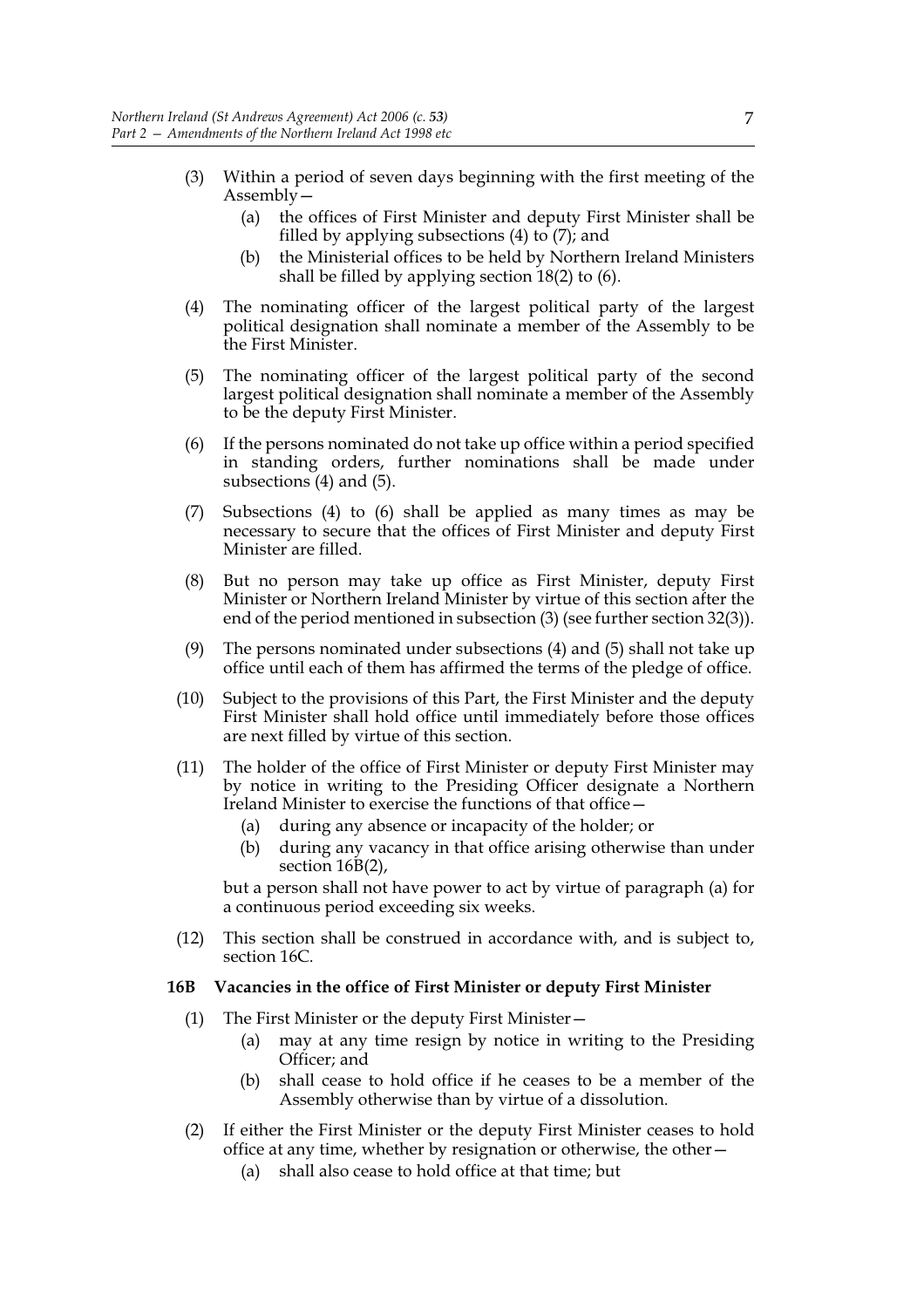- (b) may continue to exercise the functions of his office until immediately before those offices are filled in accordance with this section.
- (3) Where the offices of the First Minister and the deputy First Minister become vacant at any time, they shall be filled by applying subsections (4) to (7) within a period of seven days beginning with that time.
- (4) The nominating officer of the largest political party of the largest political designation shall nominate a member of the Assembly to be the First Minister.
- (5) The nominating officer of the largest political party of the second largest political designation shall nominate a member of the Assembly to be the deputy First Minister.
- (6) If the persons nominated do not take up office within a period specified in standing orders, further nominations shall be made under subsections  $(4)$  and  $(5)$ .
- (7) Subsections (4) to (6) shall be applied as many times as may be necessary to secure that the offices of First Minister and deputy First Minister are filled.
- (8) But no person may take up office as First Minister or deputy First Minister under this section after the end of the period mentioned in subsection (3) (see further section 32(3)).
- (9) The persons nominated under subsections (4) and (5) shall not take up office until each of them has affirmed the terms of the pledge of office.
- (10) This section shall be construed in accordance with, and is subject to, section 16C.

## **16C Sections 16A and 16B: supplementary**

- (1) In sections 16A and 16B and this section "nominating officer", in relation to a party, means—
	- (a) the person registered under Part 2 of the Political Parties, Elections and Referendums Act 2000 as the party's nominating officer; or
	- (b) a member of the Assembly nominated by him for the purposes of this section.
- (2) For the purposes of sections 16A and 16B and this section—
	- (a) the size of a political party is to be determined by reference to the number of seats in the Assembly which were held by members of the party on the day on which the Assembly first met following its election; but
	- (b) if two or more parties are taken by virtue of paragraph (a) to be of the same size, the respective sizes of those parties is to be determined by reference to the number of first preference votes cast for the parties at the last general election of members of the Assembly;

(this is subject to subsections (7) and (8)).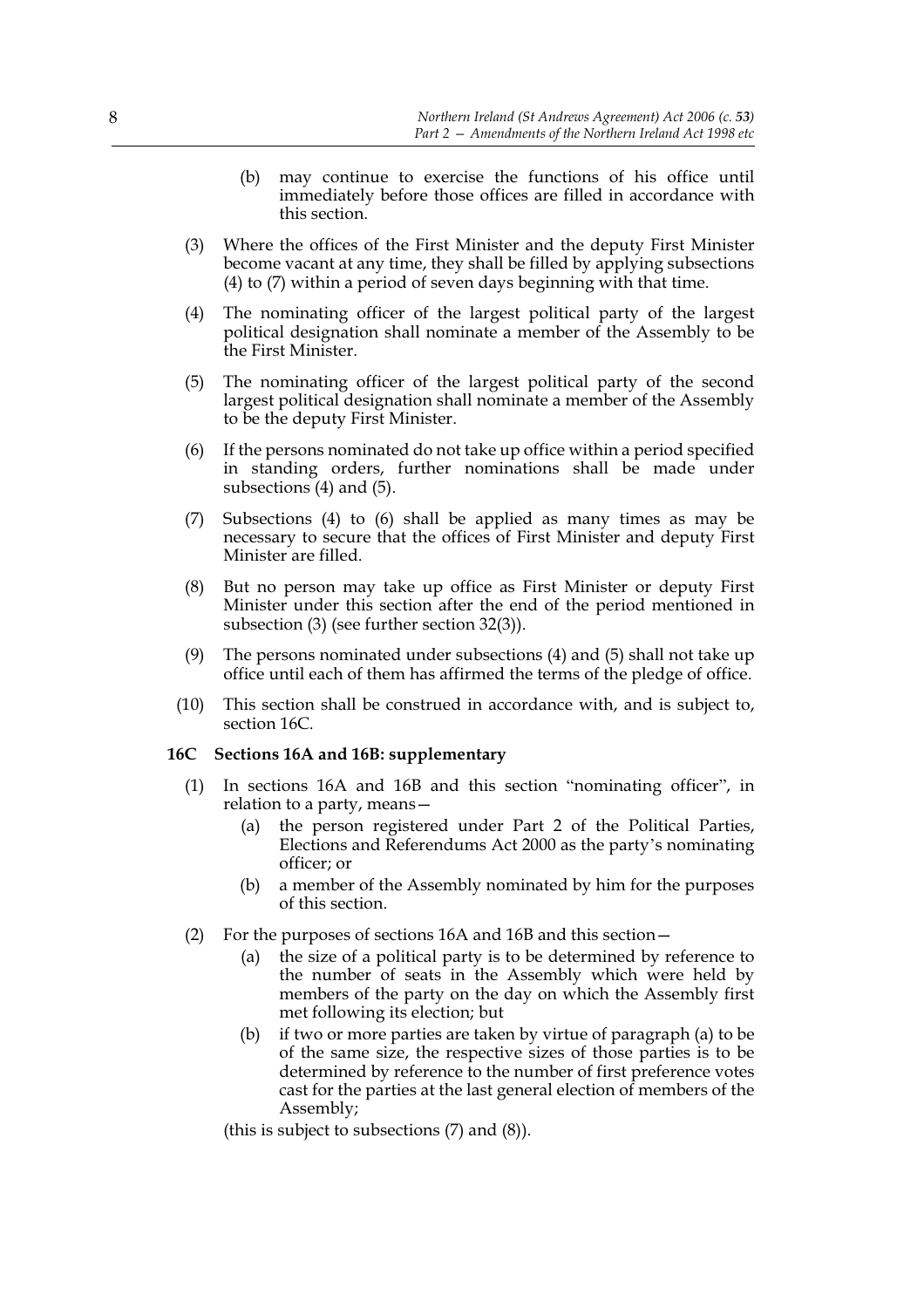- (3) For the purposes of sections 16A and 16B and this section, a political party to which one or more members of the Assembly belong is to be taken—
	- (a) to be of the political designation "Nationalist" if, at the relevant time (see subsection (11)), more than half of the members of the Assembly who belonged to the party were designated Nationalists;
	- (b) to be of the political designation "Unionist" if, at the relevant time, more than half of the members of the Assembly who belonged to the party were designated Unionists;
	- (c) otherwise, to be of the political designation "Other".
- (4) For the purposes of sections 16A and 16B and this section—
	- (a) the size of the political designation "Nationalist" is to be taken to be equal to the number of members of the Assembly who, at the relevant time, were designated Nationalists;
	- (b) the size of the political designation "Unionist" is to be taken to be equal to the number of members of the Assembly who, at the relevant time, were designated Unionists;
	- (c) the size of the political designation "Other" is to be taken to be equal to the number of members of the Assembly who, at the relevant time, were neither designated Nationalists nor designated Unionists.
- (5) But if two or more political designations are taken by virtue of subsection (4) to be of the same size, the respective sizes of those designations is to be determined by reference to the aggregate number of first preference votes cast, at the last general election of members of the Assembly, for members of the Assembly who, at the relevant time, were—
	- (a) designated Nationalists (in the case of the political designation "Nationalist");
	- (b) designated Unionists (in the case of the political designation "Unionist"); or
	- (c) neither designated Nationalists nor designated Unionists (in the case of the political designation "Other").
- (6) If at any time the party which is the largest political party of the largest political designation is not the largest political party—
	- (a) any nomination to be made at that time under section 16A(4) or 16B(4) shall instead be made by the nominating officer of the largest political party; and
	- (b) any nomination to be made at that time under section 16A(5) or 16B(5) shall instead be made by the nominating officer of the largest political party of the largest political designation.
- (7) Where—
	- (a) the Assembly has resolved under section 30(2) that a political party does not enjoy its confidence; and
	- (b) the party's period of exclusion (see subsection (12)) under that provision has not come to an end,

subsection (2)(a) above shall have effect as if the number of seats in the Assembly which were held by members of the party on the day on which the Assembly first met following its election was nil.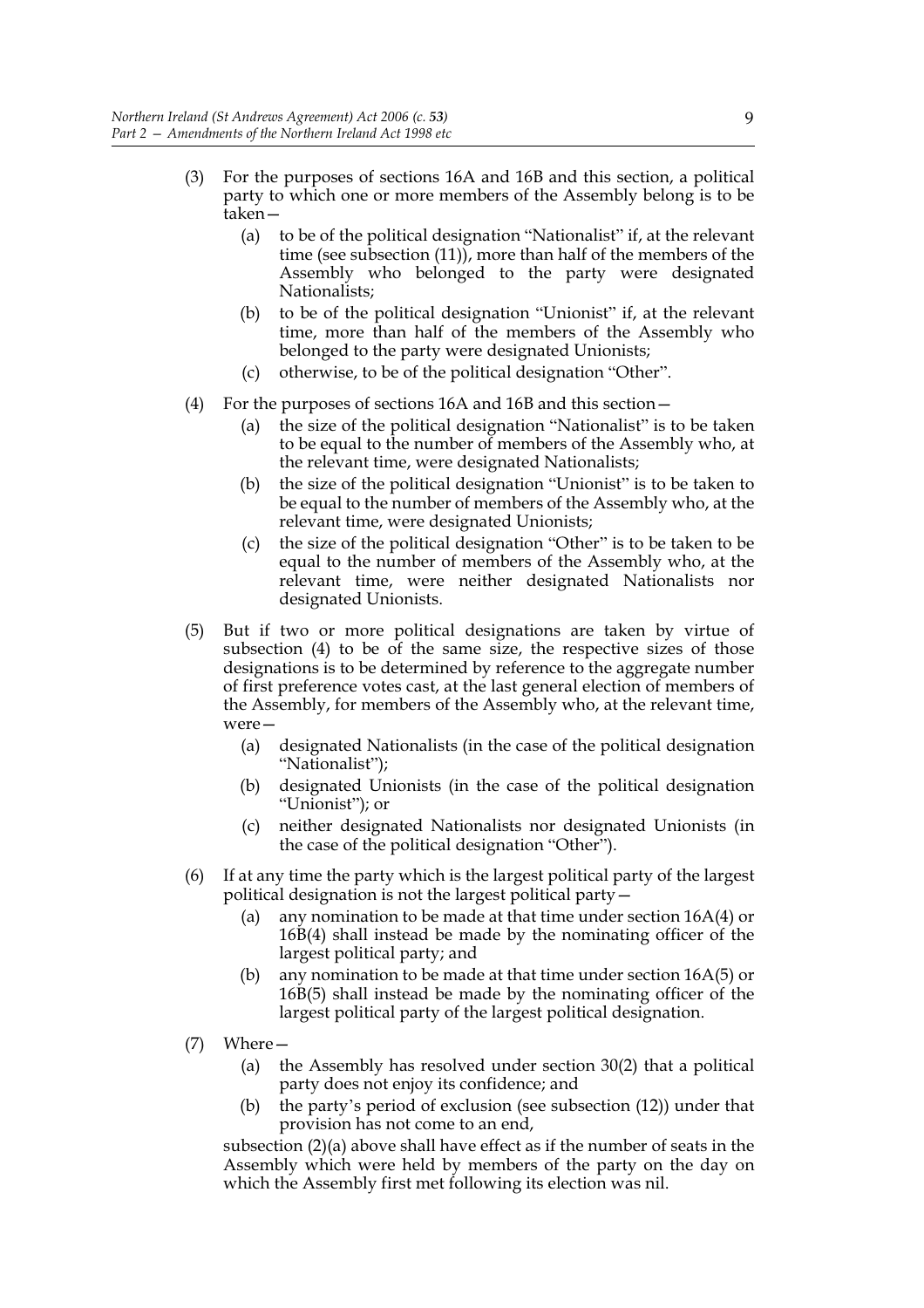## (8) Where—

- (a) the Secretary of State has given a direction under section 30A(5) in respect of a political party; and
- (b) the party's period of exclusion under that provision has not come to an end,

subsection (2)(a) above shall have effect as if the number of seats in the Assembly which were held by members of the party on the day on which the Assembly first met following its election was nil.

- (9) Where—
	- (a) a person nominated by the nominating officer of a political party ceased to hold office as First Minister or deputy First Minister as a result of a resolution of the Assembly under section 30(2) or a direction of the Secretary of State under section 30A(5); and
	- (b) the party's period of exclusion under section 30(2) or 30A(5) subsequently comes to an end otherwise than by virtue of the dissolution of the Assembly,

the First Minister and the deputy First Minister shall cease to hold office when the party's period of exclusion under that provision comes to an end (unless any period of exclusion of the party under the other provision has not come to an end).

- (10) But where a direction under section 30A(5) ceases to have effect under section 95A(6) or (7), its so ceasing to have effect shall for the purposes of subsection (9) be taken not to involve the coming to an end of a period of exclusion under section 30A(5).
- (11) In this section "the relevant time" means the end of the day on which the Assembly first met following its election.
- (12) In this section, a reference to a period of exclusion under any provision is, in the case of a period of exclusion under that provision which has been extended, a reference to that period as extended.
- (13) Standing orders may make further provision in connection with the making of nominations under sections 16A and 16B.
- (14) In this Act "the pledge of office" means the pledge of office which, together with the code of conduct to which it refers, is set out in Schedule 4."
- (2) Schedule 5 (executive selection: consequential amendments) has effect.

#### **9 Department with policing and justice functions: nomination etc of Ministers**

Schedule 6 (department with policing and justice functions: nomination etc of Ministers) has effect.

#### *Committees*

## **10 Statutory committee for Office of First Minister and deputy First Minister**

(1) Section 29 of the 1998 Act (statutory committees) is amended as follows.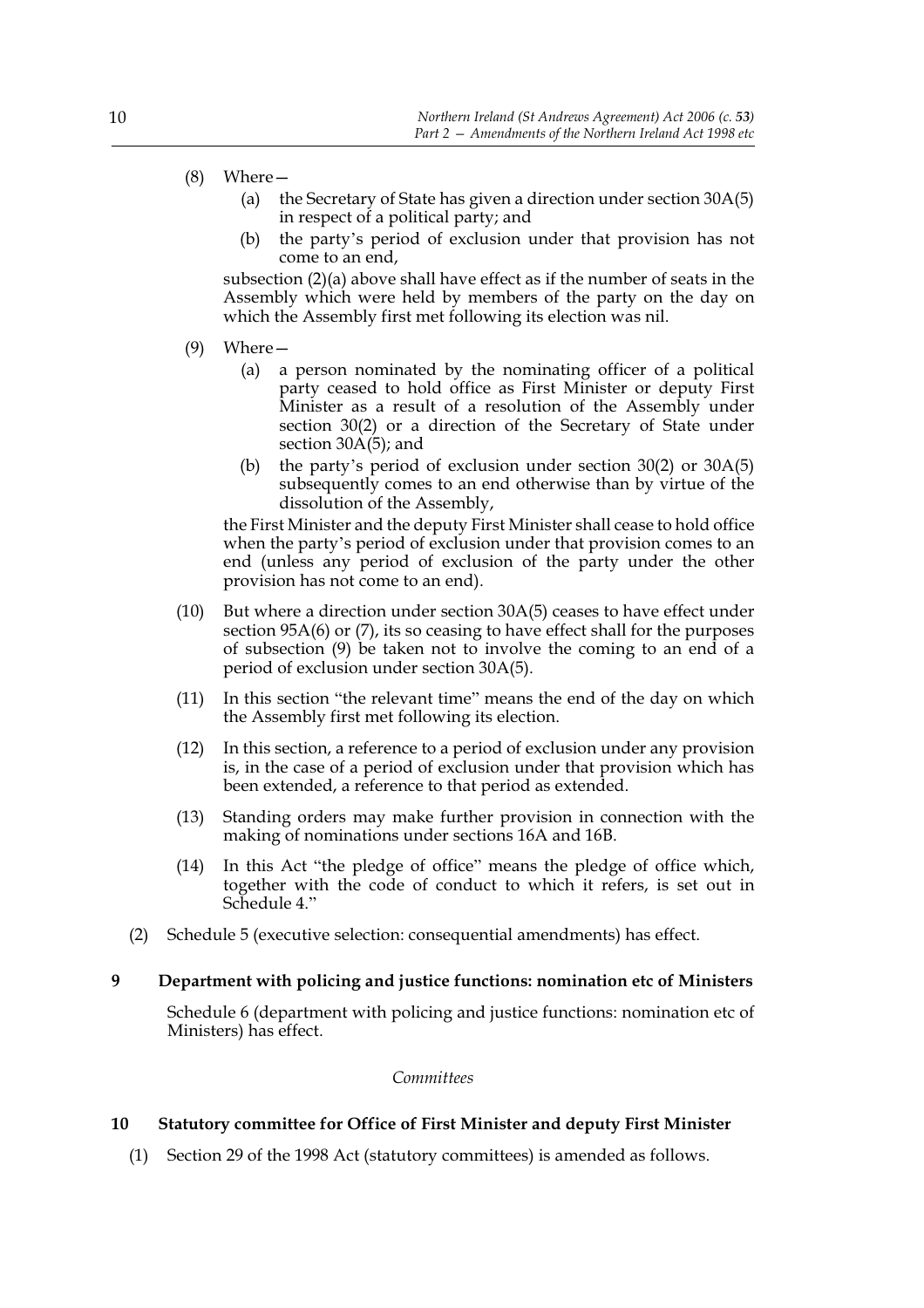- (2) In subsection  $(1)(a)$ , after "committees")" insert
	- "(i) to advise and assist the First Minister and the deputy First Minister in the formulation of policy with respect to matters within their responsibilities as Ministers jointly in charge of the Office of the First Minister and deputy First Minister, and
	- $(ii)$
- (3) In subsection (6), for the words from "it is established" to the end of the subsection substitute—
	- "(a) it is established to advise and assist the First Minister and the deputy First Minister and either of those Ministers is a member of his party; or
	- (b) it is established to advise and assist a Northern Ireland Minister and that Minister is a member of his party."

## **11 Committee to review functioning of Assembly and Executive Committee**

(1) After section 29 of the 1998 Act insert—

## **"29A Committee to review functioning of Assembly and Executive Committee**

- (1) Standing orders shall make provision—
	- (a) for establishing a committee to examine such matters relating to the functioning of the Assembly and the Executive Committee as may be specified in the standing orders;
	- (b) in relation to the membership of the committee; and
	- (c) for regulating proceedings of the committee.
- (2) Standing orders shall provide for the committee to make reports—
	- (a) to the Assembly; and
	- (b) to the Executive Committee.
- (3) The committee shall, by no later than 1 May 2015, make a report on the operation of the provisions of Parts 3 and 4 of this Act—
	- (a) to the Secretary of State;
	- (b) to the Assembly; and
	- (c) to the Executive Committee.

## **29B Review of operation of sections 16A to 16C**

- (1) Standing orders shall require the committee established by virtue of section 29A to consider—
	- (a) the operation of sections 16A to 16C; and
	- (b) in particular, whether to recommend that the Secretary of State should make an order amending this Act and any other enactment so far as may be necessary to secure that they have effect, as from the date of the election of the 2011 Assembly, as if the executive selection amendments had not been made.
- (2) In subsection  $(1)$ 
	- "the 2011 Assembly" means the Assembly due to be elected under section 31 in 2011;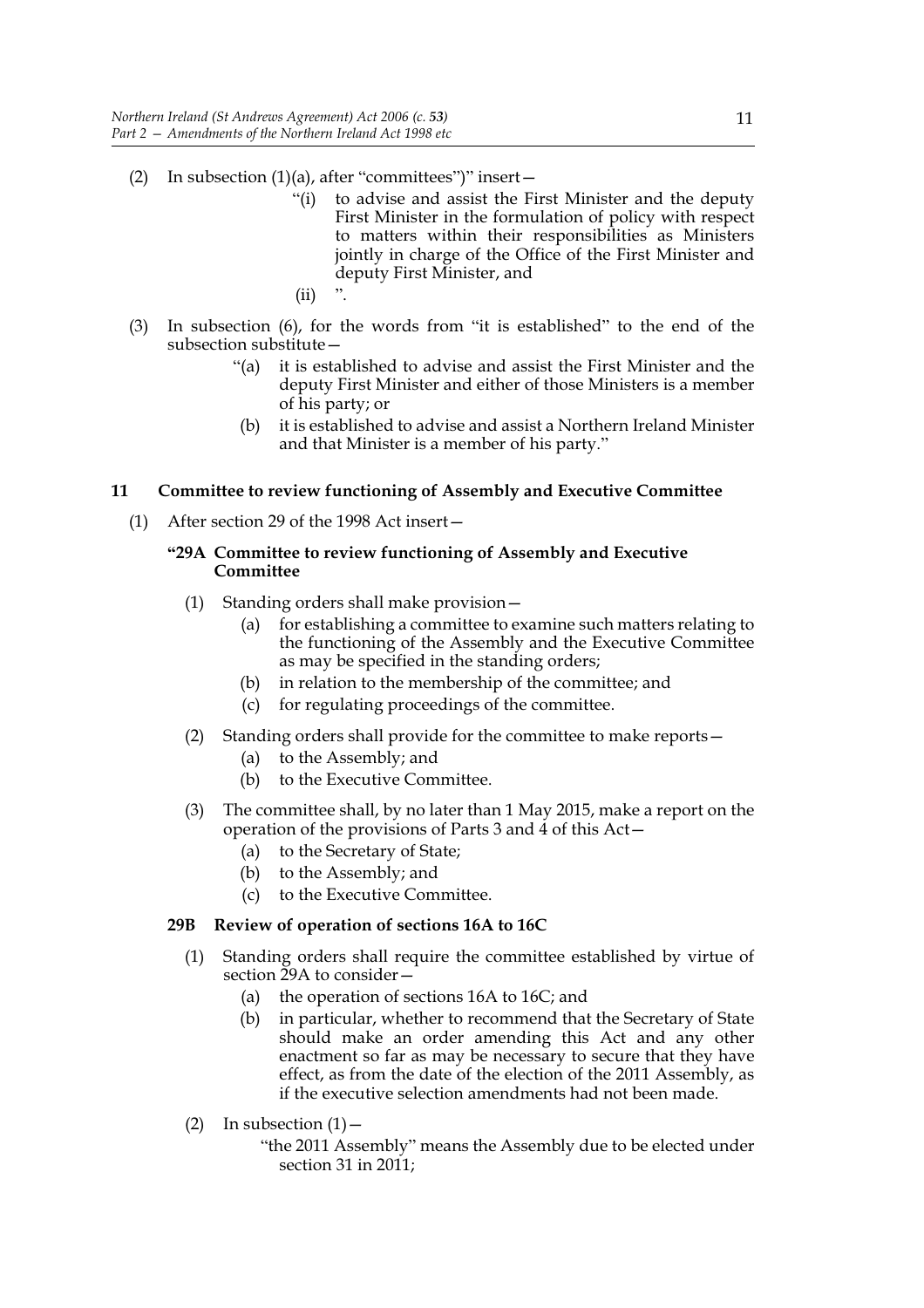"the executive selection amendments" means the amendments made by section 8 of, and paragraphs 1, 2(1) and (2) and 3 to 14 of Schedule 5 to, the Northern Ireland (St Andrews Agreement) Act 2006."

- (2) If, by no later than 1 February 2011—
	- (a) the committee established by virtue of section 29A of the 1998 Act makes the recommendation set out in section 29B(1)(b) of that Act, and
	- (b) the committee's recommendation is approved by the Northern Ireland Assembly with cross-community support (within the meaning of that Act),

the Secretary of State must by order made by statutory instrument amend that Act and any other enactment so far as may be necessary to secure that they have effect, as from the date of the election of the 2011 Assembly, as if the executive selection amendments had not been made.

- (3) In subsection  $(2)$ 
	- "the 2011 Assembly" means the Northern Ireland Assembly due to be elected under section 31 of the 1998 Act in 2011;
	- "the executive selection amendments" means the amendments made by section 8 of, and paragraphs 1, 2(1) and (2) and 3 to 14 of Schedule 5 to, this Act.
- (4) An order under this section may contain supplementary, incidental, consequential, transitional or saving provision.
- (5) A statutory instrument containing an order under this section shall be subject to annulment in pursuance of a resolution of either House of Parliament.

## *NSMC and BIC*

## **12 North-South Ministerial Council and British-Irish Council**

For section 52 of the 1998 Act substitute—

## **"52A North-South Ministerial Council and British-Irish Council**

- (1) The First Minister and the deputy First Minister acting jointly shall, as far in advance of each meeting of the North-South Ministerial Council or the British-Irish Council as is reasonably practicable, give to the Executive Committee and to the Assembly the following information in relation to the meeting—
	- (a) the date;
	- (b) the agenda; and
	- (c) (once determined under this section) the names of the Ministers or junior Ministers who are to attend the meeting.
- (2) Each Minister or junior Minister who has responsibility (whether or not with another Minister or junior Minister) in relation to any matter included in the agenda for a meeting of either Council ("appropriate Minister") shall be entitled—
	- (a) to attend the meeting; and
	- (b) to participate (see section 52C) in the meeting so far as it relates to that matter.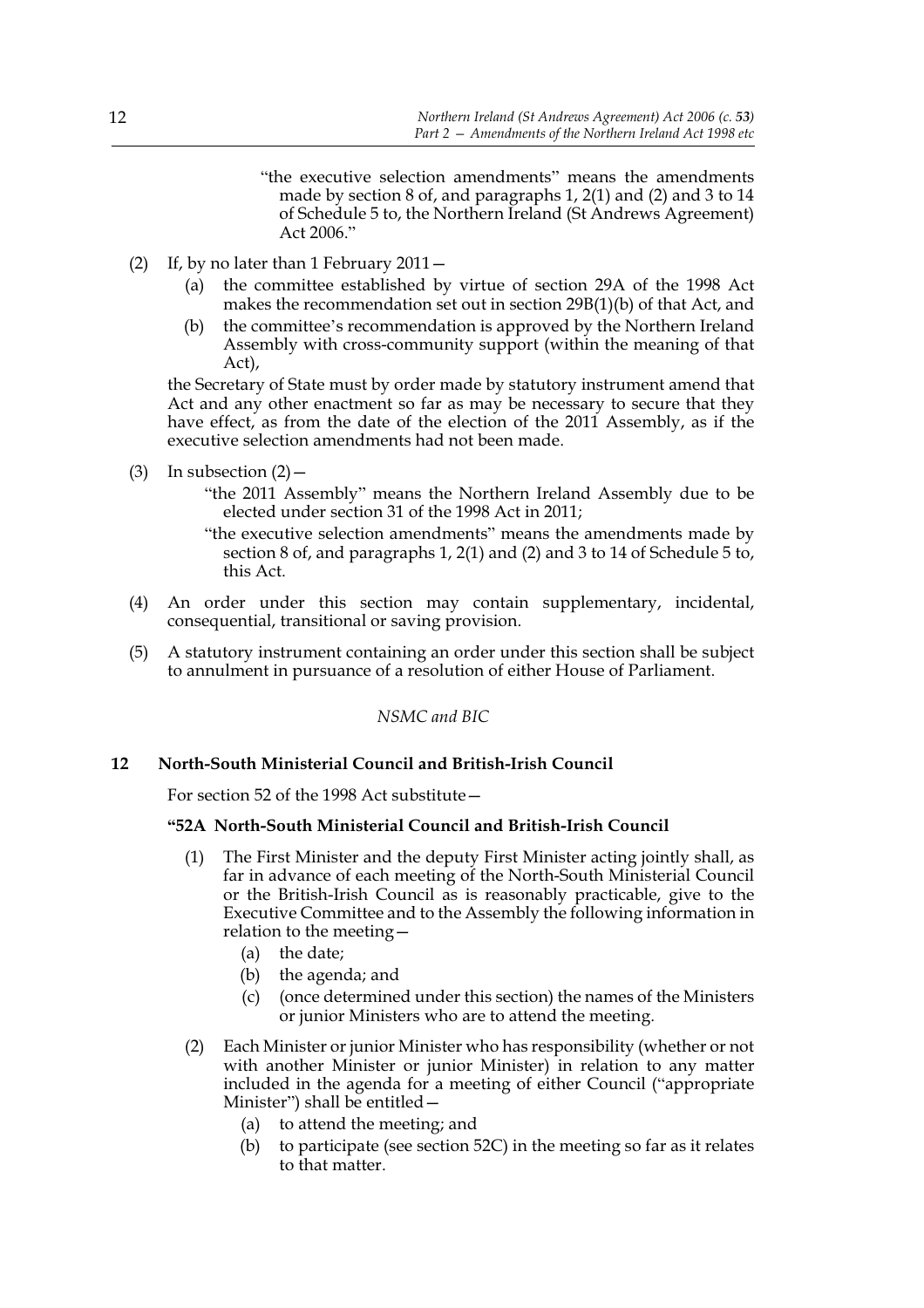- (3) An appropriate Minister may nominate another Minister or junior Minister—
	- (a) to attend the meeting in place of the appropriate Minister; and
	- (b) to participate in the meeting so far as it relates to matters for which the appropriate Minister has responsibility,

but a person may not be nominated under this subsection without his consent.

- (4) Each appropriate Minister shall notify the First Minister and the deputy First Minister, as soon as reasonably practicable and in any event no later than 10 days before the date of the meeting, that—
	- (a) he intends to attend the meeting;
	- (b) he does not intend to attend the meeting but has nominated another person under subsection (3) to attend in his place; or
	- (c) he does not intend to attend the meeting and he does not intend, or has not been able, to make such a nomination,

and a notification under paragraph (b) shall include the name of the person nominated.

- (5) If the appropriate Minister gives a notification under subsection  $(4)(c)$ (or if the First Minister and the deputy First Minister receive no notification from him under subsection (4)), the First Minister and the deputy First Minister acting jointly shall nominate a Minister or junior Minister—
	- (a) to attend the meeting in place of the appropriate Minister; and
	- (b) to participate in the meeting so far as it relates to matters for which the appropriate Minister has responsibility.
- (6) In relation to a matter for which the First Minister and the deputy First Minister are the appropriate Ministers—
	- (a) the notification to be made by each of them under subsection (4) shall be made to the other; and
	- (b) if either of them ("A") gives a notification under subsection  $(4)(c)$  (or if the other ("B") receives no notification from A under subsection (4)), B (acting alone) shall make the nomination under subsection (5) in relation to A.
- (7) The First Minister and the deputy First Minister acting jointly shall make such nominations (or further nominations) of Ministers and junior Ministers (including where appropriate alternative nominations) as they consider necessary to ensure such crosscommunity participation in either Council as is required by the Belfast Agreement.
- (8) Subsection (9) applies in relation to any matter included in the agenda for a meeting of either Council if—
	- (a) the First Minister and the deputy First Minister are not the appropriate Ministers in relation to the matter; but
	- (b) the matter is one that ought, by virtue of section 20(3) or (4), to be considered by the Executive Committee.
- (9) The First Minister and the deputy First Minister acting jointly shall also be entitled—
	- (a) to attend the meeting; and
	- (b) to participate in the meeting so far as it relates to that matter.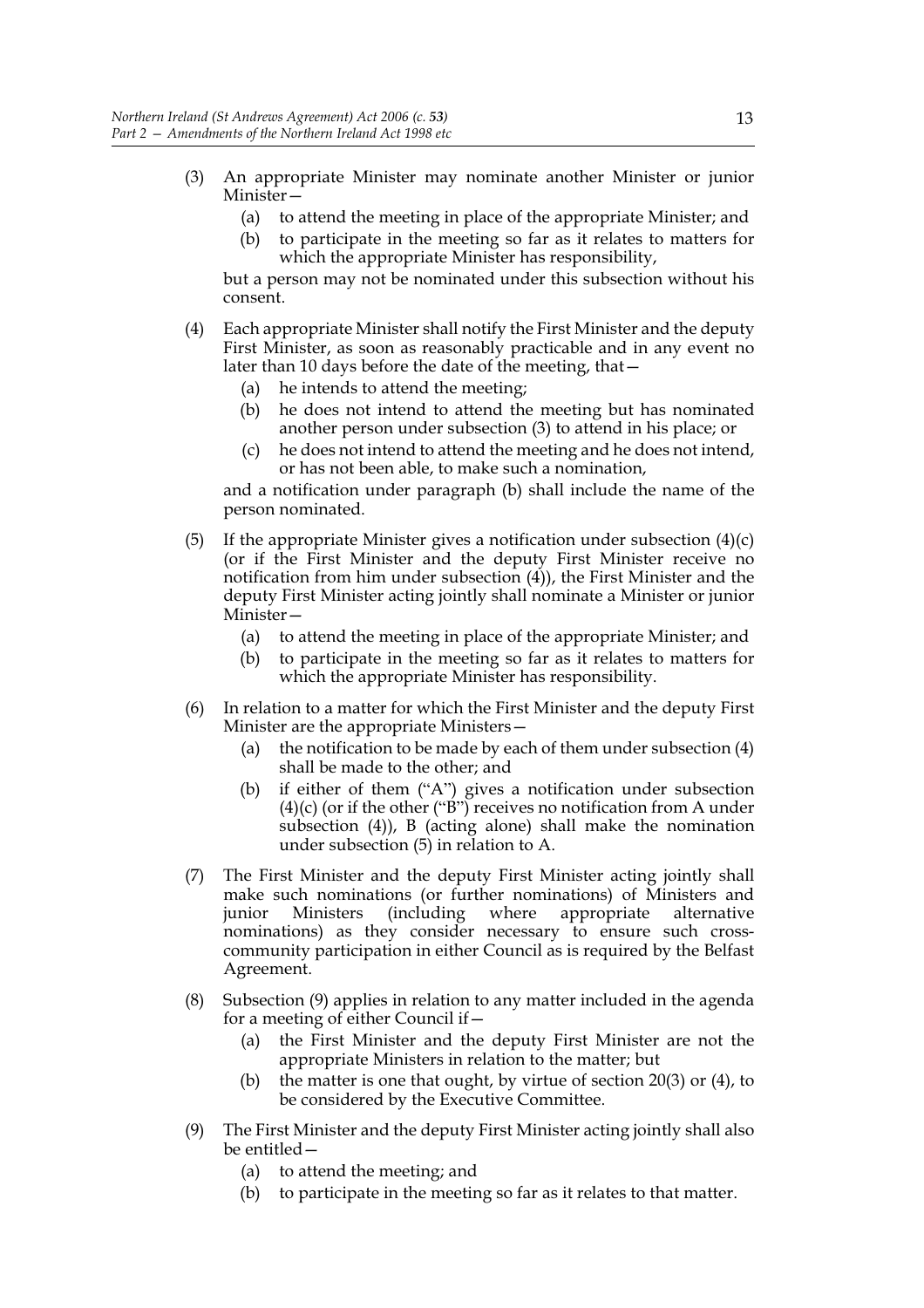(10) In this section "day" does not include a Saturday, a Sunday, Christmas Day, Good Friday and any day which is a bank holiday in Northern Ireland.

## **52B Section 52A: duty to attend Council meetings etc**

- (1) It shall be a Ministerial responsibility of  $-$ 
	- (a) each appropriate Minister; or
	- (b) if a Minister or junior Minister is nominated under section 52A(3) or (5) to attend a meeting of the North-South Ministerial Council or the British-Irish Council in place of an appropriate Minister, that Minister or junior Minister,

to participate in the meeting so far as it relates to matters for which the appropriate Minister has responsibility.

- (2) It shall be a Ministerial responsibility of a Minister or junior Minister nominated to attend a meeting of either Council under section 52A(7) to participate in the meeting so far as specified in the nomination.
- (3) Each appropriate Minister shall give to  $-$ 
	- (a) a person nominated under section  $52A(3)$  or  $(5)$  to attend a meeting of either Council in his place; or
	- (b) a person nominated under section 52A(7) to participate in a meeting of either Council so far as specified in the nomination, such information as may be necessary to enable the person's full participation in the meeting.
- (4) But if the appropriate Minister does not give sufficient information under subsection (3) to enable the person's full participation in the meeting—
	- (a) the First Minister and the deputy First Minister acting jointly may request the necessary information; and
	- (b) if they do so, the appropriate Minister must give that information to the person nominated.
- (5) A person nominated under section 52A(3) or (5) may enter into agreements or arrangements in respect of matters for which the appropriate Minister is (or the appropriate Ministers are) responsible.
- (6) Without prejudice to the operation of section 24, a Minister or junior Minister attending a meeting of either Council by virtue of any provision of section 52A or this section shall act in accordance with any decisions of the Assembly or the Executive Committee (by virtue of section 20) which are relevant to his participation in the Council concerned.
- (7) In this section "appropriate Minister", in relation to a meeting of the North-South Ministerial Council or the British-Irish Council, has the same meaning as in section 52A.

## **52C Sections 52A and 52B: supplementary**

(1) If any question arises under section 52A or 52B as to which Minister or junior Minister has responsibility for any matter, the First Minister and the deputy First Minister acting jointly shall determine that question.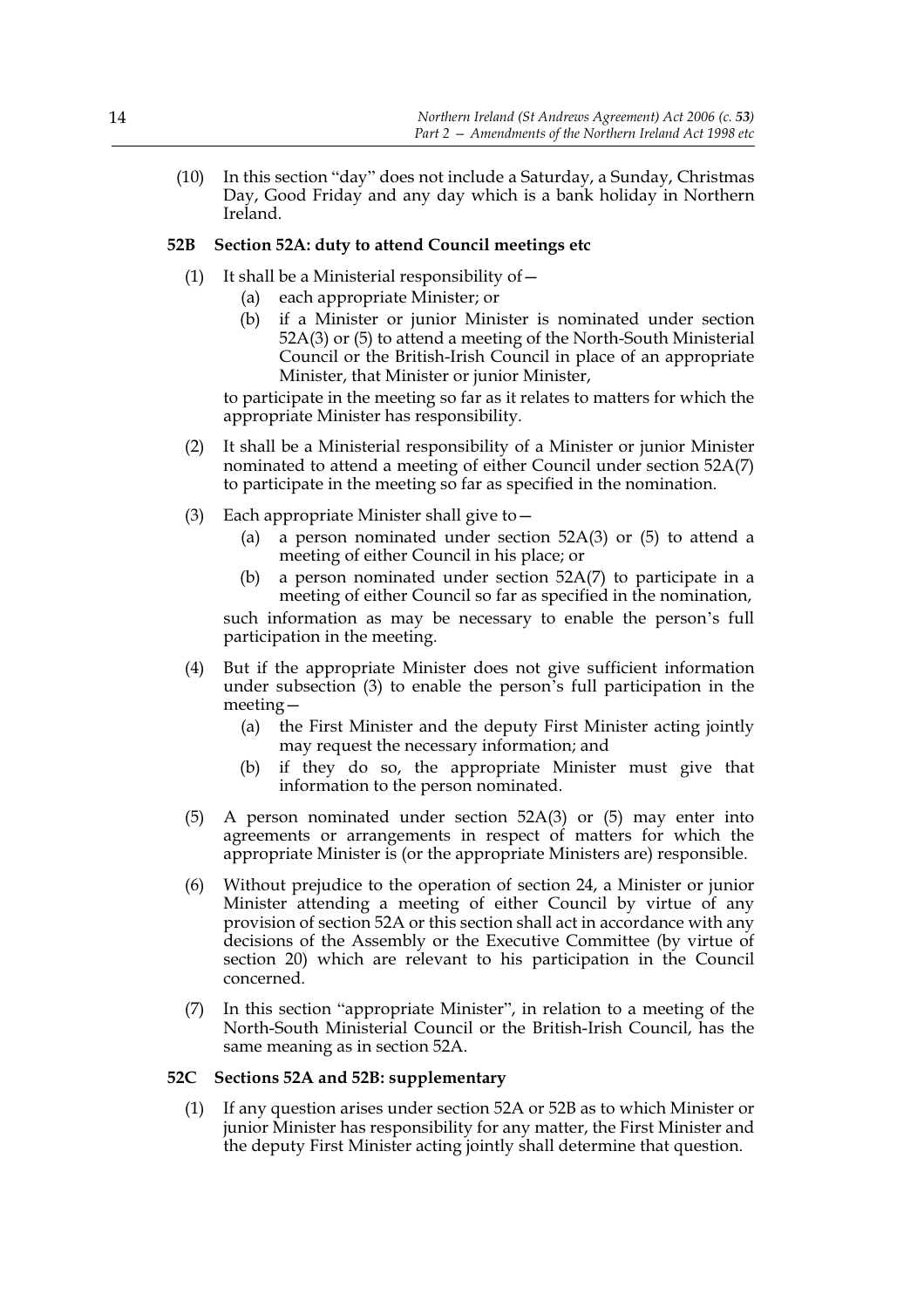- (2) A Minister or junior Minister who participates in a meeting of either the North-South Ministerial Council or the British-Irish Council by virtue of any provision of section 52A or 52B shall, as soon as reasonably practicable after the meeting, make a report—
	- (a) to the Executive Committee; and
	- (b) to the Assembly.
- (3) A report under subsection (2)(b) shall be made orally unless standing orders authorise it to be made in writing.
- (4) The Northern Ireland contributions towards the expenses of the Councils shall be defrayed as expenses of the Office of the First Minister and deputy First Minister.
- (5) In sections 52A and 52B and this section "participate" shall be construed—
	- (a) in relation to the North-South Ministerial Council, in accordance with paragraphs 5 and 6 of Strand Two of the Belfast Agreement;
	- (b) in relation to the British-Irish Council, in accordance with the first paragraph 5 of Strand Three of that Agreement."

#### *Miscellaneous*

## **13 Community designation**

In section 4 of the 1998 Act (transferred, excepted and reserved matters), after subsection (5) insert—

- "(5A) Standing orders of the Assembly shall provide that a member of the Assembly designated in accordance with the standing orders as a Nationalist, as a Unionist or as Other may change his designation only  $if -$ 
	- (a) (being a member of a political party) he becomes a member of a different political party or he ceases to be a member of any political party;
	- (b) (not being a member of any political party) he becomes a member of a political party."

#### **14 Power of Executive Committee to call for witnesses and documents**

After section 28B of the 1998 Act insert—

#### *"Executive Committee: further provisions*

#### **28C Power of Executive Committee to call for witnesses and documents**

Section 44 applies to the Executive Committee as it applies to the Assembly, but as if  $-$ 

(a) in subsection (1), for "any person" there were substituted "a senior officer of a Northern Ireland department (within the meaning given by Article 2(3) of the Departments (Northern Ireland) Order 1999)";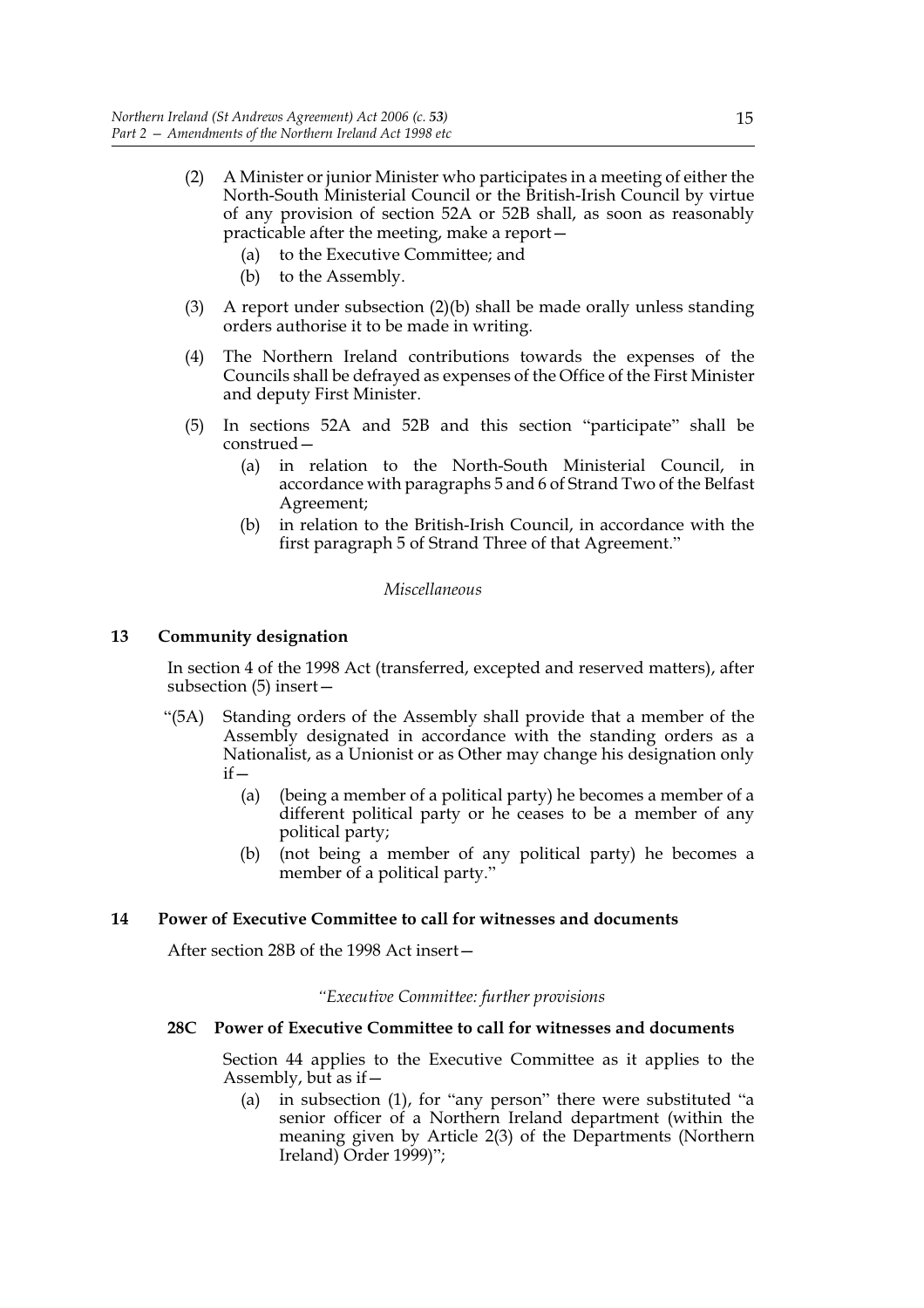- (b) at the end of that subsection there were inserted "but only in so far as they are matters in relation to which the Executive Committee's functions under section 20(3) or (4) are exercisable";
- (c) subsection (6) were omitted; and
- (d) in subsection (7), for "The Presiding Officer" there were substituted "The First Minister and the deputy First Minister acting jointly"."

## **15 Strategies relating to Irish language and Ulster Scots language etc**

After section 28C of the 1998 Act insert—

## **"28D Strategies relating to Irish language and Ulster Scots language etc**

- (1) The Executive Committee shall adopt a strategy setting out how it proposes to enhance and protect the development of the Irish language.
- (2) The Executive Committee shall adopt a strategy setting out how it proposes to enhance and develop the Ulster Scots language, heritage and culture.
- (3) The Executive Committee—
	- (a) must keep under review each of the strategies; and
	- (b) may from time to time adopt a new strategy or revise a strategy."

## **16 Strategy relating to poverty, social exclusion etc**

After section 28D of the 1998 Act insert—

## **"28E Strategy relating to poverty, social exclusion etc**

- (1) The Executive Committee shall adopt a strategy setting out how it proposes to tackle poverty, social exclusion and patterns of deprivation based on objective need.
- (2) The Executive Committee—
	- (a) must keep under review the strategy; and
	- (b) may from time to time adopt a new strategy or revise the strategy."

## **17 Vacancy in the Assembly**

In Schedule 6 to the 1998 Act (which makes certain provision about standing orders), after paragraph 4 insert—

*"Votes in vacancy*

5 The standing orders may include provision enabling a right to vote in the Assembly which could have been exercised but for a vacancy in the membership of the Assembly to be exercisable in such manner as is so provided."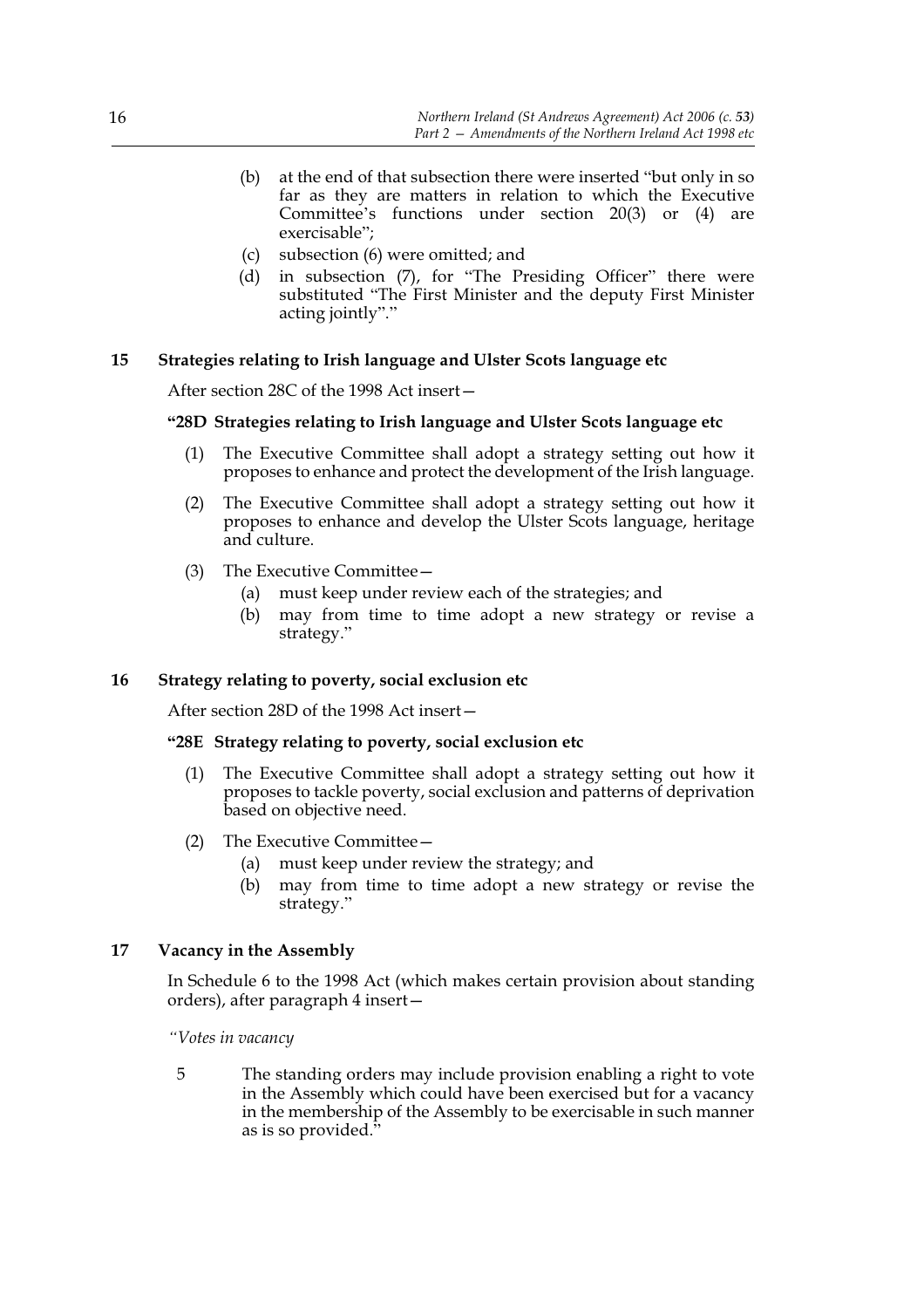## **18 Report on progress towards devolution of policing and justice matters**

- (1) The Northern Ireland Assembly must make a report to the Secretary of State before 27 March 2008—
	- (a) as to the preparations that the Assembly has made, and intends to make, having regard to paragraph 7 of the St Andrews Agreement, for or in connection with policing and justice matters ceasing to be reserved matters;
	- (b) as to which matters are likely to be the subject of any request under section 4(2A) of the 1998 Act that policing and justice matters should cease to be reserved matters;
	- (c) containing an assessment of whether the Assembly is likely to make such a request before 1 May 2008.
- (2) The Secretary of State must lay a copy of the report before each House of Parliament.
- (3) Paragraph 7 of the St Andrews Agreement says:

 "Discussions on the devolution of policing and justice have progressed well in the Preparation for Government Committee. The Governments have requested the parties to continue these discussions so as to agree the necessary administrative arrangements to create a new policing and justice department. It is our view that implementation of the agreement published today should be sufficient to build the community confidence necessary for the Assembly to request the devolution of criminal justice and policing from the British Government by May 2008."

- (4) In this section "policing and justice matter" has the meaning given by section 4(6) of the 1998 Act (as inserted by section 16(5) of the Northern Ireland (Miscellaneous Provisions) Act 2006 (c. 33)) and "reserved matter" has the meaning given by section 4(1) of the 1998 Act.
- (5) In section 16(3) of the Northern Ireland (Miscellaneous Provisions) Act 2006, in the inserted section 4(2A) of the 1998 Act, for "devolved policing and justice matter" substitute "policing and justice matter".
- (6) In section 16(5) of the Northern Ireland (Miscellaneous Provisions) Act 2006, in the inserted section 4(6) of the 1998 Act, for ""devolved policing and justice matter"" substitute ""policing and justice matter"".
- (7) In section 17(1) of the Northern Ireland (Miscellaneous Provisions) Act 2006, in the inserted section 21A(8)(b) of the 1998 Act, for "devolved policing and justice matter" substitute "policing and justice matter".
- (8) The subject-matter of subsections (1) and (2) is to be treated as a reserved matter for the purposes of the 1998 Act.

## **19 Minor and consequential amendments**

Schedule 7 (minor and consequential amendments relating to Part 2) has effect.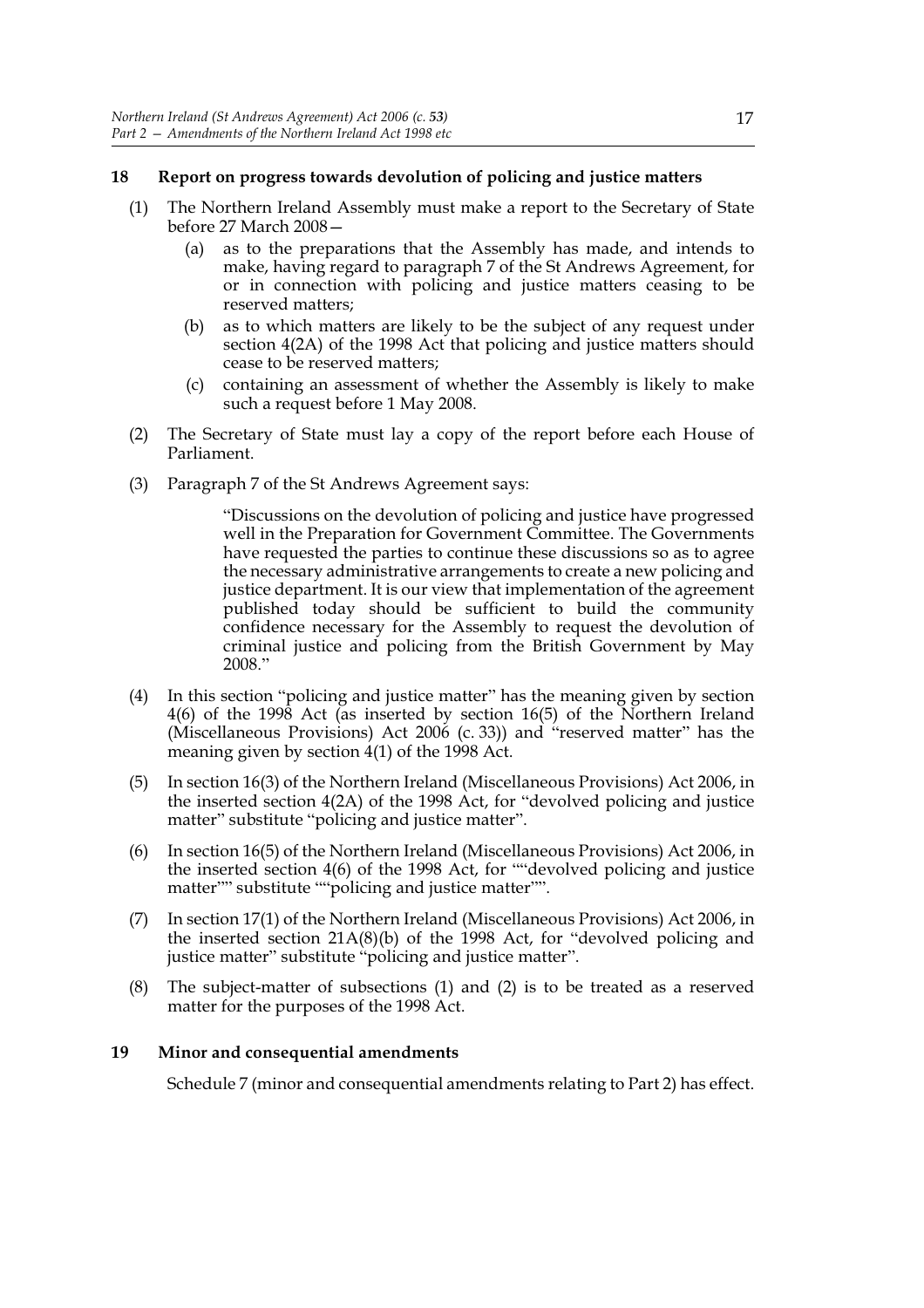## **PART 3**

## OTHER AMENDMENTS

## *Policing*

## **20 District policing partnerships**

- (1) Schedule 8 (reconstitution of district policing partnerships) has effect.
- (2) Schedule 9 (district policing partnerships: Belfast sub-groups) has effect.

#### *Education*

## **21 Amendment of Education (Northern Ireland) Order 2006 etc**

- (1) In Article 1 of the Education (Northern Ireland) Order 2006 (S.I. 2006/1915 (N.I. 11)), in paragraph (6), for sub-paragraphs (a) and (b) substitute—
	- "(a) if Schedule 4 to the Northern Ireland (St Andrews Agreement) Act 2006 comes into force, on such date as the Department may by order appoint;
	- (b) if Schedule 3 to that Act comes into force, on the date on which that Schedule comes into force;".
- (2) In Article 16 of the Education (Northern Ireland) Order 1997 (S.I. 1997/866 (N.I. 5)) (as substituted by Article 28(1) of the 2006 Order), in paragraph (5), in the opening words, after "a secondary school" insert "or of a secondary school of a specified description".
- (3) The amendment made by subsection (2) shall come into force if (and only if) Schedule 4 comes into force.
- (4) If the amendment comes into force in accordance with subsection (3), it shall come into force on 28 March 2007.
- (5) If Schedule 3 comes into force, subsections (2) to (4) shall be repealed on the date on which that Schedule comes into force.

#### **PART 4**

#### SUPPLEMENTAL

## **22 Repeal of the 2006 Act**

The 2006 Act is repealed.

## **23 Power to make consequential provision etc**

- (1) The Secretary of State may by order made by statutory instrument make—
	- (a) any supplementary, incidental or consequential provision, and
	- (b) any transitional or saving provision,

that he considers necessary or expedient for the purposes of, in consequence of, or for giving full effect to, any provision of this Act.

(2) An order under this section may in particular—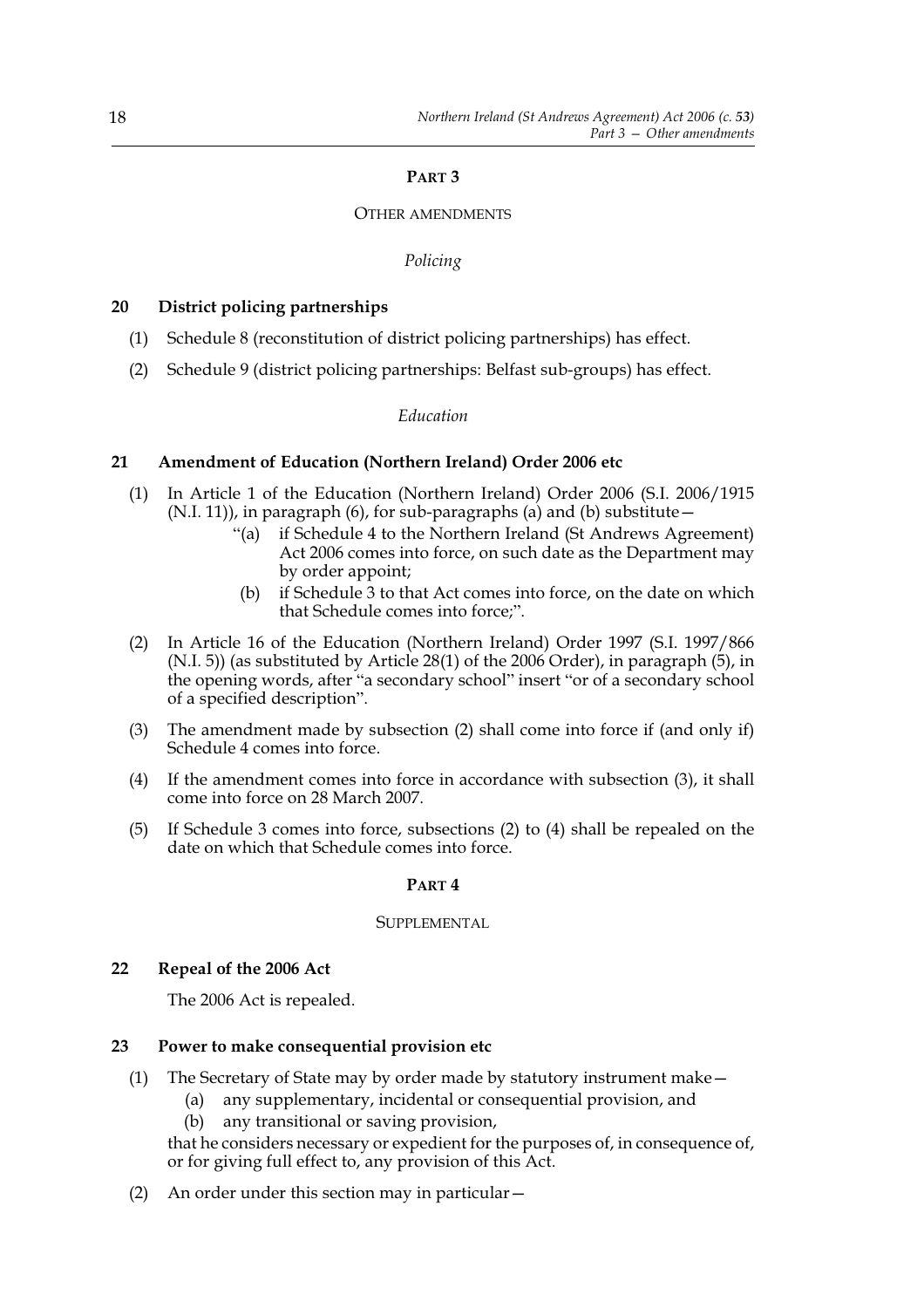- (a) make different provision for different cases or purposes;
- (b) amend, repeal or revoke any enactment passed or made on or before 28 March 2007.
- (3) In this section "enactment" includes—
	- (a) any of sub-paragraphs (1) to (8) of paragraph 2 of Schedule 4,
	- (b) any provision of, or of any instrument made under, Northern Ireland legislation, and
	- (c) any provision of subordinate legislation (within the meaning of the Interpretation Act 1978 (c. 30)).

## **24 Parliamentary procedure for orders under section 23**

- (1) Subsections (3) to (7) have effect in the case of a statutory instrument which contains (alone or with other provisions) an order under section 23 which amends or repeals any provision of—
	- (a) an Act, or
	- (b) Northern Ireland legislation.
- (2) Any other statutory instrument containing an order under that section shall be subject to annulment in pursuance of a resolution of either House of Parliament.
- (3) A statutory instrument of a description mentioned in subsection (1) may not be made unless a draft of the instrument has been laid before and approved by a resolution of each House of Parliament.
- (4) But subsection (3) does not apply if the order declares that the Secretary of State considers it expedient for the order to be made without that approval.
- (5) An order containing a declaration under subsection  $(4)$ 
	- (a) must be laid before Parliament after being made, and
	- (b) ceases to have effect if it is not approved by a resolution of each House of Parliament before the end of the period of 40 days beginning with the date on which it is made.
- (6) Subsection  $(5)(b)$  does not prejudice
	- (a) anything done as a result of the order before it ceased to have effect, or
	- (b) the making of a new order.
- (7) In calculating the period of 40 days mentioned in subsection (5)(b), no account is to be taken of any time during which Parliament is dissolved or prorogued or during which both Houses are adjourned for more than four days.

## **25 Interpretation**

In this Act—

"the 1998 Act" means the Northern Ireland Act 1998 (c. 47);

"the 2000 Act" means the Northern Ireland Act 2000 (c. 1);

"the 2006 Act" means the Northern Ireland Act 2006 (c. 17);

"First Minister", "deputy First Minister" and "Northern Ireland Minister" have the same meaning as in the 1998 Act;

"restoration order" means a restoration order under section 2(2) of the 2000 Act (order restoring devolved government);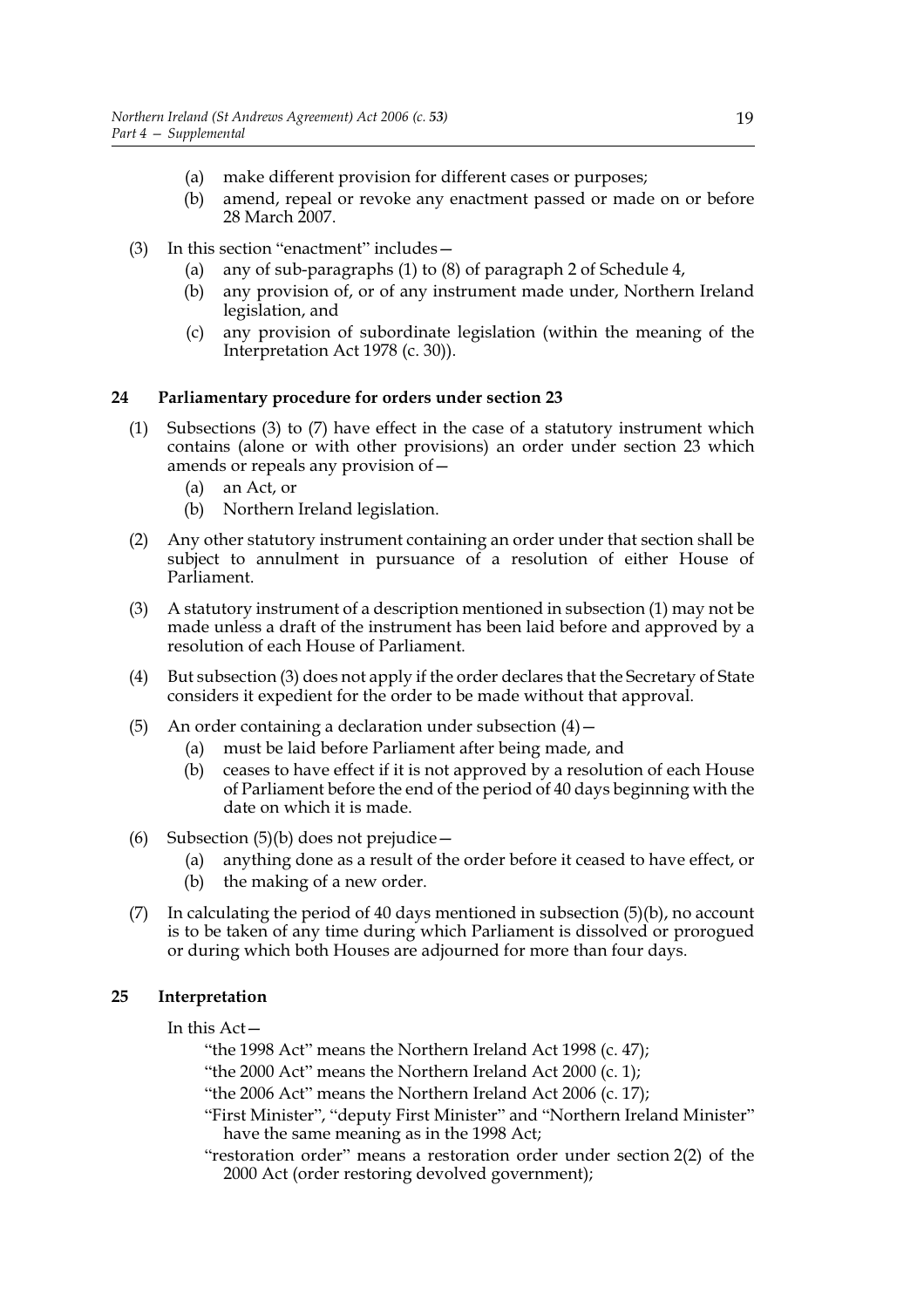"the St Andrews Agreement" means the agreement reached on 13 October 2006 at multi-party talks on Northern Ireland held at St Andrews; "the Transitional Assembly" has the meaning given by section 1(1) of this Act.

## **26 Extent**

- (1) The following provisions of this Act extend to Northern Ireland only—
	- (a) section 20 and Schedules 8 and 9;
	- (b) section 21.
- (2) Subject to that, this Act extends to England and Wales, Scotland and Northern Ireland.

## **27 Commencement**

- (1) Schedules 2 to 4 shall only come into force in the circumstances specified in, and in accordance with, section 2.
- (2) Subject to paragraph 3(1)(b) of Schedule 3, section 3(1) shall come into force on 26 January 2007.
- (3) The following provisions shall come into force on such day as the Secretary of State may by order made by statutory instrument appoint, and different days may be appointed for different purposes—
	- (a) section 4;
	- (b) section 20(1) and Schedule 8.
- (4) Part 2 (including Schedules 5 to 7) shall come into force if (and only if) the Secretary of State makes a restoration order by virtue of section 2(2).
- (5) If that Part comes into force in accordance with subsection (4), it shall come into force on 26 March 2007.
- (6) Section 20(2) and Schedule 9 shall come into force in accordance with provision made by an order under section 19(2) of the Police (Northern Ireland) Act 2003 (c. 6).
- (7) Section 21(2) shall only come into force in the circumstances specified in, and in accordance with, subsections (3) and (4) of that section.
- (8) Subject to that, this Act shall come into force on the day on which it is passed.

## **28 Short title**

This Act may be cited as the Northern Ireland (St Andrews Agreement) Act 2006.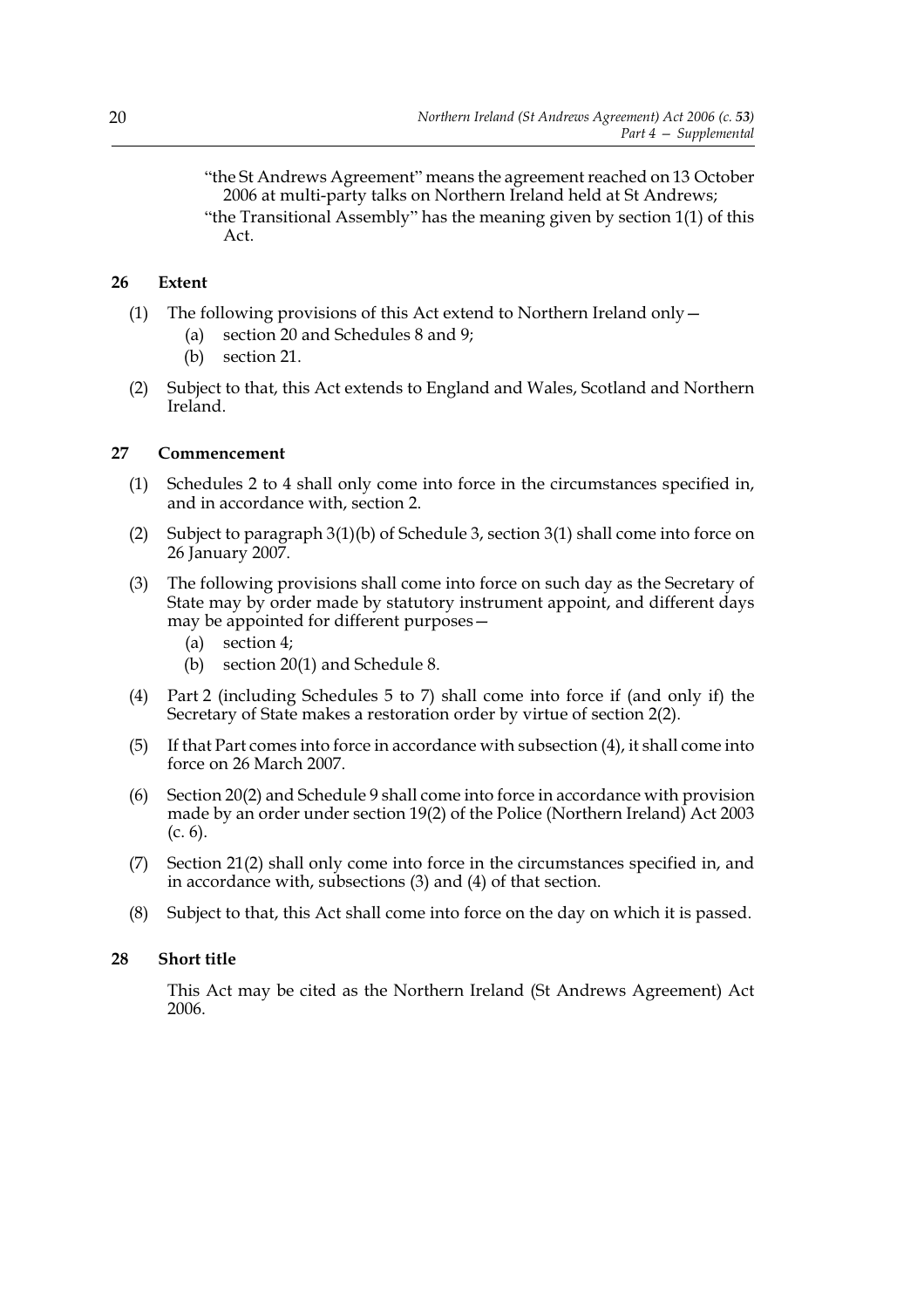# SCHEDULES

## SCHEDULE 1 Section 1

## THE TRANSITIONAL ASSEMBLY

#### *Meetings*

- 1 (1) Meetings are to be held at such times and places as the presiding officer or any deputy presiding officer of the Transitional Assembly may notify to the members; and a meeting of the Transitional Assembly must be held on 24 November 2006.
	- (2) But the Secretary of State may at any time direct that meetings are instead to be held at such times and places as may be specified in the direction.

#### *Proceedings*

- 2 (1) Proceedings are to be conducted in accordance with standing orders (see paragraph 9).
	- (2) But the Secretary of State may at any time direct that proceedings are instead to be conducted in accordance with the direction.

#### *Nominations for First Minister and deputy First Minister*

- 3 (1) The proceedings to be conducted by the Transitional Assembly shall include the making of nominations from among its members of persons to hold office as First Minister and deputy First Minister on the restoration of devolved government in Northern Ireland.
	- (2) Such nominations may be made notwithstanding section 1(4) of, and paragraph 5 of the Schedule to, the 2000 Act.

#### *Draft Ministerial Code*

- 4 (1) The proceedings to be conducted by the Transitional Assembly shall include the preparation and consideration of a draft Ministerial Code.
	- (2) If the Transitional Assembly approves the draft Ministerial Code (with or without amendments) before 24 March 2007, the approved draft Ministerial Code shall become the Ministerial Code for the purposes of section 28A of the 1998 Act on 26 March 2007.
	- (3) Any approval under sub-paragraph (2) requires cross-community support (see paragraph 11).
	- (4) The draft Ministerial Code approved under sub-paragraph (2)—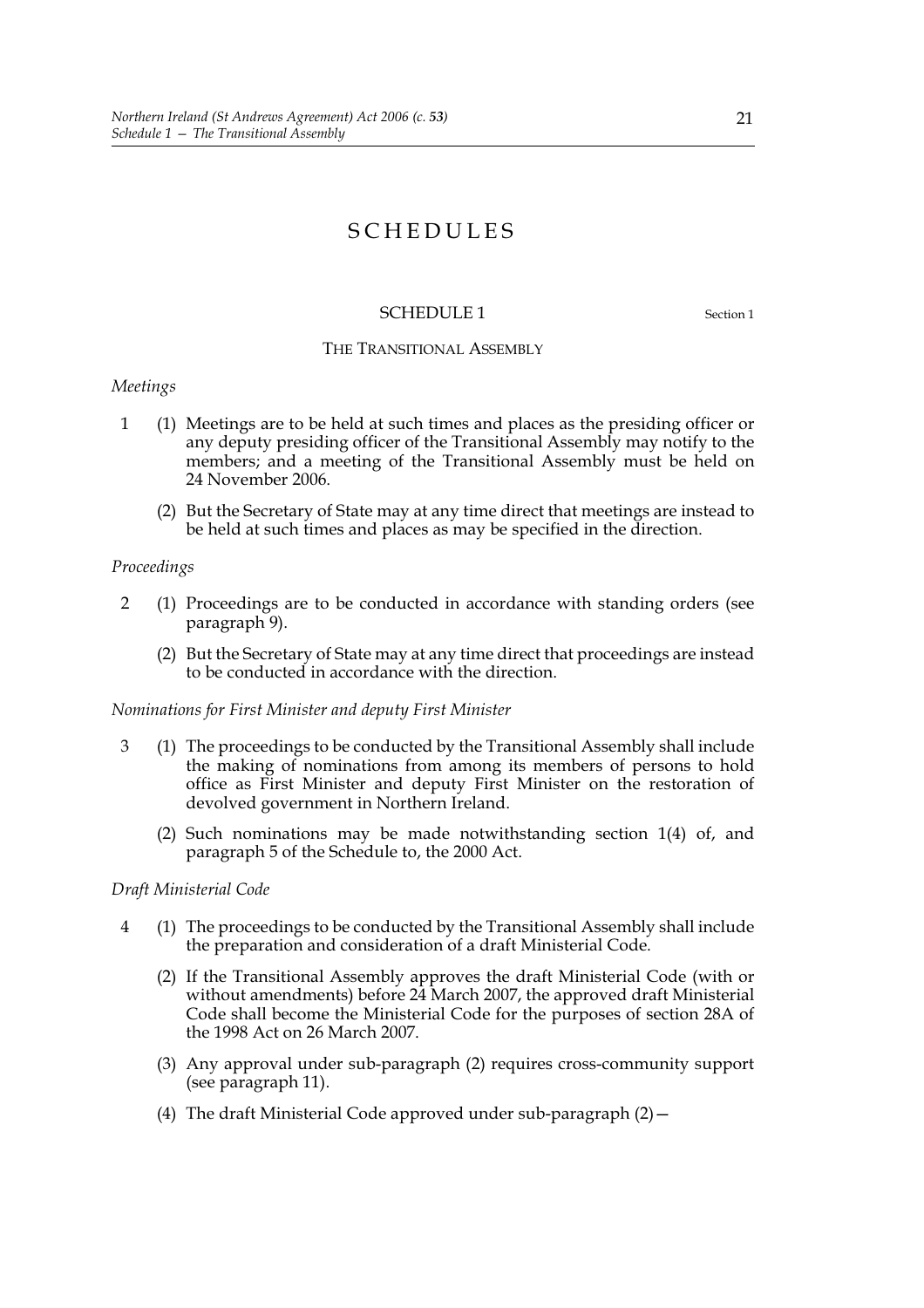- (a) must comply with the requirements of subsections (5) to (8) of section 28A of the 1998 Act (to be inserted in that Act by section 5 of this Act), and
- (b) may include other provisions.
- (5) But if the Transitional Assembly has not approved the draft Ministerial Code (with or without amendments) before 24 March 2007—
	- (a) the Secretary of State must prepare a draft Ministerial Code in accordance with sub-paragraph (6), and
	- (b) that draft Ministerial Code shall become the Ministerial Code for the purposes of section 28A of the 1998 Act on 26 March 2007.
- (6) The draft Ministerial Code referred to in sub-paragraph (5) must, so far as practicable, be—
	- (a) in the form of any parts of the draft Ministerial Code that have been approved by the Transitional Assembly under sub-paragraph (2) (with or without amendments) before 24 March 2007;
	- (b) otherwise, in the form of the former Ministerial Code,

and must comply with the requirements of subsections (5) to (8) of section 28A of the 1998 Act.

- (7) In this paragraph "the former Ministerial Code" means the Ministerial Code which—
	- (a) was approved by the Executive Committee of the Northern Ireland Assembly, and
	- (b) applied to members of the Executive Committee immediately before the most recent suspension of that Assembly by virtue of section 1 of the 2000 Act.

*Draft standing orders for Northern Ireland Assembly*

- 5 (1) The proceedings to be conducted by the Transitional Assembly shall include the preparation and consideration of draft standing orders for the Northern Ireland Assembly.
	- (2) If the Transitional Assembly approves the draft standing orders (with or without amendments) before 24 March 2007, the approved draft standing orders shall become the standing orders of the Northern Ireland Assembly on 26 March 2007.
	- (3) Any approval under sub-paragraph (2) requires cross-community support.
	- (4) But if the Transitional Assembly has not approved the draft standing orders (with or without amendments) before 24 March 2007—
		- (a) the Secretary of State must prepare draft standing orders in accordance with sub-paragraph (5), and
		- (b) those draft standing orders shall become the standing orders of the Northern Ireland Assembly on 26 March 2007.
	- (5) Subject to sub-paragraph (7), the draft standing orders referred to in subparagraph  $(4)$  must, so far as practicable, be  $-$ 
		- (a) in the form of any parts of the draft standing orders that have been approved by the Transitional Assembly under sub-paragraph (2) (with or without amendments) before 24 March 2007;
		- (b) otherwise, in the form of the former standing orders.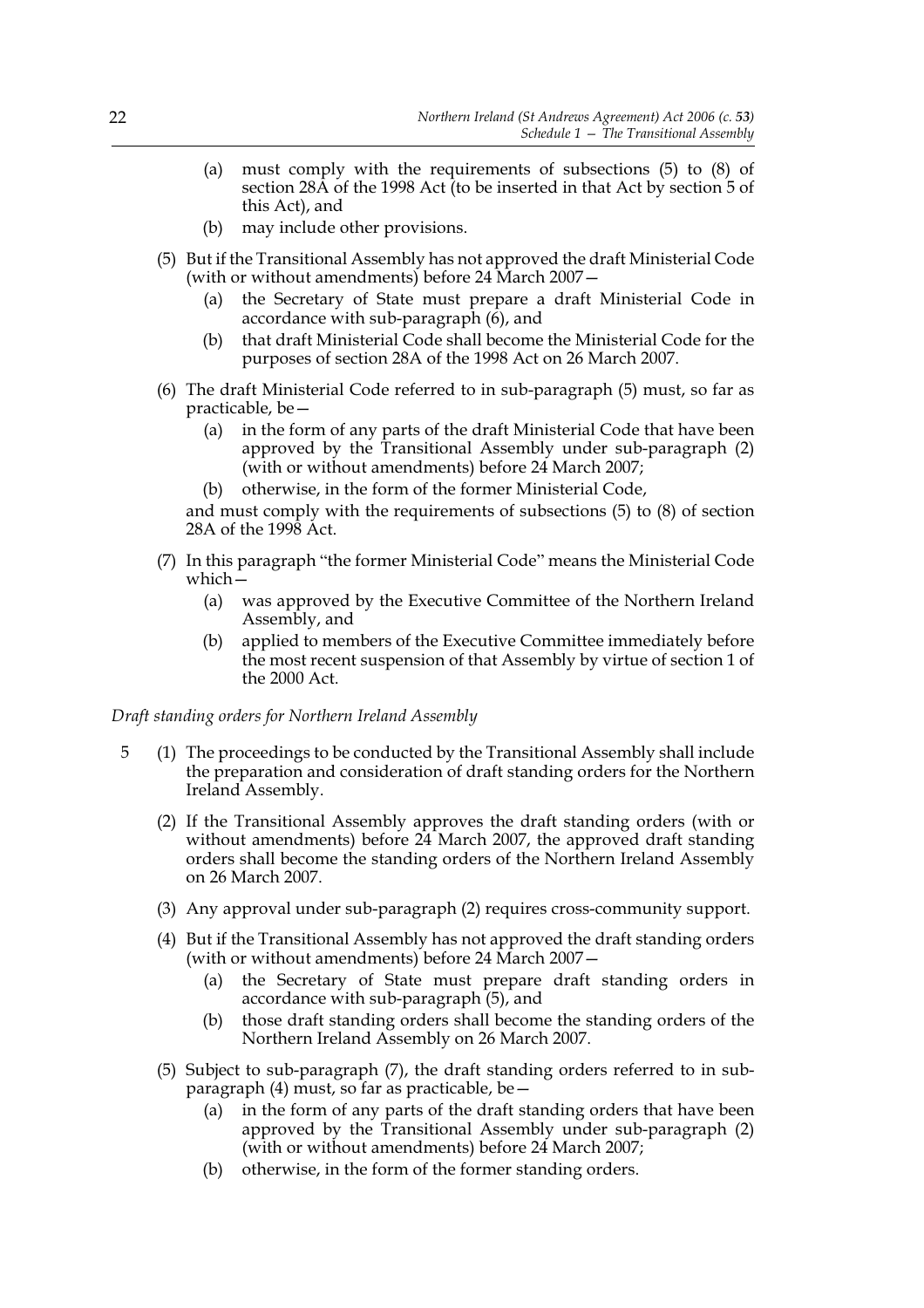- (6) In this paragraph "the former standing orders" means the standing orders of the Northern Ireland Assembly as they had effect immediately before the most recent suspension of that Assembly by virtue of section 1 of the 2000 Act.
- (7) The draft standing orders approved under sub-paragraph (2) or the draft standing orders prepared in accordance with sub-paragraph  $(5)$  -
	- (a) must comply with the requirements of the 1998 Act (as it is to have effect on and after 26 March 2007), and
	- (b) may include other provisions.

## *Presiding officer*

- 6 (1) The Transitional Assembly shall have—
	- (a) a presiding officer, and
	- (b) no more than three deputy presiding officers.
	- (2) The person who is the presiding officer of the Assembly (see sub-paragraph (8)) immediately before the time at which this Schedule comes into force shall become the presiding officer of the Transitional Assembly at that time.
	- (3) Each person who is a deputy presiding officer of the Assembly immediately before that time shall become a deputy presiding officer of the Transitional Assembly at that time.
	- (4) Subject to sub-paragraphs (5) to (7), the Transitional Assembly may elect a person—
		- (a) to fill any vacancy in the office of presiding officer or deputy presiding officer, or
		- (b) to replace a presiding officer or deputy presiding officer who appears to members of the Transitional Assembly to be unable, unfit or unwilling to perform his functions (whether because of illness or otherwise).
	- (5) A person shall not be elected under sub-paragraph (4) without crosscommunity support.
	- (6) If it appears to the Secretary of State that—
		- (a) a vacancy has arisen in the office of presiding officer or deputy presiding officer of the Transitional Assembly, and
		- (b) the vacancy has not been filled within a period of two weeks beginning with the day on which the vacancy arose,

the Secretary of State may appoint a person to fill the vacancy.

- (7) If it appears to the Secretary of State that—
	- (a) a presiding officer or deputy presiding officer of the Transitional Assembly has become unable, unfit or unwilling to perform his functions (whether because of illness or otherwise), and
	- (b) the officer has not been replaced within a period of two weeks beginning with the day on which the officer became unable, unfit or unwilling to perform his functions,

the Secretary of State may appoint a person to replace the officer.

(8) In this paragraph "the Assembly" means the Assembly established under paragraph 1 of Schedule 1 to the 2006 Act.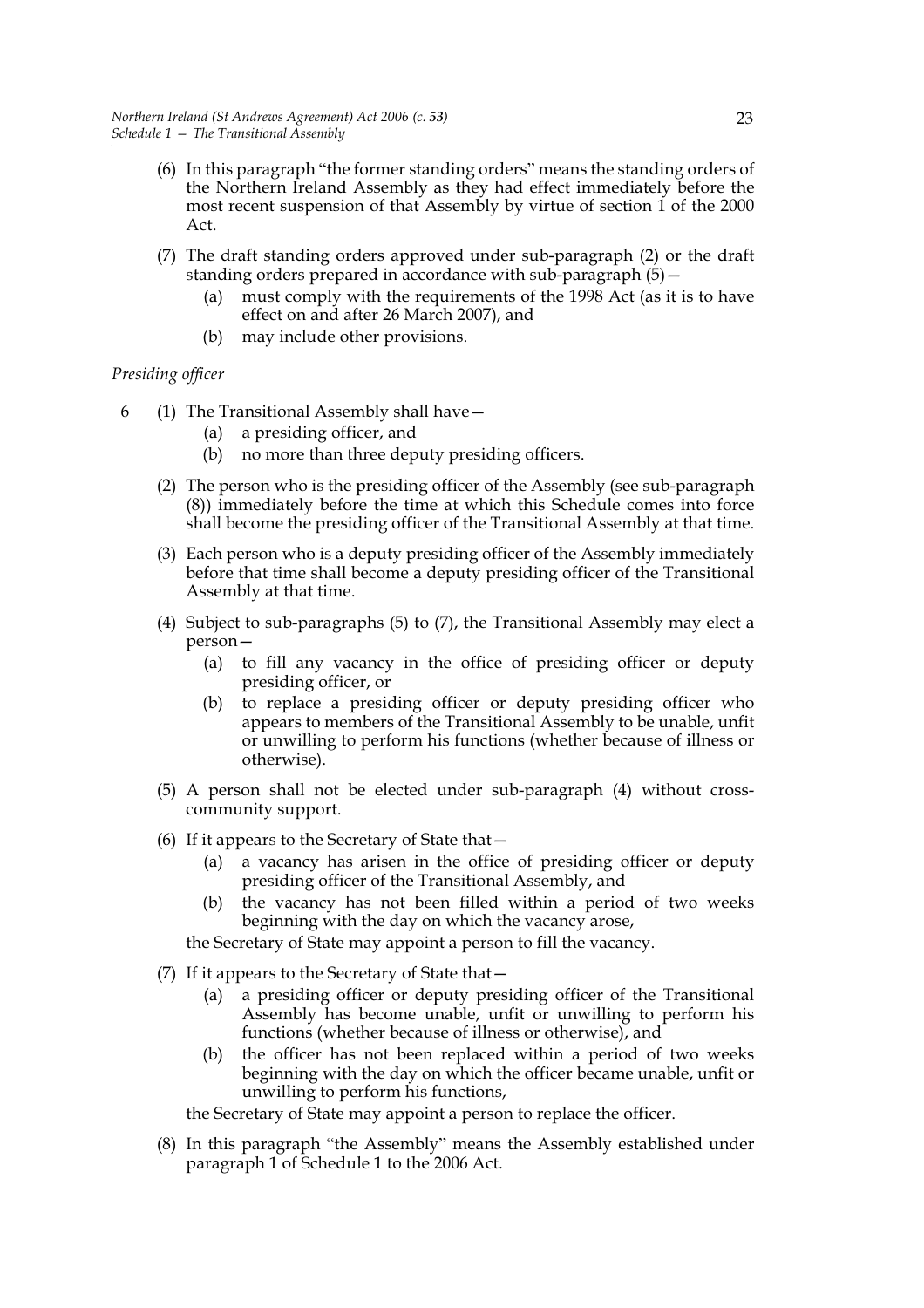## *Staff etc*

- 7 (1) The Secretary of State must secure the provision of the services of such staff, the use of such premises and such other facilities as he thinks appropriate.
	- (2) Expenditure incurred by the Secretary of State by virtue of this paragraph is to be paid out of the Consolidated Fund of Northern Ireland.

## *Privilege*

8 A written or oral statement made by a member in or for the purposes of the Transitional Assembly is to be privileged from action for defamation unless it is proved to have been made with malice.

## *Standing orders*

- 9 (1) In this Schedule (other than in paragraph 5) "standing orders" means standing orders of the Transitional Assembly.
	- (2) The initial standing orders shall be determined by the Secretary of State and notified to the presiding officer or any deputy presiding officer of the Transitional Assembly.
	- (3) The initial standing orders may be added to or amended by the Secretary of State by notification to the presiding officer or any deputy presiding officer of the Transitional Assembly; but no addition or amendment may be made under this sub-paragraph to the extent that it is inconsistent with anything done by the Transitional Assembly under sub-paragraph (4).
	- (4) The initial standing orders may be amended or replaced by the Transitional Assembly, but standing orders shall not be made, amended or repealed by the Transitional Assembly without cross-community support.
	- (5) The provision that may be made by standing orders includes provision which corresponds, or is similar, to—
		- (a) any provision of standing orders made (or treated as made) under section 41 of the 1998 Act, or
		- (b) any provision of directions made by the Secretary of State under paragraph 4 of Schedule 1 to the 2006 Act.
	- (6) The provision that may be made by standing orders also includes provision that may be made under paragraph 5 of Schedule 6 to the 1998 Act (to be inserted in that Act by section 17 of this Act).
	- (7) The provision that may be made by standing orders for the purposes of the nominations referred to in paragraph 3 above includes provision which corresponds, or is similar, to any provision of sections 16A to 16C of the 1998 Act (to be inserted in that Act by section 8 of this Act).
	- (8) The standing orders may provide for further nominations to be made if any nomination made by virtue of paragraph 3 above ceases to have effect, by virtue of the standing orders, at any time before 26 March 2007.

## *Members to be deemed to have signed roll of membership etc*

10 (1) Each person who was a member of the Assembly (see sub-paragraph (3)) immediately before the time at which this Schedule comes into force shall be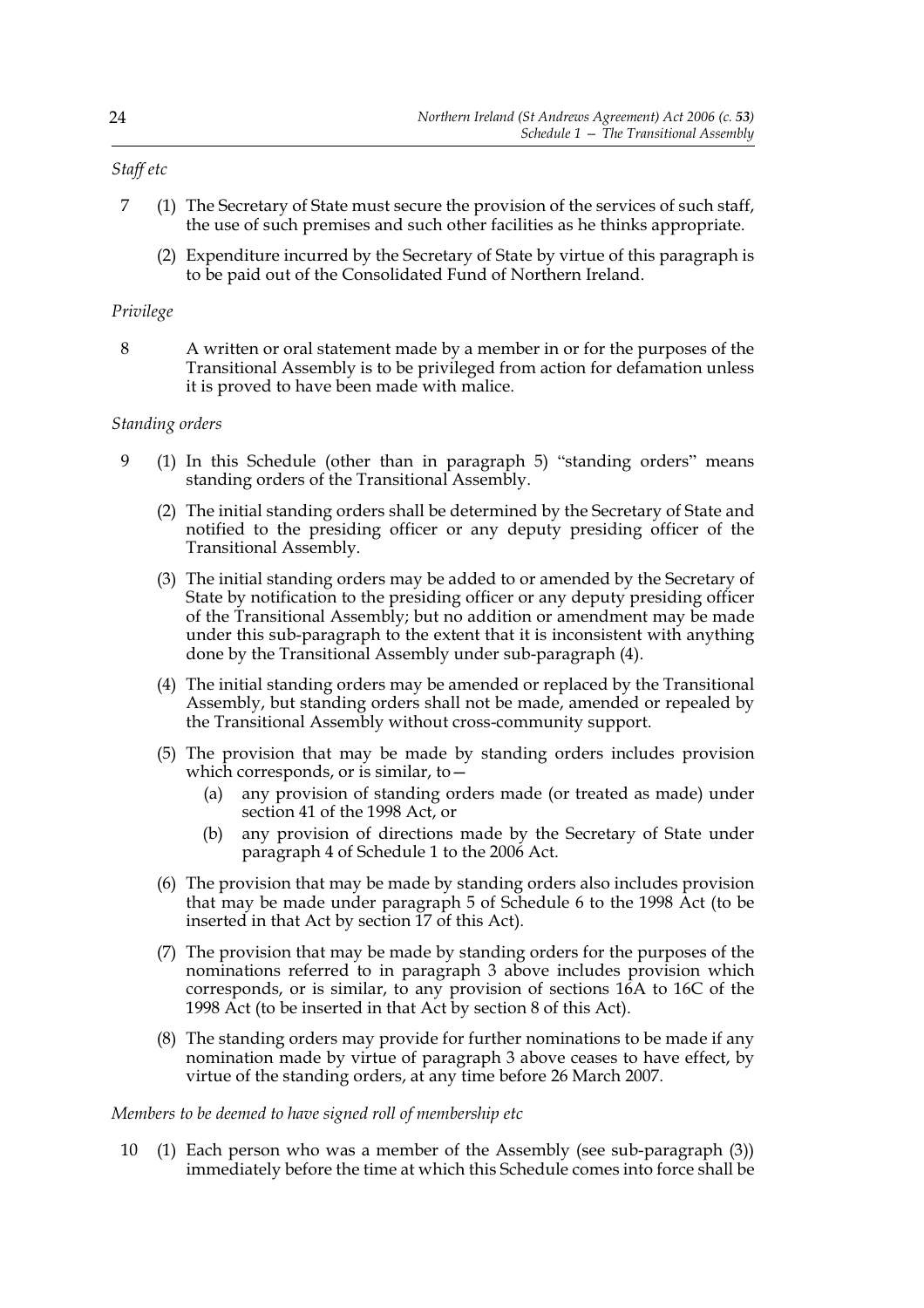deemed to have signed the roll of membership of the Transitional Assembly at that time in accordance with standing orders.

- (2) Each such person shall be deemed to have designated himself at that time in accordance with standing orders—
	- (a) as a Nationalist (if, immediately before that time, he was designated as a Nationalist for the purposes of the Assembly);
	- (b) as a Unionist (if, immediately before that time, he was designated as a Unionist for the purposes of the Assembly);
	- (c) otherwise, as Other.
- (3) In this paragraph "the Assembly" means the Assembly established under paragraph 1 of Schedule 1 to the 2006 Act.

*Meaning of "cross-community support"*

- 11 (1) In this Schedule "cross-community support", in relation to a vote on any matter, means—
	- (a) the support of a majority of the members voting, a majority of the designated Nationalists voting and a majority of the designated Unionists voting, or
	- (b) the support of 60% of the members voting, 40% of the designated Nationalists voting and 40% of the designated Unionists voting.
	- (2) In sub-paragraph  $(1)$  -

"designated Nationalist" means a member designated as a Nationalist in accordance with standing orders, and

"designated Unionist" is to be construed accordingly.

#### SCHEDULE 2 Section 2(2)

#### RESTORATION OF DEVOLVED GOVERNMENT ON 26 MARCH 2007

#### *Introduction*

1 In this Schedule "the restoration order" means the restoration order made by virtue of section 2(2).

#### *The Ministerial offices*

- 2 (1) Subsections (2) to (7) of section 3 of the 2000 Act do not apply in relation to the restoration order (and, accordingly, no person who immediately before the most recent suspension held an office mentioned in any of those subsections shall resume that office on 26 March 2007).
	- (2) On 26 March 2007—
		- (a) the First Minister designate shall, subject to sub-paragraph (4), become the First Minister, and
		- (b) the deputy First Minister designate shall, subject to sub-paragraph (4), become the deputy First Minister,

(and section 16A of the 1998 Act does not apply).

(3) In sub-paragraph  $(2)$  -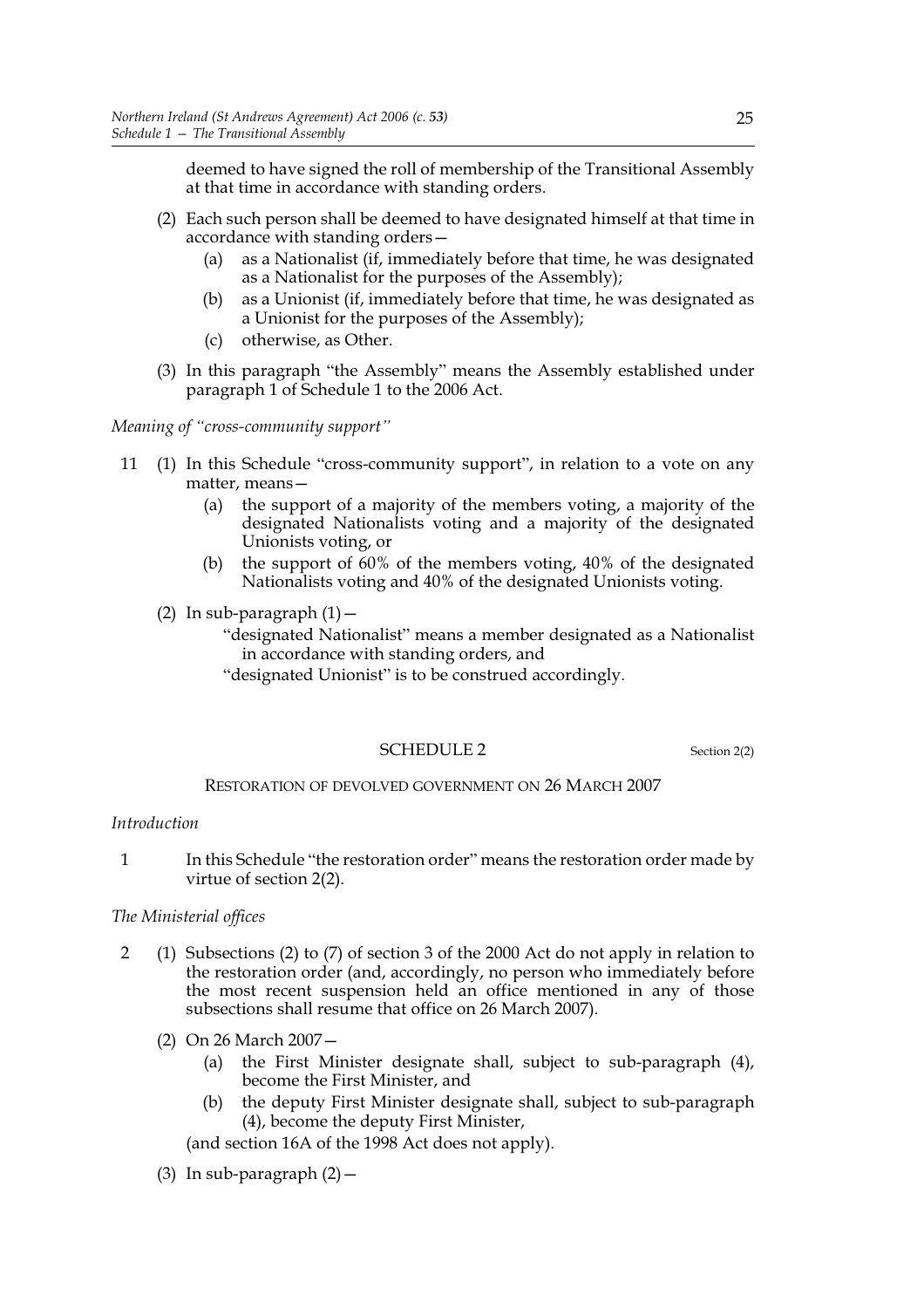- "the First Minister designate" means the person whose nomination by virtue of paragraph 3 of Schedule 1 to this Act to hold office as First Minister has effect immediately before 26 March 2007;
- "the deputy First Minister designate" means the person whose nomination by virtue of that paragraph to hold office as deputy First Minister has effect immediately before that date.
- (4) But the persons whose nominations so have effect shall not take up office until each of them has affirmed the terms of the pledge of office (within the meaning given by section 16C(14) of the 1998 Act).
- (5) On 26 March 2007, the Ministerial offices to be held by Northern Ireland Ministers shall be filled by applying section 18(2) to (6) of the 1998 Act (and section 16A of the 1998 Act does not apply).
- (6) But for that purpose, section 18 of that Act shall have effect as if the reference, in the definition of "S" in subsection (5) of that section, to the day on which the Assembly first met following its election were a reference to the first day on which the Transitional Assembly met after 7 March 2007.
- (7) In this paragraph "the most recent suspension" means the most recent suspension of the Northern Ireland Assembly by virtue of section 1 of the  $2000$  Act.

## *Presiding Officer and deputy Presiding Officer*

- 3 (1) The person who is presiding officer of the Transitional Assembly immediately before 26 March 2007 shall be deemed to have been elected as Presiding Officer of the Northern Ireland Assembly under section 39(1) of the 1998 Act on that date (and, accordingly, any person who is a deputy Presiding Officer of the Northern Ireland Assembly immediately before that date shall cease to hold office under section 39(2) of that Act on that date).
	- (2) Each person who is a deputy presiding officer of the Transitional Assembly immediately before 26 March 2007 shall be deemed to have been elected as a deputy Presiding Officer of the Northern Ireland Assembly under section  $39(1)$  of the 1998 Act on that date.

#### *Restoration order: supplementary provisions*

- 4 (1) The provision that may be made by the restoration order by virtue of section 7(2) of the 2000 Act includes provision—
	- (a) for treating things done (or treated as done) under or by virtue of this Act as having been done under or by virtue of the 1998 Act;
	- (b) for treating things done (or treated as done) by or in relation to the Transitional Assembly (or members of that Assembly) as having been done by or in relation to the Northern Ireland Assembly (or members of that Assembly).
	- (2) Section 2(3) of the 2000 Act (taking account of review under Validation, Implementation and Review section of Belfast Agreement) does not apply in relation to the restoration order.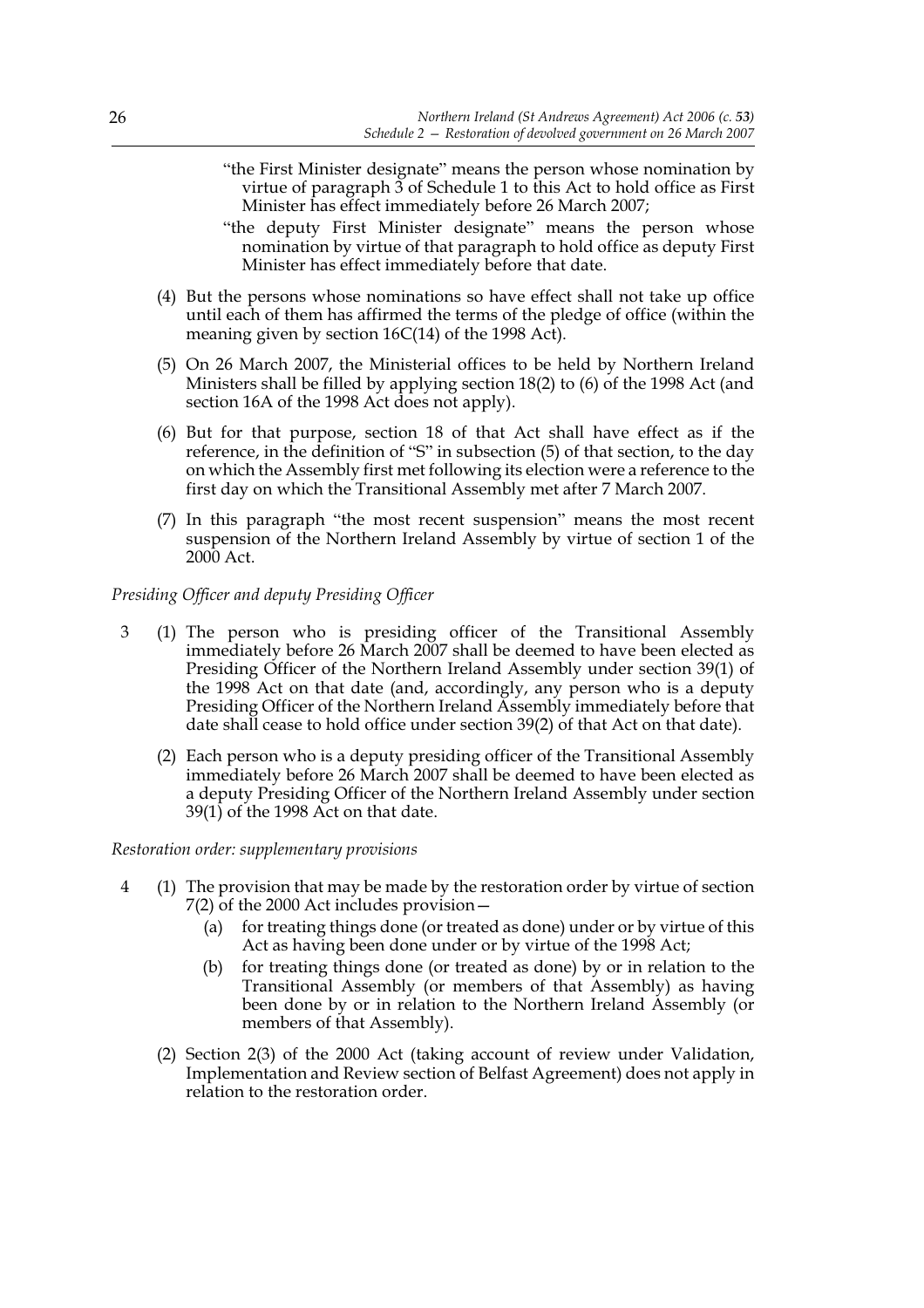*Modification of section 29(3) of the 1998 Act and paragraph 7(7) of Schedule 1 to the Police (Northern Ireland) Act 2000*

- 5 (1) This paragraph applies in relation to the first occasion on or after 26 March 2007 on which the offices of chairmen and deputy chairmen of the statutory committees are to be filled in accordance with standing orders made under section 29 of the 1998 Act.
	- (2) That section (and those standing orders) shall have effect as if the reference, in the definition of "S" in subsection (3) of that section (and in those standing orders), to the day on which the Assembly first met following its election were a reference to the first day on which the Transitional Assembly met after 7 March 2007.
- 6 (1) This paragraph applies in relation to the first occasion on or after 26 March 2007 on which the political members of the Northern Ireland Policing Board are to be nominated in accordance with paragraph  $7$  of Schedule  $1$  to the Police (Northern Ireland) Act 2000 (c. 32).
	- (2) That paragraph shall have effect as if the reference, in the definition of "S" in sub-paragraph (7) of that paragraph, to the day on which the Assembly first met following its election were a reference to the first day on which the Transitional Assembly met after 7 March 2007.

## *Repeal of certain provisions of this Act on 26 March 2007*

- 7 The following provisions of this Act are repealed—
	- (a) section  $1(1)$  and  $(2)$ , and
	- (b) Schedule 1.

#### SCHEDULE 3 Section 2(1) or (4)

## NON-COMPLIANCE WITH ST ANDREWS AGREEMENT TIMETABLE

## *Dissolution of Northern Ireland Assembly*

1 If this Schedule comes into force before 30 January 2007 or after 7 March 2007, the Northern Ireland Assembly shall be dissolved on the date on which it comes into force.

#### *Postponement of next Northern Ireland Assembly election*

- 2 (1) In section 31 of the 1998 Act (Northern Ireland Assembly: dates of elections and dissolutions), for subsection (2) substitute—
	- "(2) The date of the poll for the election of the Assembly next following the current Assembly shall be a date to be specified in an order made by the Secretary of State.
		- In this subsection "the current Assembly" means—
			- (a) if Schedule 3 to the Northern Ireland (St Andrews Agreement) Act 2006 comes into force on or before 7 March 2007, the Assembly elected at the poll on 26 November 2003;
			- (b) otherwise, the Assembly elected at the poll on 7 March 2007.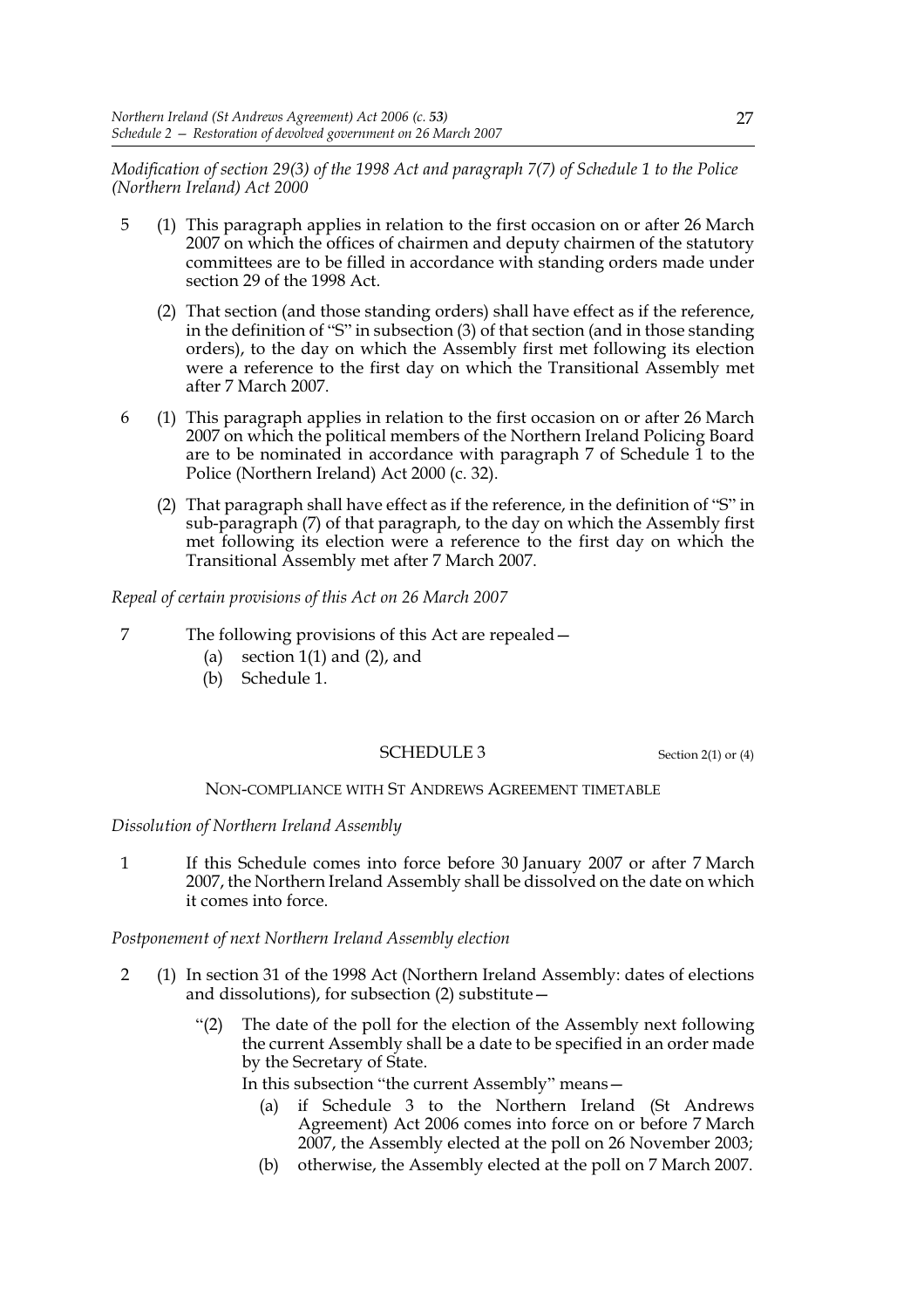- (2A) An order under subsection (2) may not specify a date falling on or before the date on which the poll would (apart from that subsection) fall to be held under subsection (1).
- (2B) An order under subsection (2) may include provision making such modifications of—
	- (a) any enactment (other than one contained in this Act), or
	- (b) any provision of subordinate legislation,

as appear to the Secretary of State to be necessary or expedient for the purposes of, or in consequence of or in connection with, the order.

- (2C) An order under subsection (2) may, in particular, make provision modifying any duty of the Chief Electoral Officer for Northern Ireland whereby (apart from the order) he must perform any function or discharge any duty on or by reference to a particular date.
- (2D) An order under subsection (2) may also make such supplementary, incidental or consequential provision as the Secretary of State considers necessary or expedient."
- (2) In subsection (1) of that section, for "subsection (2)" substitute "subsections  $(2)$  to  $(3)$ ".

*Repeal of certain provisions of this Act etc*

- 3 (1) The following provisions of this Act are repealed—
	- (a) section  $1(1)$  and  $(2)$ ,
	- (b) section 3,
	- (c) Schedule 1,
	- (d) Schedule 2,
	- (e) Schedule 4, and
	- (f) Part 2 (including Schedules 5 to 7).
	- (2) If this Schedule comes into force on 28 March 2007, the enactments amended by Part 2 (including Schedules 5 to 7) shall be deemed to have effect, as from that date, as if the amendments made by that Part had not been made.

## SCHEDULE 4 Section 2(5)

## REPEAL OF THE NORTHERN IRELAND ACT 2000 ON 28 MARCH 2007

*Repeal of the 2000 Act on 28 March 2007*

1 The 2000 Act is repealed.

#### *Repeal of the 2000 Act: supplementary provisions*

- 2 (1) The Northern Ireland Assembly may not make a determination under section 47 of the 1998 Act in respect of any period of suspension.
	- (2) No instrument made during any period of suspension shall be liable to annulment or capable of being revoked in pursuance of a resolution, motion or address of the Northern Ireland Assembly.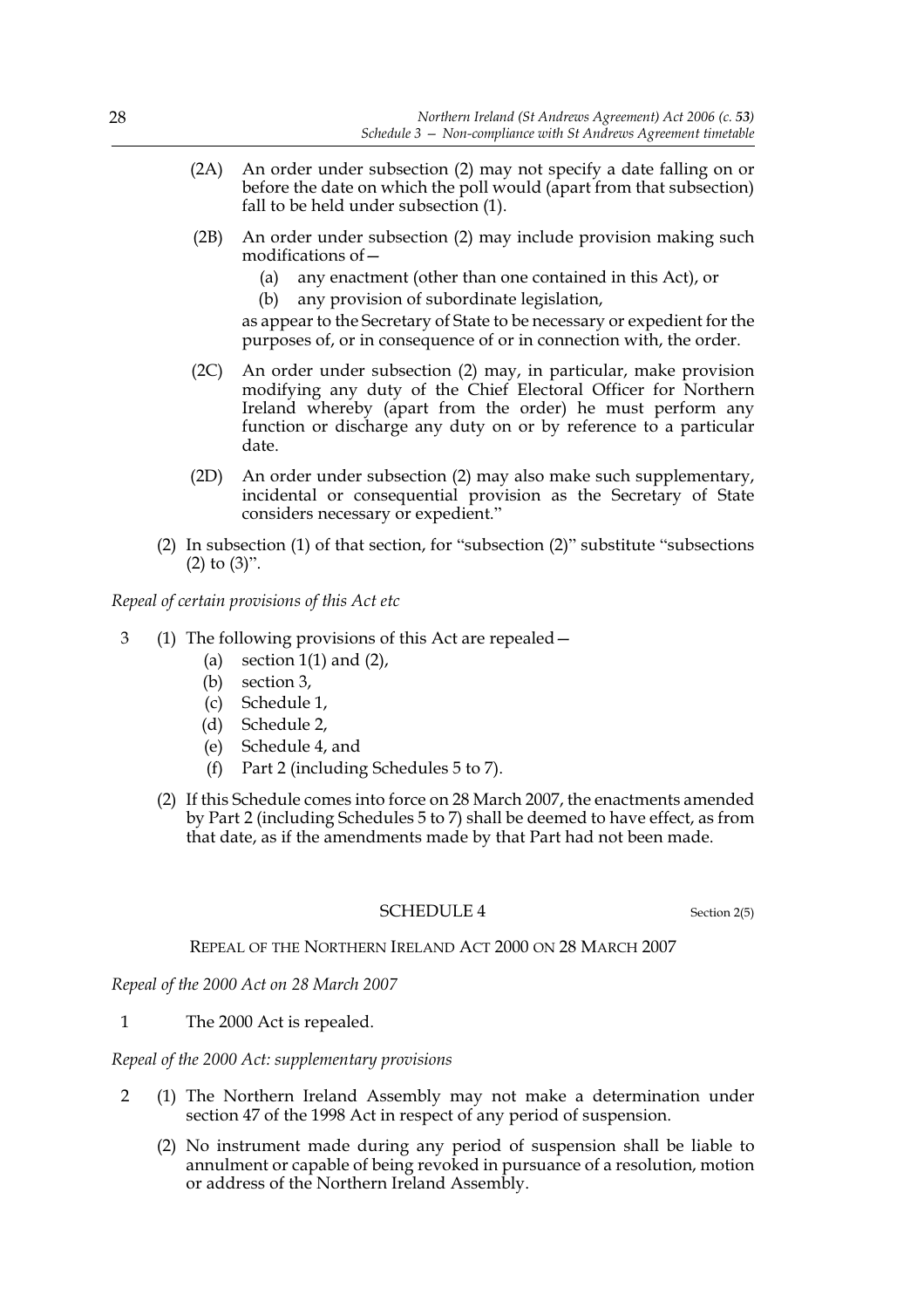- (3) Neither a restoration order nor the repeal of paragraph 1(1) of the Schedule to the 2000 Act shall affect the operation of any Order in Council made before 28 March 2007 under paragraph 1(1) of that Schedule.
- (4) References to Acts of the Northern Ireland Assembly in any enactment or instrument (whether passed or made before or after the coming into force of section 1 of the 2000 Act) are to be read, so far as the context permits, as including references to Orders in Council made under paragraph 1(1) of the Schedule to that Act.
- (5) The repeal of section 6 of the 2000 Act by virtue of paragraph 1 above shall not affect the operation of any order previously made under that section.
- (6) The repeal of section 7 of the 2000 Act by virtue of paragraph 1 above shall not affect the operation of any provision of a restoration order previously made by virtue of subsection (2) of that section.
- (7) The repeal of paragraph 9 of the Schedule to the 2000 Act by virtue of paragraph 1 above shall not affect the operation of any determination or provision previously made by virtue of that paragraph.
- (8) Subsection (4) of section 44 of the 1998 Act shall continue to include, at the end of that subsection, the words "or during a period when section 1 of the Northern Ireland Act 2000 was in force" (notwithstanding the repeal of section 9(3) of the 2000 Act by virtue of paragraph 1 above).
- (9) In this paragraph—
	- "instrument" includes a charter, contract or other document; "period of suspension" means a period when section 1 of the 2000 Act was in force.
- (10) Sub-paragraphs (1) to (8) are not to be taken as limiting the provision that may be made by an order under section 23 of this Act.

*Repeal of Schedule 3 to this Act on 28 March 2007*

3 Schedule 3 to this Act is repealed.

## SCHEDULE 5 Section 8

## EXECUTIVE SELECTION: CONSEQUENTIAL AMENDMENTS

*Northern Ireland Act 1998 (c. 47)*

- 1 The 1998 Act is amended as follows.
- 2 (1) Section 18 (Northern Ireland Ministers) is amended as follows.
	- (2) Omit subsection  $(1)(a)$ .
	- (3) For subsection  $(13)$  substitute  $-$ 
		- "(13) In this section "nominating officer", in relation to a party, means—
			- (a) the person registered under Part 2 of the Political Parties, Elections and Referendums Act 2000 as the party's nominating officer; or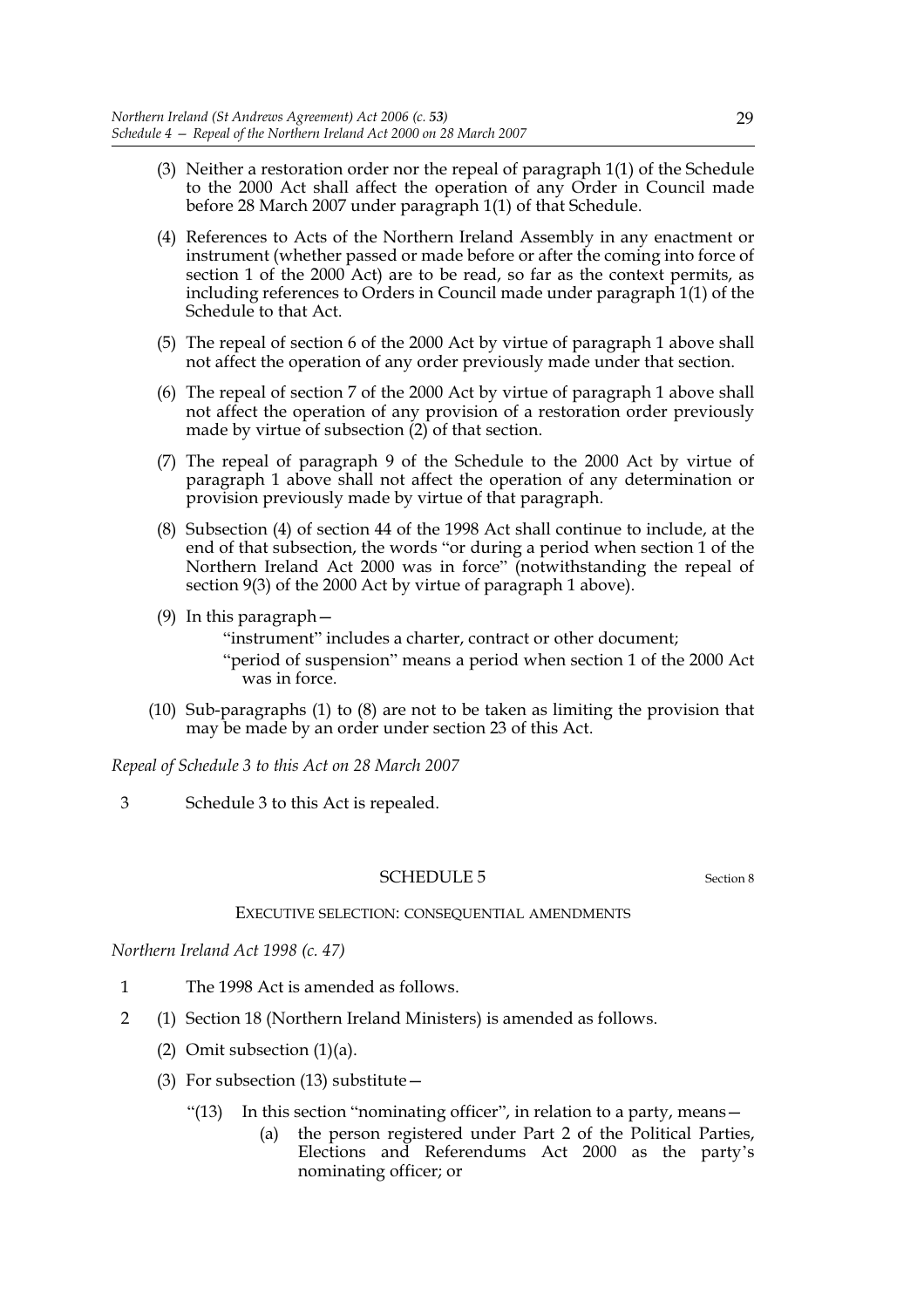- (b) a member of the Assembly nominated by him for the purposes of this section."
- 3 In section 19A (disqualification for certain offices which may be held by members of the Assembly), in subsection (1), for paragraphs (a) and (b) substitute—
	- "(a) be nominated to hold the office of First Minister or deputy First Minister or a Ministerial office to be held by a Northern Ireland Minister,".
- 4 In section 32 (extraordinary elections), for subsection (3) substitute—
	- " $(3)$  If
		- (a) the period mentioned in section 16A(3) ends without the offices of First Minister and deputy First Minister and the Ministerial offices to be held by Northern Ireland Ministers having been filled; or
		- (b) the period mentioned in section 16B(3) ends without the offices of First Minister and deputy First Minister having been filled,

the Secretary of State shall propose a date for the poll for the election of the next Assembly."

- 5 In section 98(1) (interpretation), in the definition of "the pledge of office", for " $16(10)$ " substitute " $16C(14)$ ".
- 6 (1) Schedule 12A (effect of application of section 95A(6) or (7)) is amended as follows.
	- (2) In paragraph  $6(4)$ , for "16 $(8)$ " substitute "16B $(3)$  to  $(9)$ ".
	- (3) In paragraph  $7(4)$ , for "16(7)" substitute "16B(2)".
	- (4) In paragraph 8(1)(a), for "the six weeks" substitute "the period of seven days".
	- (5) In paragraph  $8(3)$ , for "16" substitute "16B(3) to (9)".
	- (6) In paragraph  $8(4)$  -
		- (a) for "for an election under section 16" substitute "under section 16B(3) to  $(9)$ ";
		- (b) for "of six weeks mentioned in section 16(8)" substitute "mentioned in section 16B(3)".

#### *Northern Ireland Act 2000 (c. 1)*

7 In section 1 of the 2000 Act (suspension of devolved government in Northern Ireland), in subsection (4), omit "elected,".

## *Northern Ireland (Miscellaneous Provisions) Act 2006 (c. 33)*

8 In Schedule 2 to the Northern Ireland (Miscellaneous Provisions) Act 2006 (c. 33) (department with policing and justice functions), the inserted Schedule  $\overline{4A}$  to the 1998 Act is amended as follows.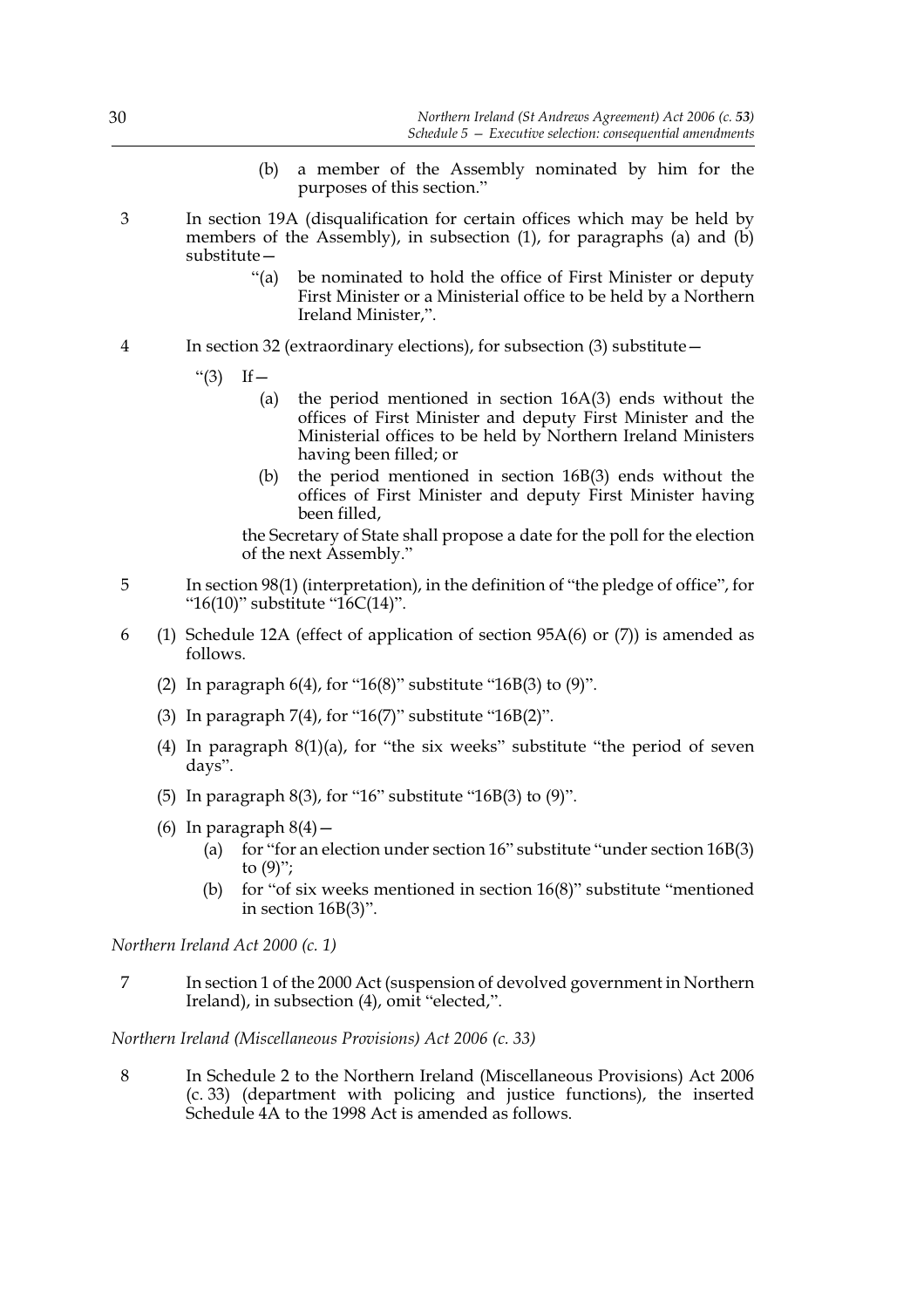## 9 After paragraph 1 insert—

*"Modification of section 16A*

- 1A Section 16A(3) shall have effect as if, for paragraph (b) (and the word "and" before it) there were substituted—
	- "(aa) once those offices have been filled, the relevant Ministerial office (within the meaning of Part 1 of Schedule 4A) shall be filled by applying paragraph 3(3) to (6) of that Schedule; and
		- (b) once that office has been filled, the other Ministerial offices to be held by Northern Ireland Ministers shall be filled by applying section 18(2) to (6).""
- 10 In paragraph 3 (department in the charge of Minister approved by resolution of Assembly: provisions relating to relevant Minister), in subparagraph  $(1)$ , for " $(a)$  to  $(e)$ " substitute " $(b)$  to  $(e)$ ".
- 11 After paragraph 4 insert—

*"Modification of section 16A*

- 4A Section 16A(3) shall have effect as if, for paragraph (b) (and the word "and" before it) there were substituted—
	- "(aa) once those offices have been filled, the relevant Ministerial offices (within the meaning of Part 2 of Schedule 4A) shall be filled by applying paragraph 7(3) to (6) of that Schedule; and
		- (b) once those offices have been filled, the other Ministerial offices to be held by Northern Ireland Ministers shall be filled by applying section 18(2) to (6).""
- 12 In paragraph 7 (department in the charge of two Ministers: provisions relating to relevant Ministers), in sub-paragraph (1), for "(a) to (e)" substitute "(b) to  $(e)$ ".
- 13 After paragraph 8 insert—

*"Modification of section 16A*

- 8A Section 16A(3) shall have effect as if, for paragraph (b) (and the word "and" before it) there were substituted -
	- "(aa) once those offices have been filled, the relevant Ministerial office (within the meaning of Part 3 of Schedule 4A) and the relevant junior Ministerial office (within that meaning) shall be filled by applying paragraph  $11(3)$  to (6) of that Schedule; and
		- (b) once those offices have been filled, the other Ministerial offices to be held by Northern Ireland Ministers shall be filled by applying section 18(2) to (6).""
- 14 In paragraph 11 (department with rotation between Minister and junior Minister: provisions relating to relevant Minister and relevant junior Minister), in sub-paragraph (1), for "(a) to (e)" substitute "(b) to (e)".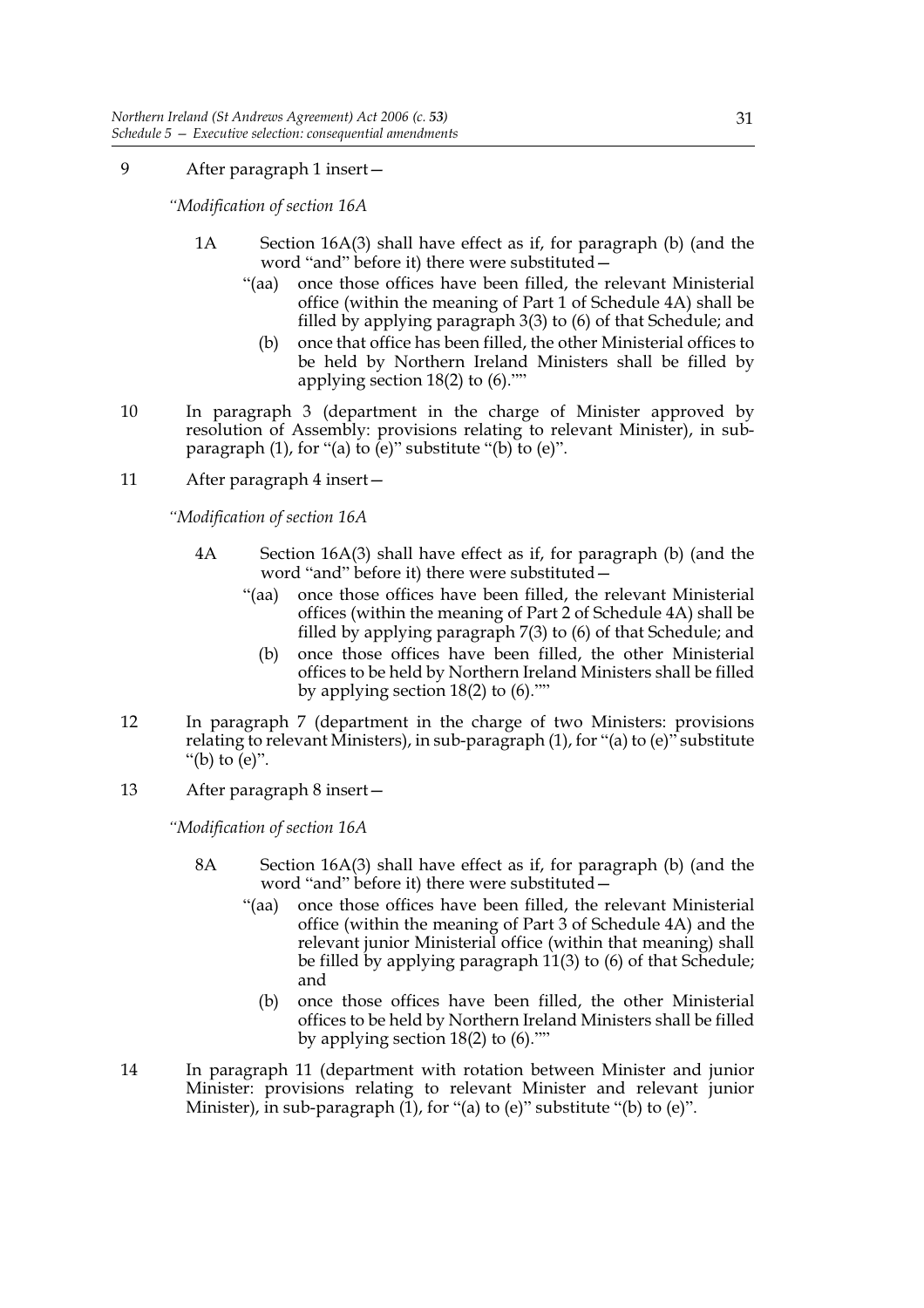#### SCHEDULE 6 Section 9

#### DEPARTMENT WITH POLICING AND JUSTICE FUNCTIONS: NOMINATION ETC OF MINISTERS

*Introduction*

1 In Schedule 2 to the Northern Ireland (Miscellaneous Provisions) Act 2006 (c. 33) (department with policing and justice functions), the inserted Schedule 4A to the 1998 Act is amended as follows.

*Department in the charge of Minister approved by resolution of Assembly*

- 2 (1) Paragraph 3 (provisions relating to relevant Minister) is amended as follows.
	- (2) After sub-paragraph (3) insert—
		- "(3A) But a member of the Assembly who is a member of a political party may not be nominated unless the nominating officer of the party consents to his nomination within a period specified in standing orders."
	- (3) In sub-paragraph (9), at the end insert "; or
		- (d) where consent to his nomination was required under subparagraph (3A), he is dismissed by the nominating officer who consented (or that officer's successor) and the Presiding Officer is notified of his dismissal."
	- (4) After sub-paragraph (10) insert—
		- "(10A) If, as a result of the relevant Minister ("the former Minister") ceasing to hold office and the relevant Ministerial office being filled by virtue of sub-paragraph  $(10)$ ,  $-$ 
			- (a) the total number of Ministerial offices held by members of a political party increases; or
			- (b) the total number of Ministerial offices held by members of a political party decreases,

all other Northern Ireland Ministers shall cease to hold office and those Ministerial offices shall be filled by applying section 18(2) to (6) within a period specified in standing orders.

- (10B) But sub-paragraph (10A) shall not apply if  $-$ 
	- (a) the former Minister ceased to hold office by virtue of being dismissed by a nominating officer under sub-paragraph (9)(d); and
	- (b) before the relevant Ministerial office was filled, either of the conditions in sub-paragraph (10C) was satisfied in relation to each member of the Assembly who was a member of the political party of the nominating officer.
- (10C) The conditions are that—
	- (a) the First Minister and the deputy First Minister sought to nominate the member under sub-paragraph (3) for the relevant Ministerial office but consent to his nomination was not given in accordance with sub-paragraph (3A); or
	- (b) the member was nominated under sub-paragraph (3) for the relevant Ministerial office and the nomination took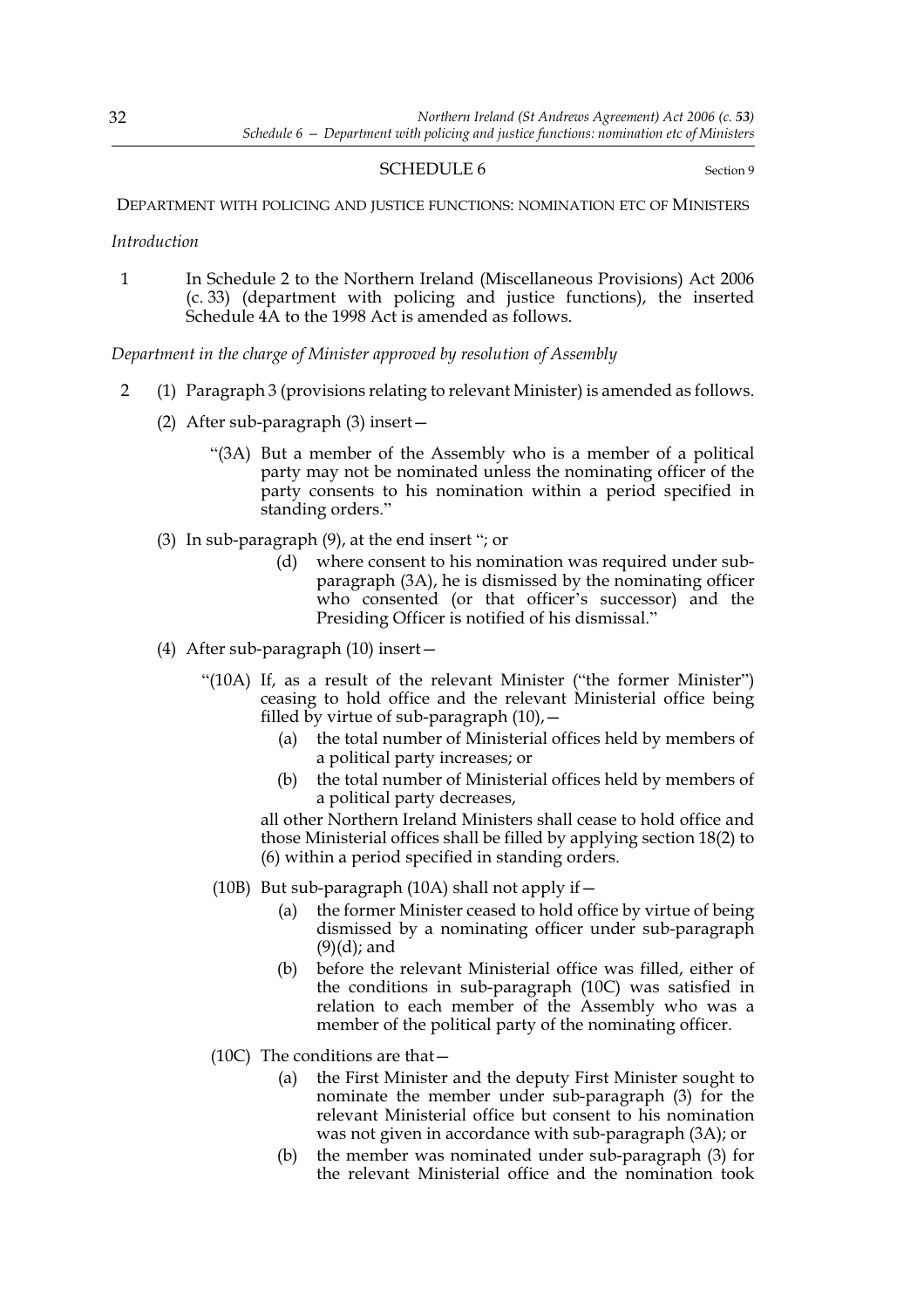effect within the period specified in standing orders by virtue of sub-paragraph  $(5)(a)$ , but the member did not take up the office within that period."

- (5) After sub-paragraph (13) insert—
	- "(14) In this paragraph "nominating officer" has the same meaning as in section 18."

*Department in the charge of two Ministers*

- 3 (1) Paragraph 7 (provisions relating to relevant Ministers) is amended as follows.
	- (2) After sub-paragraph (3) insert—
		- "(3A) But a member of the Assembly who is a member of a political party may not be nominated unless the nominating officer of the party consents to his nomination within a period specified in standing orders."
	- (3) In sub-paragraph (9), at the end insert "; or
		- (d) where consent to his nomination was required under subparagraph (3A), he is dismissed by the nominating officer who consented (or that officer's successor) and the Presiding Officer is notified of his dismissal."
	- (4) After sub-paragraph (10) insert—
		- "(10A) If, as a result of the relevant Ministers ("the former Ministers") ceasing to hold office and the relevant Ministerial offices being filled by virtue of sub-paragraph  $(10)(b)$ , –
			- (a) the total number of Ministerial offices held by members of a political party increases; or
			- (b) the total number of Ministerial offices held by members of a political party decreases,

all other Northern Ireland Ministers shall cease to hold office and those Ministerial offices shall be filled by applying section 18(2) to (6) within a period specified in standing orders.

(10B) But sub-paragraph (10A) shall not apply if  $-$ 

- (a) either of the former Ministers ceased to hold office by virtue of being dismissed by a nominating officer under sub-paragraph (9)(d); and
- (b) before the relevant Ministerial offices were filled, either of the conditions in sub-paragraph (10C) was satisfied in relation to each member of the Assembly who was a member of the political party of the nominating officer concerned.
- (10C) The conditions are that—
	- (a) the First Minister and the deputy First Minister sought to nominate the member under sub-paragraph (3) for one of the relevant Ministerial offices but consent to his nomination was not given in accordance with subparagraph (3A); or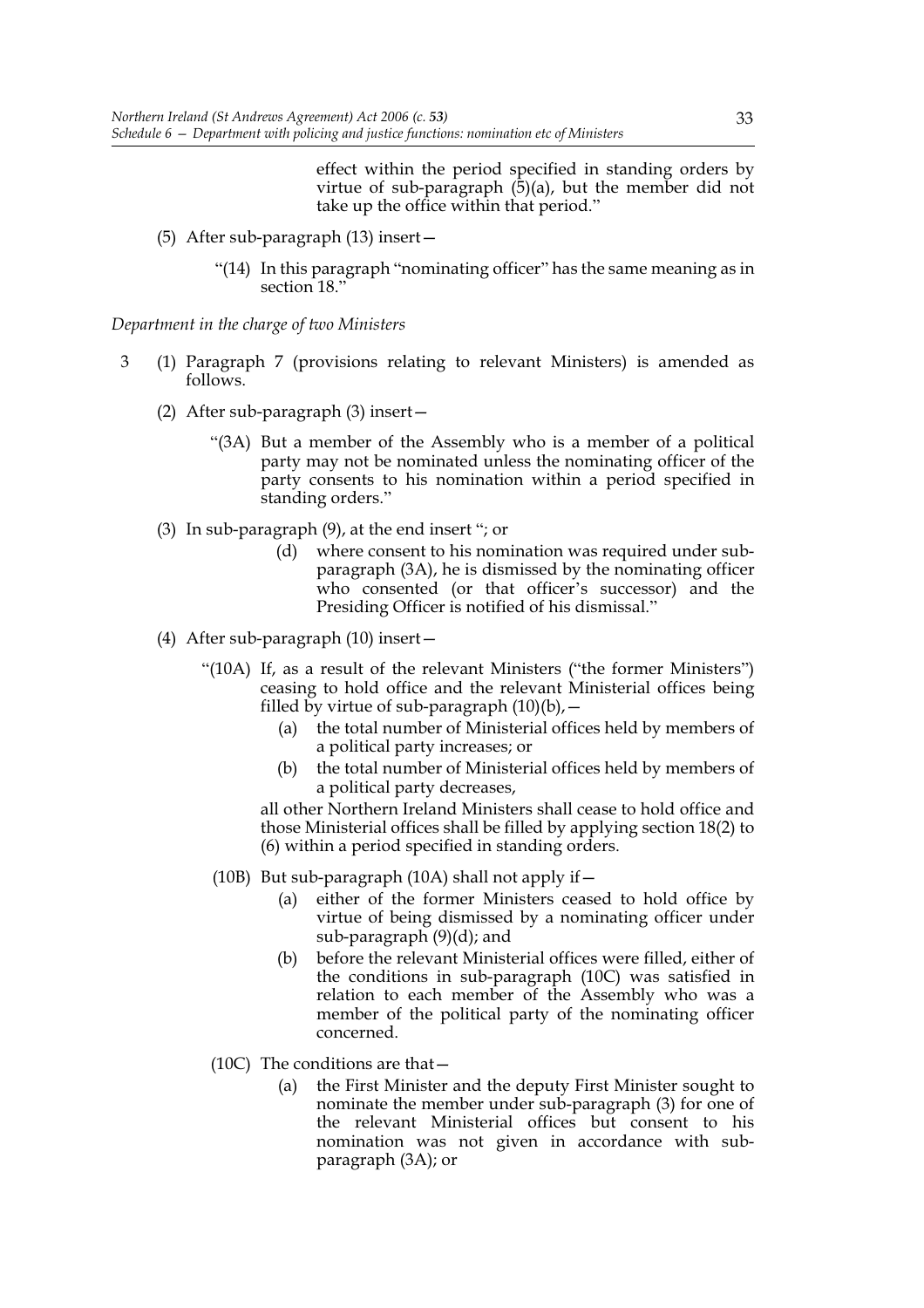- (b) the member was nominated under sub-paragraph (3) for one of the relevant Ministerial offices and the nomination took effect within the period specified in standing orders by virtue of sub-paragraph  $(5)(a)$ , but the member did not take up the office within that period."
- (5) After sub-paragraph (13) insert—
	- "(14) In this paragraph "nominating officer" has the same meaning as in section 18."

*Department with rotation between Minister and junior Minister*

- 4 (1) Paragraph 11 (provisions relating to relevant Minister and relevant junior Minister) is amended as follows.
	- (2) After sub-paragraph (3) insert—
		- "(3A) But a member of the Assembly who is a member of a political party may not be nominated unless the nominating officer of the party consents to his nomination within a period specified in standing orders."
	- (3) In sub-paragraph (9), at the end insert "; or
		- (d) where consent to his nomination was required under subparagraph (3A), he is dismissed by the nominating officer who consented (or that officer's successor) and the Presiding Officer is notified of his dismissal."
	- (4) After sub-paragraph (11) insert—
		- "(11A) If, as a result of the relevant Minister ("the former Minister") and the relevant junior Minister ("the former junior Minister") ceasing to hold office and the relevant Ministerial office and the relevant junior Ministerial office being filled by virtue of sub-paragraph  $(11)(b)$ , —
			- (a) the total number of Ministerial offices or junior Ministerial offices held by members of a political party increases; or
			- (b) the total number of Ministerial offices or junior Ministerial offices held by members of a political party decreases,

all other Northern Ireland Ministers shall cease to hold office and those Ministerial offices shall be filled by applying section 18(2) to (6) within a period specified in standing orders.

- (11B) But sub-paragraph (11A) shall not apply if—
	- (a) the former Minister or the former junior Minister ceased to hold office by virtue of being dismissed by a nominating officer under sub-paragraph (9)(d); and
	- (b) before the relevant Ministerial office and the relevant junior Ministerial office were filled, either of the conditions in sub-paragraph (11C) was satisfied in relation to each member of the Assembly who was a member of the political party of the nominating officer concerned.
- (11C) The conditions are that—
	- (a) the First Minister and the deputy First Minister sought to nominate the member under sub-paragraph (3) for the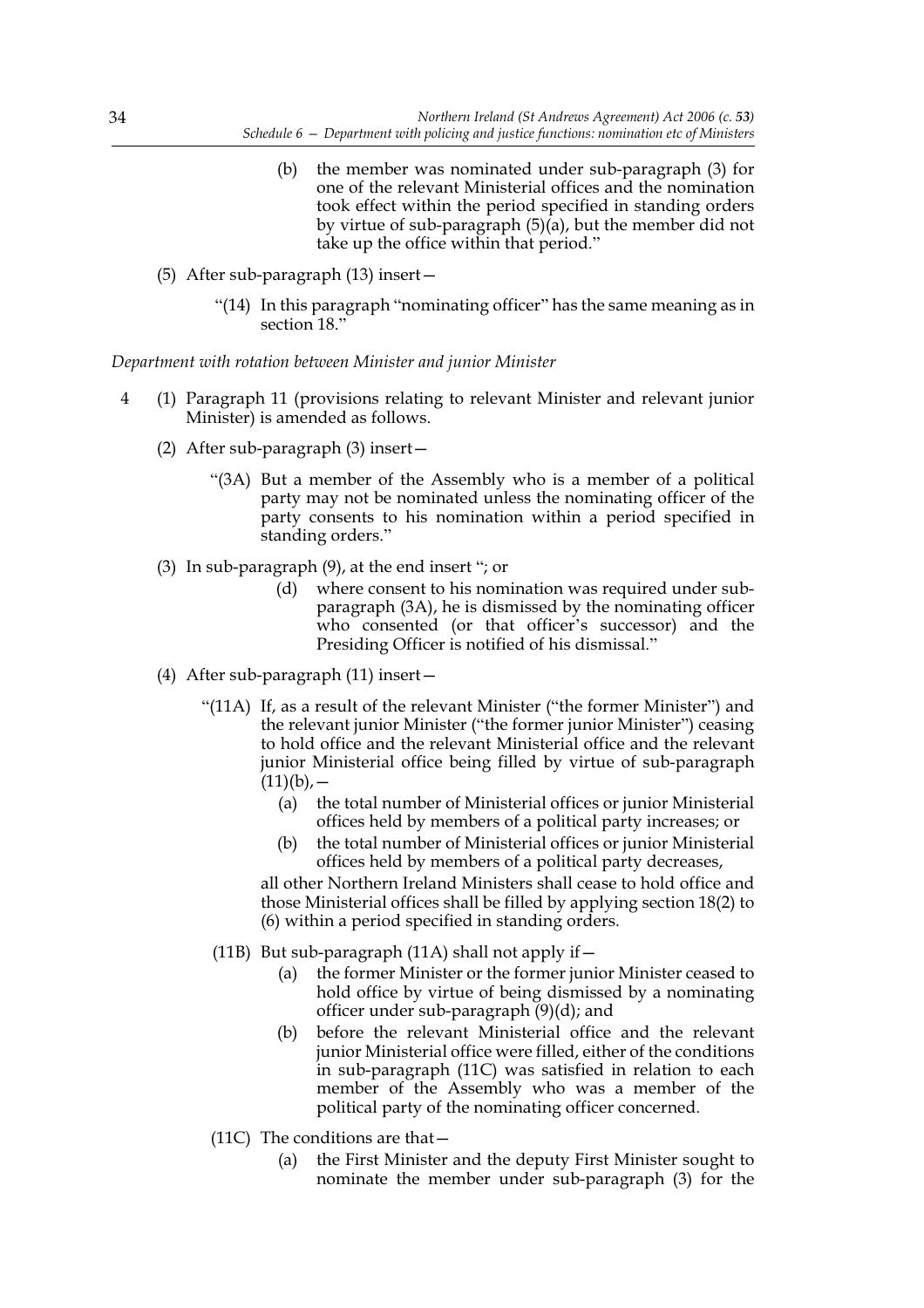appropriate office, but consent to his nomination was not given in accordance with sub-paragraph (3A); or

- (b) the member was nominated under sub-paragraph (3) for the appropriate office and the nomination took effect within the period specified in standing orders by virtue of sub-paragraph (5)(a), but the member did not take up the office within that period.
- (11D) In sub-paragraph (11C) "the appropriate office" means $-$ 
	- (a) in relation to a person who was a member of the political party of the nominating officer who dismissed the former Minister, the relevant Ministerial office;
	- (b) in relation to a person who was a member of the political party of the nominating officer who dismissed the former junior Minister, the relevant junior Ministerial office."
- (5) After sub-paragraph (14) insert—
	- "(15) In this paragraph "nominating officer" has the same meaning as in section 18.

## SCHEDULE 7 Section 19

#### MINOR AND CONSEQUENTIAL AMENDMENTS RELATING TO PART 2

*Northern Ireland Act 1998 (c. 47)*

- 1 The 1998 Act is amended as follows.
- 2 In section 53 (agreements etc., by persons participating in North-South Ministerial Council and British-Irish Council), in subsection (1), for "a nomination under section 52" substitute "any provision of section 52A or 52B".
- 3 In section 98 (interpretation), in subsection (1), insert the following definition at the appropriate place—
	- ""the St Andrews Agreement" means the agreement reached on 13 October 2006 at multi-party talks on Northern Ireland held at St Andrews;".
- 4 (1) Schedule 2 (excepted matters) is amended as follows.
	- (2) In paragraph  $3(b)(i)$ , for "a nomination under section 52" substitute "any provision of section 52A or 52B".
	- (3) In paragraph 22—
		- (a) in sub-paragraph (b), for "and 28" substitute ", 28, 28A, 28B, 28D and 28E";
		- (b) in sub-paragraph (d), for "52" substitute "52A to 52C".
- 5 In Schedule 3 (reserved matters), in paragraph 42(a), for "and 28" substitute ", 28, 28A and 28B".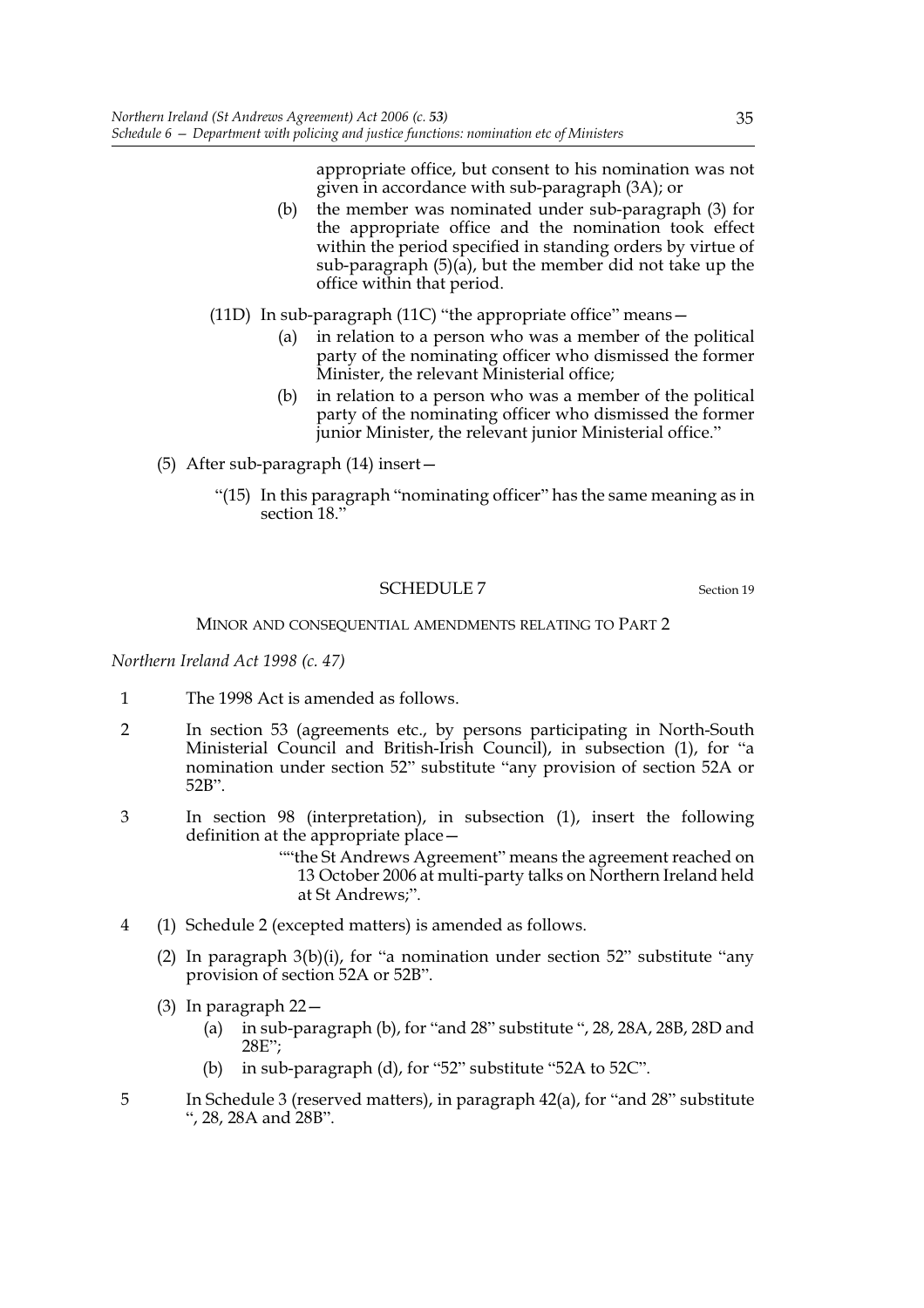*Northern Ireland Act 2000 (c. 1)*

6 In section 1 of the 2000 Act (suspension of devolved government in Northern Ireland), in subsection (5), for "section 52" substitute "section 52A, 52B".

#### SCHEDULE 8 Section 20(1)

#### RECONSTITUTION OF DISTRICT POLICING PARTNERSHIPS

#### *Introduction*

- 1 (1) Schedule 3 to the Police (Northern Ireland) Act 2000 (c. 32) has effect subject to this Schedule.
	- (2) In this Schedule—
		- "the Board" means the Northern Ireland Policing Board;
		- "the commencement date" means the date on which this Schedule comes into force;
		- "the council", in relation to a DPP, means the district council by which the DPP is established;
		- "district council" has the same meaning as in the Local Government Act (Northern Ireland) 1972 (c. 9 (N.I.));
		- "DPP" means a district policing partnership;
		- "independent appointment date", in relation to a DPP, means the date published by the Board under paragraph 4(2) of this Schedule;
		- "independent member", in relation to a DPP, means a member appointed under paragraph 2(3)(b), (4)(b) or (5)(b) of Schedule 3 to the Police (Northern Ireland) Act 2000;
		- "political appointment date", in relation to a DPP, means the date published by the council under paragraph 3(2) of this Schedule;
		- "political member", in relation to a DPP, means a member appointed under paragraph  $2(3)(a)$ ,  $(4)(a)$  or  $(5)(a)$  of Schedule 3 to the Police (Northern Ireland) Act 2000.

## *Report on whether DPPs meet the political condition*

- 2 (1) The Board must comply with the requirements of this paragraph within a period of 15 days beginning with the commencement date.
	- (2) The Board must consider whether the political condition is met in relation to each DPP.
	- (3) The Board must submit to the Secretary of State a report on each DPP—
		- (a) stating whether or not, in the view of the Board, the political condition is met in relation to the DPP, and
		- (b) setting out its reasons for that view.
	- (4) The Board must provide to each district council a copy of the report so far as the report relates to the DPP established by that council.
	- (5) The Board must publish a list of the DPPs which, in its view, do not meet the political condition.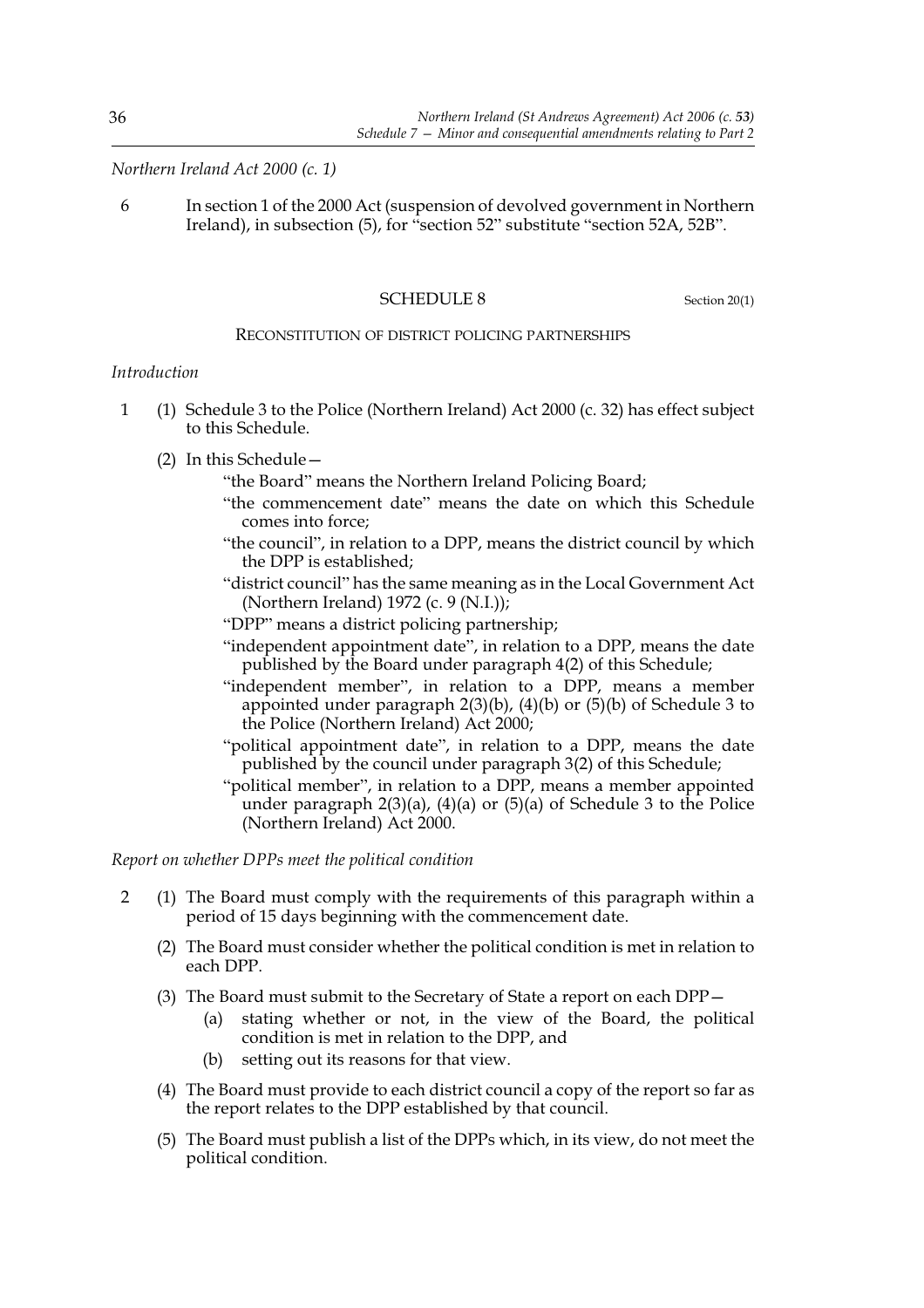- (6) For the purposes of this paragraph the political condition is met in relation to a DPP if the political members of the DPP reflect, so far as practicable, the balance of parties prevailing among the members of the council on the commencement date.
- (7) For the purposes of this paragraph an independent member of a council shall be treated as a party.

*Appointment of political members of DPPs which do not meet the political condition*

- 3 (1) This paragraph applies in relation to each DPP specified in the list published under paragraph 2(5).
	- (2) The council must publish notice of the date which is to be the political appointment date in relation to the DPP.
	- (3) Notice under sub-paragraph (2) must be published in such manner as appears to the council appropriate for bringing it to the attention of interested persons.
	- (4) The political appointment date in relation to a DPP must be a date no later than three months after the date on which the list is published.
	- (5) Each person who is a political member of the DPP on the day before the political appointment date shall cease to hold office at the end of that day.
	- (6) On the political appointment date, the council must appoint political members of the DPP in accordance with Schedule 3 to the Police (Northern Ireland) Act 2000 (c. 32); but for this purpose paragraph 3(1) of that Schedule is to have effect as if, for "immediately after the last local general election" there were substituted "on the date on which Schedule  $8$  to the Northern Ireland (St Andrews Agreement) Act 2006 comes into force".
	- (7) A person who ceases to hold office as a political member by virtue of subparagraph (5) shall be eligible for re-appointment.
	- (8) Where a political member of the DPP ceases to hold office at any time during the period—
		- (a) beginning with the date on which the list is published, and
		- (b) ending with the day before the political appointment date,

no appointment shall be made to fill the casual vacancy.

(9) Where a person ceases to hold office as chairman of the DPP during that period, no appointment shall be made before the political appointment date to fill the vacancy in the office.

*Appointment of independent members of DPPs which do not meet the political condition*

- 4 (1) This paragraph applies in relation to each DPP specified in the list published under paragraph  $2(5)$ .
	- (2) The Board must publish notice of the date which is to be the independent appointment date in relation to the DPP.
	- (3) Notice under sub-paragraph (2) must be published in such manner as appears to the Board appropriate for bringing it to the attention of interested persons.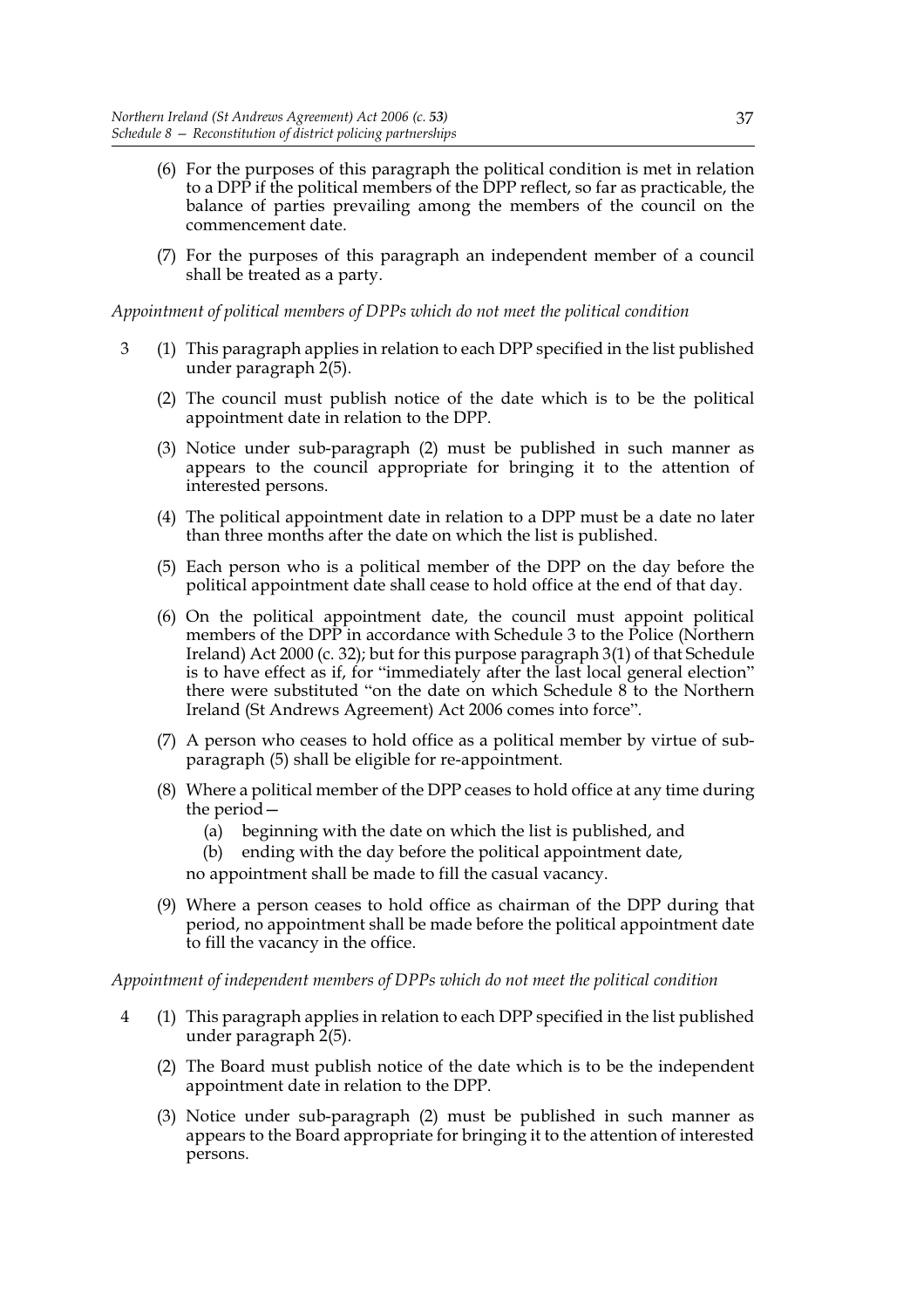- (4) Each person who is an independent member of the DPP on the day before the independent appointment date shall cease to hold office at the end of that day.
- (5) On the independent appointment date, the Board must appoint independent members of the DPP in accordance with Schedule 3 to the Police (Northern Ireland) Act 2000 (c. 32).
- (6) A person who ceases to hold office as an independent member by virtue of sub-paragraph (4) shall be eligible for re-appointment.
- (7) Where an independent member of the DPP ceases to hold office at any time during the period—
	- (a) beginning with the date on which the list is published, and
	- (b) ending with the day before the independent appointment date,

no appointment shall be made to fill the casual vacancy.

(8) Where a person ceases to hold office as vice-chairman of the DPP during that period, no election shall be conducted before the independent appointment date to fill the vacancy in the office.

#### *Supplementary provisions*

- 5 (1) Section 15 of the Police (Northern Ireland) Act 2000 shall apply in relation to a failure by a district council to comply with any provision of this Schedule as it applies in relation to a failure by a district council to comply with any provision of Schedule 3 to that Act.
	- (2) Paragraph 6 of Schedule 3 to that Act shall apply in relation to any functions of a district council or the Board under this Schedule as it applies in relation to any functions of a district council or the Board under paragraphs 4 and 5 of that Schedule.

#### SCHEDULE 9 Section 20(2)

#### DISTRICT POLICING PARTNERSHIPS: BELFAST SUB-GROUPS

#### *Introduction*

1 In paragraph 13 of Schedule 1 to the Police (Northern Ireland) Act 2003 (c. 6), (Belfast), the inserted Schedule 3A to the Police (Northern Ireland) Act 2000 is amended as follows.

*Effect of local government election on membership of sub-group*

- 2 (1) In paragraph 1, after sub-paragraph (1) insert—
	- "(1A) In this Schedule, in relation to a sub-group and the holding of a local general election—

"the transitional period" means the period—

- (a) beginning with the election day; and
- (b) ending with the day before the reconstitution date;

"reconstitution date" means the date published by notice of the Board under paragraph 4(2A)."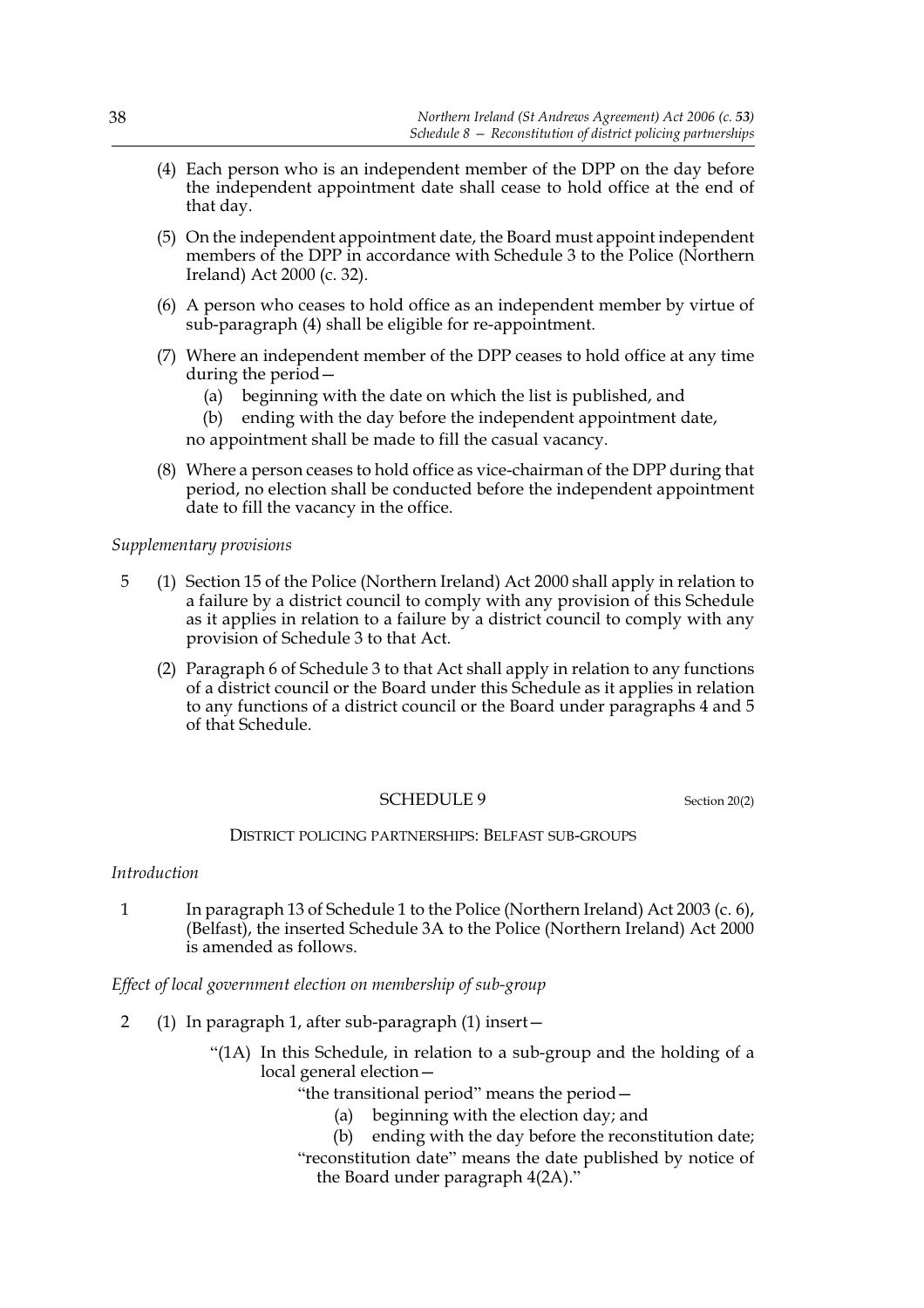- (2) In paragraph 3(3), for "date of the local general election" substitute "day before the reconstitution date".
- (3) At the end of paragraph 3 add—
	- "(7) Where a political member ceases to hold office at any time during the transitional period, no appointment shall be made to fill the casual vacancy; and paragraph 2 and sub-paragraph (1) of this paragraph shall have effect subject to this sub-paragraph."
- (4) In paragraph 4, after sub-paragraph (2) insert—
	- "(2A) Where, following a local general election, the Board has completed the appointment of the independent members of the sub-group for a police district, it shall publish notice of the date which is to be the reconstitution date in relation to the sub-group for that police district.
		- (2B) Notice under sub-paragraph (2A) shall be published in such manner as appears to the Board appropriate for bringing it to the attention of interested persons."
- (5) In paragraph 4(4), for "date of the local general election" substitute "day before the reconstitution date".
- (6) At the end of paragraph  $4$  add  $-$ 
	- "(8) Where an independent member ceases to hold office at any time during the transitional period, no appointment shall be made to fill the casual vacancy; and paragraph 2 and sub-paragraphs (1) and (2) of this paragraph shall have effect subject to this subparagraph."

*Removal of members of sub-group from office*

- 3 In paragraph 7(1) (removal of members of sub-group), for head (c) substitute—
	- "(c) he has been convicted in Northern Ireland or elsewhere after the date of his appointment of a criminal offence (whether committed before or after that date);".

*Chairman and vice-chairman of sub-group*

4 For paragraph 9 (chairman and vice-chairman of sub-group) substitute—

*"Chairman and vice-chairman*

- 9 (1) For each sub-group there shall be a chairman appointed by the council from among the political members.
	- (2) In making appointments to the office of chairman, the council shall ensure that, so far as is practicable—
		- (a) a person is appointed to that office for a term of 12 months at a time or, where that period is shorter than 18 months, for a period ending with the reconstitution date next following his appointment;